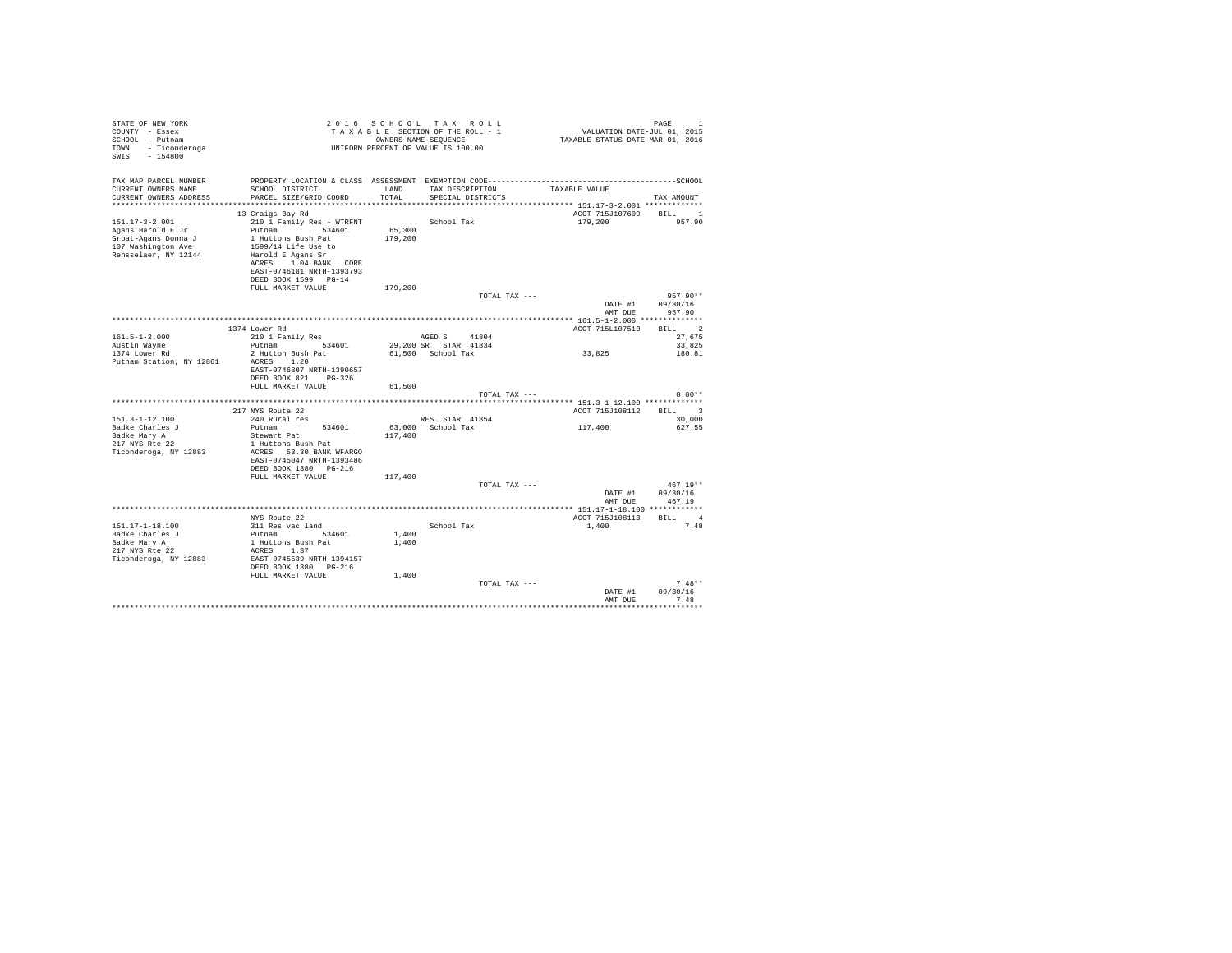| STATE OF NEW YORK        |                           |         | 2016 SCHOOL TAX ROLL               |                                                                                              | PAGE             |
|--------------------------|---------------------------|---------|------------------------------------|----------------------------------------------------------------------------------------------|------------------|
| COUNTY - Essex           |                           |         | TAXABLE SECTION OF THE ROLL - 1    | د موجع<br>VALUATION DATE-JUL 01, 2015                                                        |                  |
| SCHOOL - Putnam          |                           |         | OWNERS NAME SEQUENCE               | TAXABLE STATUS DATE-MAR 01, 2016                                                             |                  |
| TOWN - Ticonderoga       |                           |         | UNIFORM PERCENT OF VALUE IS 100.00 |                                                                                              |                  |
| SWIS - 154800            |                           |         |                                    |                                                                                              |                  |
|                          |                           |         |                                    |                                                                                              |                  |
|                          |                           |         |                                    |                                                                                              |                  |
| TAX MAP PARCEL NUMBER    |                           |         |                                    | PROPERTY LOCATION & CLASS ASSESSMENT EXEMPTION CODE-----------------------------------SCHOOL |                  |
| CURRENT OWNERS NAME      | SCHOOL DISTRICT           | LAND    | TAX DESCRIPTION                    | TAXABLE VALUE                                                                                |                  |
| CURRENT OWNERS ADDRESS   | PARCEL SIZE/GRID COORD    | TOTAL   | SPECIAL DISTRICTS                  |                                                                                              | TAX AMOUNT       |
|                          |                           |         |                                    |                                                                                              |                  |
|                          |                           |         |                                    |                                                                                              |                  |
|                          | 219 NYS Route 22          |         |                                    | ACCT 715J108109                                                                              | BILL 5           |
| $151.17 - 1 - 17.003$    | 210 1 Family Res          |         | RES. STAR 41854                    |                                                                                              | 30,000           |
| Badke Jesse J            | Putnam 534601             |         | 29,000 School Tax                  | 69,900                                                                                       | 373.65           |
| 219 NYS Rt 22            | 1 Huttons Bush Pat        | 69,900  |                                    |                                                                                              |                  |
| Ticonderoga, NY 12883    | ACRES 1.02 BANK1STARSG    |         |                                    |                                                                                              |                  |
|                          | EAST-0745565 NRTH-1393756 |         |                                    |                                                                                              |                  |
|                          | DEED BOOK 1643 PG-159     |         |                                    |                                                                                              |                  |
|                          | FULL MARKET VALUE         | 69,900  |                                    |                                                                                              |                  |
|                          |                           |         | TOTAL TAX ---                      |                                                                                              | $213.28**$       |
|                          |                           |         |                                    | DATE #1                                                                                      | 09/30/16         |
|                          |                           |         |                                    | AMT DUE                                                                                      | 213.28           |
|                          |                           |         |                                    |                                                                                              |                  |
|                          | 68 NYS Route 22           |         |                                    | ACCT 715J191011                                                                              | BILL 6           |
|                          |                           |         |                                    |                                                                                              |                  |
| $161.5 - 1 - 1.200$      | 210 1 Family Res          |         | SR STAR 41834                      |                                                                                              | 65,300           |
| Barber Martin F          | 534601<br>Putnam          |         | 31,000 School Tax                  | 105,200                                                                                      | 562.34           |
| Barber Melodie           | 2 Huttons Bush Patent     | 105,200 |                                    |                                                                                              |                  |
| 68 Nys Rte 22            | ACRES 3.00                |         |                                    |                                                                                              |                  |
| PO Box 517               | EAST-0745181 NRTH-1390069 |         |                                    |                                                                                              |                  |
| Ticonderoga, NY 12883    | DEED BOOK 963 PG-257      |         |                                    |                                                                                              |                  |
|                          | FULL MARKET VALUE         | 105,200 |                                    |                                                                                              |                  |
|                          |                           |         | TOTAL TAX ---                      |                                                                                              | $220.34**$       |
|                          |                           |         |                                    | DATE #1                                                                                      | 09/30/16         |
|                          |                           |         |                                    | AMT DUE                                                                                      | 220.34           |
|                          |                           |         |                                    |                                                                                              |                  |
|                          | 208 NYS Route 22          |         |                                    | ACCT 715J107401                                                                              | BILL 7           |
|                          | 210 1 Family Res          |         |                                    |                                                                                              |                  |
| $151.17 - 1 - 9.000$     |                           |         | AGED ALL 41800                     |                                                                                              | 22,300           |
| Bennett Sheila           | Putnam 534601             |         | 21,500 SR STAR 41834               |                                                                                              | 22,300           |
| Bennett Myron            | 1 Huttons Bush Pat        |         | 44,600 School Tax                  | 22,300                                                                                       | 119.20           |
| 208 Nys Rte 22           | ACRES 0.60                |         |                                    |                                                                                              |                  |
| Putnam Station, NY 12861 | EAST-0745835 NRTH-1393377 |         |                                    |                                                                                              |                  |
|                          | DEED BOOK 1014 PG-118     |         |                                    |                                                                                              |                  |
|                          | FULL MARKET VALUE         | 44,600  |                                    |                                                                                              |                  |
|                          |                           |         | TOTAL TAX ---                      |                                                                                              | $0.00**$         |
|                          |                           |         |                                    |                                                                                              |                  |
|                          | 276 NYS Route 22          |         |                                    | ACCT 715J108008                                                                              | <b>BILL</b><br>8 |
| $151.17 - 1 - 1.000$     | 210 1 Family Res          |         | SR STAR 41834                      |                                                                                              | 65,300           |
| Blanchard James G Jr     |                           |         |                                    | 87,400                                                                                       | 467.19           |
|                          | Putnam 534601             |         | 30,400 School Tax                  |                                                                                              |                  |
| 276 NYS Rte 22           | 1 Huttons Bush Pat        | 87,400  |                                    |                                                                                              |                  |
| Ticonderoga, NY 12883    | ACRES 2.40                |         |                                    |                                                                                              |                  |
|                          | EAST-0745782 NRTH-1395118 |         |                                    |                                                                                              |                  |
|                          | DEED BOOK 971 PG-115      |         |                                    |                                                                                              |                  |
|                          | FULL MARKET VALUE         | 87,400  |                                    |                                                                                              |                  |
|                          |                           |         | TOTAL TAX $---$                    |                                                                                              | $125.19**$       |
|                          |                           |         |                                    | DATE #1                                                                                      | 09/30/16         |
|                          |                           |         |                                    | AMT DUE                                                                                      | 125.19           |
|                          |                           |         |                                    |                                                                                              |                  |
|                          |                           |         |                                    |                                                                                              |                  |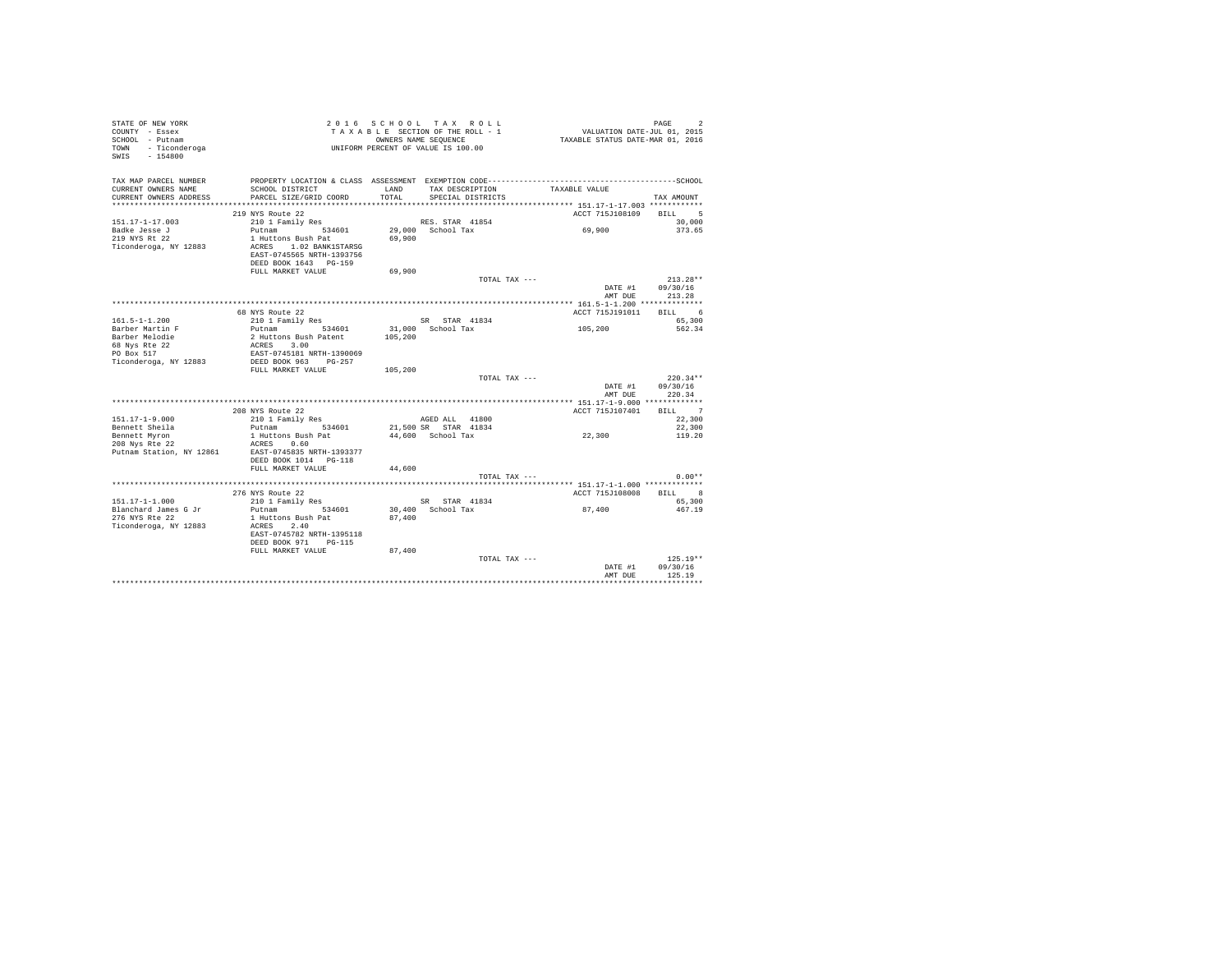| STATE OF NEW YORK<br>COUNTY - Essex<br>SCHOOL - Putnam<br>TOWN - Ticonderoga<br>SWIS - 154800 |                                                                                                                 |         | 2016 SCHOOL TAX ROLL<br>ZUI 6 SCHUUL TAA KULL<br>TAXABLE SECTION OF THE ROLL - 1<br>OWNERS NAME SEQUENCE<br>UNIFORM PERCENT OF VALUE IS 100.00 | PAGE 9<br>101, VALUATION DATE-JUL 01, 2015<br>2016 TAXABLE STATUS DATE-MAR | PAGE<br>$\mathbf{R}$ |  |
|-----------------------------------------------------------------------------------------------|-----------------------------------------------------------------------------------------------------------------|---------|------------------------------------------------------------------------------------------------------------------------------------------------|----------------------------------------------------------------------------|----------------------|--|
| TAX MAP PARCEL NUMBER<br>CURRENT OWNERS NAME                                                  | PROPERTY LOCATION & CLASS ASSESSMENT EXEMPTION CODE-----------------------------------SCHOOL<br>SCHOOL DISTRICT | LAND    | TAX DESCRIPTION                                                                                                                                | TAXABLE VALUE                                                              |                      |  |
| CURRENT OWNERS ADDRESS                                                                        | PARCEL SIZE/GRID COORD                                                                                          | TOTAL   | SPECIAL DISTRICTS                                                                                                                              |                                                                            | TAX AMOUNT           |  |
|                                                                                               | NYS Route 22                                                                                                    |         |                                                                                                                                                | ACCT 715J114502 BILL 9                                                     |                      |  |
| $160.2 - 2 - 7.000$                                                                           | 322 Rural vac>10                                                                                                |         | School Tax                                                                                                                                     | 43.100 230.39                                                              |                      |  |
| Blood Belva                                                                                   | Putnam 534601                                                                                                   | 43,100  |                                                                                                                                                |                                                                            |                      |  |
| 15 NYS Rt 22                                                                                  | 2 & 4 Huttons Bush Pat                                                                                          | 43,100  |                                                                                                                                                |                                                                            |                      |  |
| Putnam Station, NY 12861                                                                      | ACRES 32.70<br>EAST-0743584 NRTH-1388783                                                                        |         |                                                                                                                                                |                                                                            |                      |  |
|                                                                                               | FULL MARKET VALUE                                                                                               | 43,100  |                                                                                                                                                |                                                                            |                      |  |
|                                                                                               |                                                                                                                 |         | TOTAL TAX ---                                                                                                                                  |                                                                            | $230.39**$           |  |
|                                                                                               |                                                                                                                 |         |                                                                                                                                                | DATE #1                                                                    | 09/30/16             |  |
|                                                                                               |                                                                                                                 |         |                                                                                                                                                | AMT DUR                                                                    | 230.39               |  |
|                                                                                               |                                                                                                                 |         |                                                                                                                                                |                                                                            |                      |  |
|                                                                                               | 15 NYS Route 22                                                                                                 |         |                                                                                                                                                | ACCT 715J108014 BILL 10                                                    |                      |  |
| $160.2 - 2 - 5.000$                                                                           | 210 1 Family Res                                                                                                |         | AGED ALL 41800                                                                                                                                 |                                                                            | 51,000               |  |
| Blood William                                                                                 | Putnam 534601                                                                                                   |         | 30,100 SR STAR 41834                                                                                                                           |                                                                            | 51,000               |  |
| c/o Belva Blood                                                                               | 6 Huttons Bush Pat                                                                                              |         | $102.000$ School Tax                                                                                                                           | 51,000                                                                     | 272.62               |  |
| 15 NYS Rte 22                                                                                 | 1207/13 Life Use To                                                                                             |         |                                                                                                                                                |                                                                            |                      |  |
| Putnam Station, NY 12861                                                                      | Belva Blood<br>ACRES 2.10                                                                                       |         |                                                                                                                                                |                                                                            |                      |  |
|                                                                                               | EAST-0744537 NRTH-1388778                                                                                       |         |                                                                                                                                                |                                                                            |                      |  |
|                                                                                               | DEED BOOK 1207 PG-13                                                                                            |         |                                                                                                                                                |                                                                            |                      |  |
|                                                                                               | FULL MARKET VALUE                                                                                               | 102,000 |                                                                                                                                                |                                                                            |                      |  |
|                                                                                               |                                                                                                                 |         | TOTAL TAX ---                                                                                                                                  |                                                                            | $0.00**$             |  |
|                                                                                               |                                                                                                                 |         |                                                                                                                                                |                                                                            |                      |  |
|                                                                                               | 48 Wilson Bay Rd                                                                                                |         |                                                                                                                                                | ACCT 715J113711 BILL 11                                                    |                      |  |
| $151.17 - 2 - 2.000$                                                                          | 260 Seasonal res - WTRFNT                                                                                       |         | School Tax                                                                                                                                     | 55,400                                                                     | 296.14               |  |
| Brooking Marie                                                                                | Putnam 534601                                                                                                   | 36,600  |                                                                                                                                                |                                                                            |                      |  |
| Michalak Joseph E                                                                             | 1 Huttons Bush Pat                                                                                              | 55,400  |                                                                                                                                                |                                                                            |                      |  |
| c/o Marv Michalak                                                                             | ACRES 0.30                                                                                                      |         |                                                                                                                                                |                                                                            |                      |  |
| PO Box 94                                                                                     | EAST-0746269 NRTH-1395003                                                                                       |         |                                                                                                                                                |                                                                            |                      |  |
| Lake Luzerne, NY 12846                                                                        | DEED BOOK 1680 PG-69                                                                                            |         |                                                                                                                                                |                                                                            |                      |  |
|                                                                                               | FULL MARKET VALUE                                                                                               | 55,400  | TOTAL TAX ---                                                                                                                                  |                                                                            | $296.14**$           |  |
|                                                                                               |                                                                                                                 |         |                                                                                                                                                |                                                                            | DATE #1 09/30/16     |  |
|                                                                                               |                                                                                                                 |         |                                                                                                                                                | AMT DUE                                                                    | 296.14               |  |
|                                                                                               |                                                                                                                 |         |                                                                                                                                                |                                                                            |                      |  |
|                                                                                               | 135 NYS Route 22                                                                                                |         |                                                                                                                                                | ACCT 715J108710 BILL 12                                                    |                      |  |
| $161.1 - 1 - 1.110$                                                                           | 240 Rural res                                                                                                   |         | RES. STAR 41854                                                                                                                                |                                                                            | 30,000               |  |
| Charleton Ruth C                                                                              | Putnam 534601                                                                                                   |         | 67,500 School Tax                                                                                                                              | 137,800                                                                    | 736.60               |  |
| 135 NYS Route 22                                                                              | 1 Huttons Bush Pat                                                                                              | 137,800 |                                                                                                                                                |                                                                            |                      |  |
| Putnam, NY 12861                                                                              | 1607/300-Life Use to Fran                                                                                       |         |                                                                                                                                                |                                                                            |                      |  |
|                                                                                               | Carolyn K Charlton                                                                                              |         |                                                                                                                                                |                                                                            |                      |  |
|                                                                                               | ACRES 60.26                                                                                                     |         |                                                                                                                                                |                                                                            |                      |  |
|                                                                                               | EAST-0745343 NRTH-1391559<br>DEED BOOK 1607 PG-300                                                              |         |                                                                                                                                                |                                                                            |                      |  |
|                                                                                               | FULL MARKET VALUE                                                                                               | 137,800 |                                                                                                                                                |                                                                            |                      |  |
|                                                                                               |                                                                                                                 |         | TOTAL TAX ---                                                                                                                                  |                                                                            | $576.24**$           |  |
|                                                                                               |                                                                                                                 |         |                                                                                                                                                | DATE #1                                                                    | 09/30/16             |  |
|                                                                                               |                                                                                                                 |         |                                                                                                                                                | AMT DUE                                                                    | 576.24               |  |
|                                                                                               |                                                                                                                 |         |                                                                                                                                                |                                                                            |                      |  |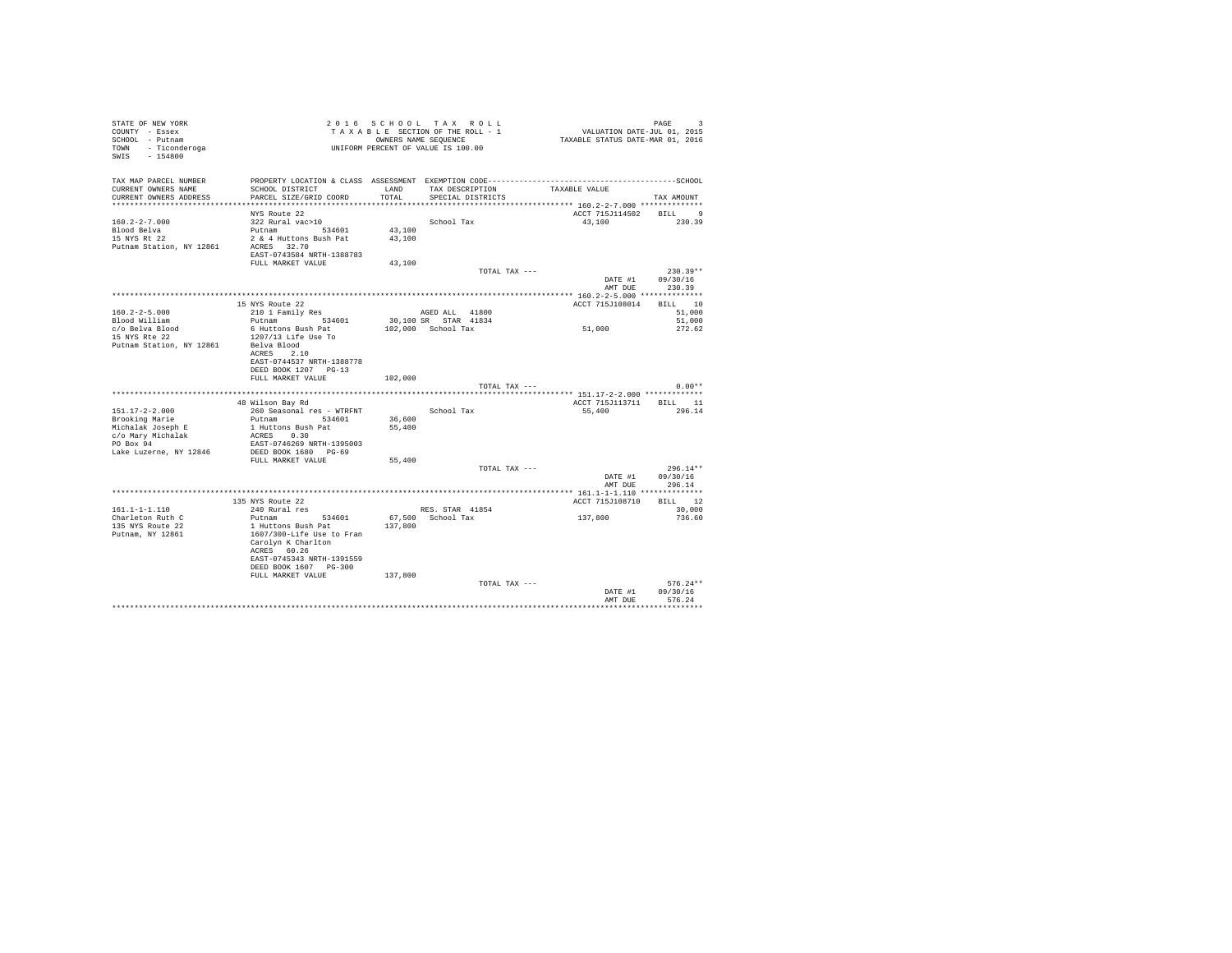| PROPERTY LOCATION & CLASS ASSESSMENT EXEMPTION CODE-----------------------------------SCHOOL<br>TAX DESCRIPTION<br>CURRENT OWNERS NAME<br>SCHOOL DISTRICT<br>LAND<br>TAXABLE VALUE<br>CURRENT OWNERS ADDRESS<br>PARCEL SIZE/GRID COORD<br>TOTAL<br>SPECIAL DISTRICTS<br>TAX AMOUNT<br>************************** 161.5-1-4.200 **************<br>ACCT 715J187014 BILL 13<br>1310 Lower Rd<br>314 Rural vac<10<br>School Tax<br>22.800<br>121.88<br>Putnam 534601<br>22,800<br>3 Huttons Bush Patent<br>1186 Lower Rd<br>22,800<br>ACRES 1.30<br>EAST-0747264 NRTH-1389171<br>DEED BOOK 1787 PG-318<br>FULL MARKET VALUE<br>22,800<br>TOTAL TAX ---<br>$121.88**$<br>DATE #1<br>09/30/16<br>AMT DUE<br>121.88<br>BILL 14<br>57 NYS Route 22<br>ACCT 715J108706<br>116 Other stock<br>SR STAR 41834<br>65,300<br>Putnam 534601<br>147,700<br>Curtis Josephine A<br>98,700 School Tax<br>789.52<br>2 Huttons Bush Pat Turner 147,700<br>ACRES 157.10<br>EAST-0743322 NRTH-1391750<br>DEED BOOK 1792 PG-323<br>FULL MARKET VALUE<br>147,700<br>$447.52**$<br>TOTAL TAX ---<br>DATE #1<br>09/30/16<br>447.52<br>AMT DUE<br>BILL 15<br>NYS Route 22<br>ACCT 715J108705<br>$160.2 - 2 - 6.000$<br>24.59<br>323 Vacant rural<br>School Tax<br>4,600<br>Curtis Josephine A<br>Putnam 534601<br>4,600<br>2 Huttons Bush Pat<br>4,600<br>ACRES 9.20<br>EAST-0743935 NRTH-1389221<br>DEED BOOK 1792 PG-323<br>FULL MARKET VALUE<br>4,600<br>$24.59**$<br>TOTAL TAX ---<br>DATE #1<br>09/30/16<br>24.59<br>AMT DUE<br>BILL 16<br>NYS Route 22<br>ACCT 715J178704<br>$160.2 - 2 - 8.000$<br>323 Vacant rural<br>46,000<br>245.89<br>School Tax<br>Curtis Josephine A<br>Putnam 534601<br>46,000<br>57 NYS Route 22<br>46,000<br>Turner Patent<br>ACRES 99.20<br>EAST-0742255 NRTH-1389401<br>DEED BOOK 1792 PG-323<br>46,000<br>FULL MARKET VALUE<br>$245.89**$<br>TOTAL TAX ---<br>09/30/16<br>DATE #1<br>245.89<br>AMT DUE | STATE OF NEW YORK<br>COUNTY - Essex<br>SCHOOL - Putnam<br>TOWN - Ticonderoga<br>SWIS - 154800 |  | 2016 SCHOOL TAX ROLL<br>TAXABLE SECTION OF THE ROLL - 1<br>OWNERS NAME SEQUENCE<br>UNIFORM PERCENT OF VALUE IS 100.00 | 4<br>11, VALUATION DATE-JUL 01, 2015<br>2016 TAXABLE STATUS DATE-MAR | PAGE<br>$\Delta$ |
|----------------------------------------------------------------------------------------------------------------------------------------------------------------------------------------------------------------------------------------------------------------------------------------------------------------------------------------------------------------------------------------------------------------------------------------------------------------------------------------------------------------------------------------------------------------------------------------------------------------------------------------------------------------------------------------------------------------------------------------------------------------------------------------------------------------------------------------------------------------------------------------------------------------------------------------------------------------------------------------------------------------------------------------------------------------------------------------------------------------------------------------------------------------------------------------------------------------------------------------------------------------------------------------------------------------------------------------------------------------------------------------------------------------------------------------------------------------------------------------------------------------------------------------------------------------------------------------------------------------------------------------------------------------------------------------------------------------------------------------------------------------------------------------------------------------------------------------------------------------------------------------------------------------|-----------------------------------------------------------------------------------------------|--|-----------------------------------------------------------------------------------------------------------------------|----------------------------------------------------------------------|------------------|
|                                                                                                                                                                                                                                                                                                                                                                                                                                                                                                                                                                                                                                                                                                                                                                                                                                                                                                                                                                                                                                                                                                                                                                                                                                                                                                                                                                                                                                                                                                                                                                                                                                                                                                                                                                                                                                                                                                                | TAX MAP PARCEL NUMBER                                                                         |  |                                                                                                                       |                                                                      |                  |
|                                                                                                                                                                                                                                                                                                                                                                                                                                                                                                                                                                                                                                                                                                                                                                                                                                                                                                                                                                                                                                                                                                                                                                                                                                                                                                                                                                                                                                                                                                                                                                                                                                                                                                                                                                                                                                                                                                                |                                                                                               |  |                                                                                                                       |                                                                      |                  |
|                                                                                                                                                                                                                                                                                                                                                                                                                                                                                                                                                                                                                                                                                                                                                                                                                                                                                                                                                                                                                                                                                                                                                                                                                                                                                                                                                                                                                                                                                                                                                                                                                                                                                                                                                                                                                                                                                                                |                                                                                               |  |                                                                                                                       |                                                                      |                  |
|                                                                                                                                                                                                                                                                                                                                                                                                                                                                                                                                                                                                                                                                                                                                                                                                                                                                                                                                                                                                                                                                                                                                                                                                                                                                                                                                                                                                                                                                                                                                                                                                                                                                                                                                                                                                                                                                                                                |                                                                                               |  |                                                                                                                       |                                                                      |                  |
|                                                                                                                                                                                                                                                                                                                                                                                                                                                                                                                                                                                                                                                                                                                                                                                                                                                                                                                                                                                                                                                                                                                                                                                                                                                                                                                                                                                                                                                                                                                                                                                                                                                                                                                                                                                                                                                                                                                | $161.5 - 1 - 4.200$                                                                           |  |                                                                                                                       |                                                                      |                  |
|                                                                                                                                                                                                                                                                                                                                                                                                                                                                                                                                                                                                                                                                                                                                                                                                                                                                                                                                                                                                                                                                                                                                                                                                                                                                                                                                                                                                                                                                                                                                                                                                                                                                                                                                                                                                                                                                                                                | Curcio Frank P                                                                                |  |                                                                                                                       |                                                                      |                  |
|                                                                                                                                                                                                                                                                                                                                                                                                                                                                                                                                                                                                                                                                                                                                                                                                                                                                                                                                                                                                                                                                                                                                                                                                                                                                                                                                                                                                                                                                                                                                                                                                                                                                                                                                                                                                                                                                                                                | Putnam Station, NY 12861                                                                      |  |                                                                                                                       |                                                                      |                  |
|                                                                                                                                                                                                                                                                                                                                                                                                                                                                                                                                                                                                                                                                                                                                                                                                                                                                                                                                                                                                                                                                                                                                                                                                                                                                                                                                                                                                                                                                                                                                                                                                                                                                                                                                                                                                                                                                                                                |                                                                                               |  |                                                                                                                       |                                                                      |                  |
|                                                                                                                                                                                                                                                                                                                                                                                                                                                                                                                                                                                                                                                                                                                                                                                                                                                                                                                                                                                                                                                                                                                                                                                                                                                                                                                                                                                                                                                                                                                                                                                                                                                                                                                                                                                                                                                                                                                |                                                                                               |  |                                                                                                                       |                                                                      |                  |
|                                                                                                                                                                                                                                                                                                                                                                                                                                                                                                                                                                                                                                                                                                                                                                                                                                                                                                                                                                                                                                                                                                                                                                                                                                                                                                                                                                                                                                                                                                                                                                                                                                                                                                                                                                                                                                                                                                                |                                                                                               |  |                                                                                                                       |                                                                      |                  |
|                                                                                                                                                                                                                                                                                                                                                                                                                                                                                                                                                                                                                                                                                                                                                                                                                                                                                                                                                                                                                                                                                                                                                                                                                                                                                                                                                                                                                                                                                                                                                                                                                                                                                                                                                                                                                                                                                                                |                                                                                               |  |                                                                                                                       |                                                                      |                  |
|                                                                                                                                                                                                                                                                                                                                                                                                                                                                                                                                                                                                                                                                                                                                                                                                                                                                                                                                                                                                                                                                                                                                                                                                                                                                                                                                                                                                                                                                                                                                                                                                                                                                                                                                                                                                                                                                                                                |                                                                                               |  |                                                                                                                       |                                                                      |                  |
|                                                                                                                                                                                                                                                                                                                                                                                                                                                                                                                                                                                                                                                                                                                                                                                                                                                                                                                                                                                                                                                                                                                                                                                                                                                                                                                                                                                                                                                                                                                                                                                                                                                                                                                                                                                                                                                                                                                |                                                                                               |  |                                                                                                                       |                                                                      |                  |
|                                                                                                                                                                                                                                                                                                                                                                                                                                                                                                                                                                                                                                                                                                                                                                                                                                                                                                                                                                                                                                                                                                                                                                                                                                                                                                                                                                                                                                                                                                                                                                                                                                                                                                                                                                                                                                                                                                                | $160.2 - 2 - 3.000$                                                                           |  |                                                                                                                       |                                                                      |                  |
|                                                                                                                                                                                                                                                                                                                                                                                                                                                                                                                                                                                                                                                                                                                                                                                                                                                                                                                                                                                                                                                                                                                                                                                                                                                                                                                                                                                                                                                                                                                                                                                                                                                                                                                                                                                                                                                                                                                | 57 NYS Route 22<br>Putnam Station, NY 12861                                                   |  |                                                                                                                       |                                                                      |                  |
|                                                                                                                                                                                                                                                                                                                                                                                                                                                                                                                                                                                                                                                                                                                                                                                                                                                                                                                                                                                                                                                                                                                                                                                                                                                                                                                                                                                                                                                                                                                                                                                                                                                                                                                                                                                                                                                                                                                |                                                                                               |  |                                                                                                                       |                                                                      |                  |
|                                                                                                                                                                                                                                                                                                                                                                                                                                                                                                                                                                                                                                                                                                                                                                                                                                                                                                                                                                                                                                                                                                                                                                                                                                                                                                                                                                                                                                                                                                                                                                                                                                                                                                                                                                                                                                                                                                                |                                                                                               |  |                                                                                                                       |                                                                      |                  |
|                                                                                                                                                                                                                                                                                                                                                                                                                                                                                                                                                                                                                                                                                                                                                                                                                                                                                                                                                                                                                                                                                                                                                                                                                                                                                                                                                                                                                                                                                                                                                                                                                                                                                                                                                                                                                                                                                                                |                                                                                               |  |                                                                                                                       |                                                                      |                  |
|                                                                                                                                                                                                                                                                                                                                                                                                                                                                                                                                                                                                                                                                                                                                                                                                                                                                                                                                                                                                                                                                                                                                                                                                                                                                                                                                                                                                                                                                                                                                                                                                                                                                                                                                                                                                                                                                                                                |                                                                                               |  |                                                                                                                       |                                                                      |                  |
|                                                                                                                                                                                                                                                                                                                                                                                                                                                                                                                                                                                                                                                                                                                                                                                                                                                                                                                                                                                                                                                                                                                                                                                                                                                                                                                                                                                                                                                                                                                                                                                                                                                                                                                                                                                                                                                                                                                |                                                                                               |  |                                                                                                                       |                                                                      |                  |
|                                                                                                                                                                                                                                                                                                                                                                                                                                                                                                                                                                                                                                                                                                                                                                                                                                                                                                                                                                                                                                                                                                                                                                                                                                                                                                                                                                                                                                                                                                                                                                                                                                                                                                                                                                                                                                                                                                                | 57 NYS Route 22<br>Putnam Station, NY 12861                                                   |  |                                                                                                                       |                                                                      |                  |
|                                                                                                                                                                                                                                                                                                                                                                                                                                                                                                                                                                                                                                                                                                                                                                                                                                                                                                                                                                                                                                                                                                                                                                                                                                                                                                                                                                                                                                                                                                                                                                                                                                                                                                                                                                                                                                                                                                                |                                                                                               |  |                                                                                                                       |                                                                      |                  |
|                                                                                                                                                                                                                                                                                                                                                                                                                                                                                                                                                                                                                                                                                                                                                                                                                                                                                                                                                                                                                                                                                                                                                                                                                                                                                                                                                                                                                                                                                                                                                                                                                                                                                                                                                                                                                                                                                                                |                                                                                               |  |                                                                                                                       |                                                                      |                  |
|                                                                                                                                                                                                                                                                                                                                                                                                                                                                                                                                                                                                                                                                                                                                                                                                                                                                                                                                                                                                                                                                                                                                                                                                                                                                                                                                                                                                                                                                                                                                                                                                                                                                                                                                                                                                                                                                                                                |                                                                                               |  |                                                                                                                       |                                                                      |                  |
|                                                                                                                                                                                                                                                                                                                                                                                                                                                                                                                                                                                                                                                                                                                                                                                                                                                                                                                                                                                                                                                                                                                                                                                                                                                                                                                                                                                                                                                                                                                                                                                                                                                                                                                                                                                                                                                                                                                |                                                                                               |  |                                                                                                                       |                                                                      |                  |
|                                                                                                                                                                                                                                                                                                                                                                                                                                                                                                                                                                                                                                                                                                                                                                                                                                                                                                                                                                                                                                                                                                                                                                                                                                                                                                                                                                                                                                                                                                                                                                                                                                                                                                                                                                                                                                                                                                                |                                                                                               |  |                                                                                                                       |                                                                      |                  |
|                                                                                                                                                                                                                                                                                                                                                                                                                                                                                                                                                                                                                                                                                                                                                                                                                                                                                                                                                                                                                                                                                                                                                                                                                                                                                                                                                                                                                                                                                                                                                                                                                                                                                                                                                                                                                                                                                                                |                                                                                               |  |                                                                                                                       |                                                                      |                  |
|                                                                                                                                                                                                                                                                                                                                                                                                                                                                                                                                                                                                                                                                                                                                                                                                                                                                                                                                                                                                                                                                                                                                                                                                                                                                                                                                                                                                                                                                                                                                                                                                                                                                                                                                                                                                                                                                                                                |                                                                                               |  |                                                                                                                       |                                                                      |                  |
|                                                                                                                                                                                                                                                                                                                                                                                                                                                                                                                                                                                                                                                                                                                                                                                                                                                                                                                                                                                                                                                                                                                                                                                                                                                                                                                                                                                                                                                                                                                                                                                                                                                                                                                                                                                                                                                                                                                |                                                                                               |  |                                                                                                                       |                                                                      |                  |
|                                                                                                                                                                                                                                                                                                                                                                                                                                                                                                                                                                                                                                                                                                                                                                                                                                                                                                                                                                                                                                                                                                                                                                                                                                                                                                                                                                                                                                                                                                                                                                                                                                                                                                                                                                                                                                                                                                                | Putnam Station, NY 12861                                                                      |  |                                                                                                                       |                                                                      |                  |
|                                                                                                                                                                                                                                                                                                                                                                                                                                                                                                                                                                                                                                                                                                                                                                                                                                                                                                                                                                                                                                                                                                                                                                                                                                                                                                                                                                                                                                                                                                                                                                                                                                                                                                                                                                                                                                                                                                                |                                                                                               |  |                                                                                                                       |                                                                      |                  |
|                                                                                                                                                                                                                                                                                                                                                                                                                                                                                                                                                                                                                                                                                                                                                                                                                                                                                                                                                                                                                                                                                                                                                                                                                                                                                                                                                                                                                                                                                                                                                                                                                                                                                                                                                                                                                                                                                                                |                                                                                               |  |                                                                                                                       |                                                                      |                  |
|                                                                                                                                                                                                                                                                                                                                                                                                                                                                                                                                                                                                                                                                                                                                                                                                                                                                                                                                                                                                                                                                                                                                                                                                                                                                                                                                                                                                                                                                                                                                                                                                                                                                                                                                                                                                                                                                                                                |                                                                                               |  |                                                                                                                       |                                                                      |                  |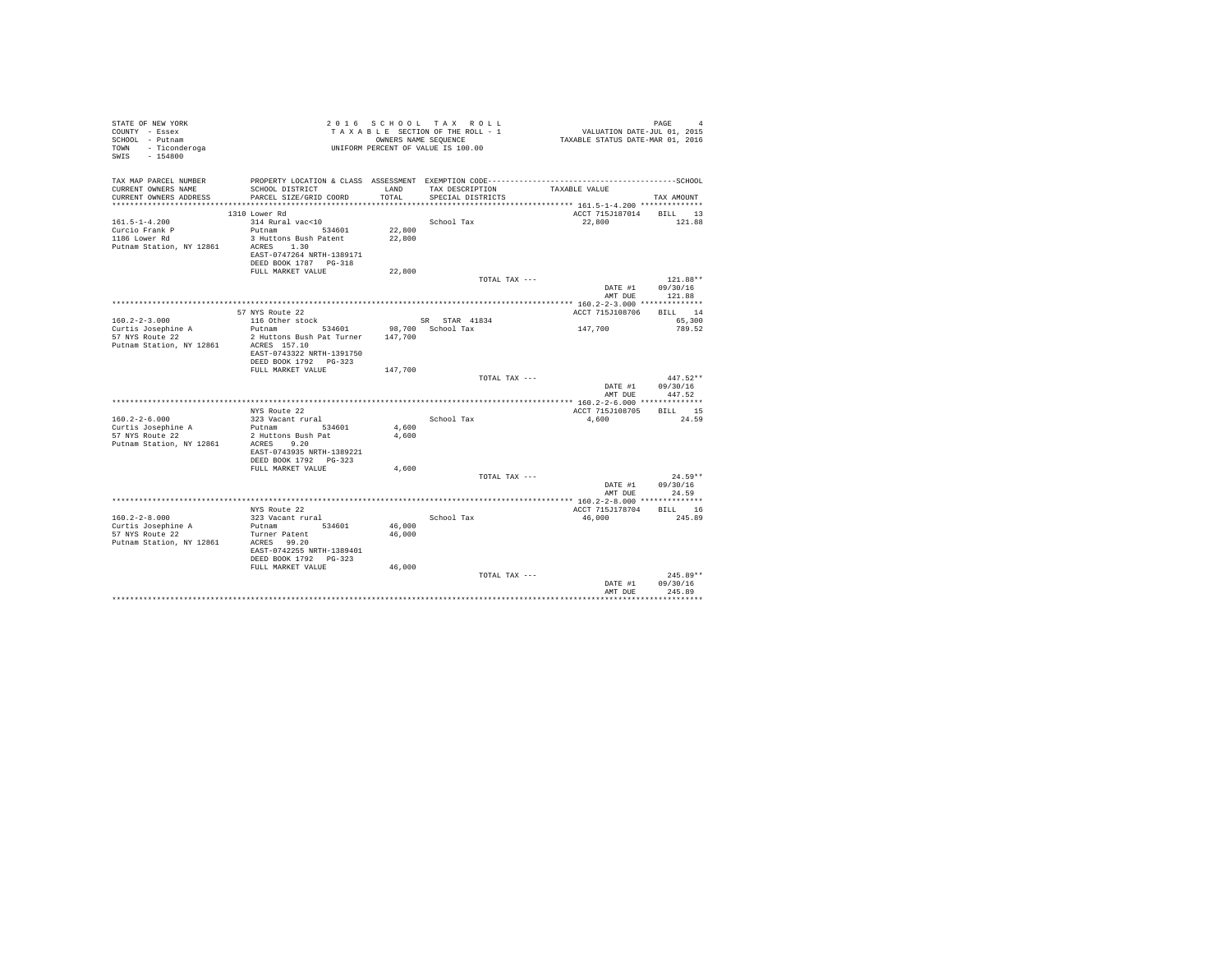| STATE OF NEW YORK                |                                            |         | 2016 SCHOOL TAX ROLL               |                                                        | PAGE<br>Б    |
|----------------------------------|--------------------------------------------|---------|------------------------------------|--------------------------------------------------------|--------------|
| COUNTY - Essex                   |                                            |         | TAXABLE SECTION OF THE ROLL - 1    | VALUATION DATE-JUL 01, 2015                            |              |
| SCHOOL - Putnam                  |                                            |         | OWNERS NAME SEQUENCE               | TAXABLE STATUS DATE-MAR 01, 2016                       |              |
| - Ticonderoga<br>TOWN            |                                            |         | UNIFORM PERCENT OF VALUE IS 100.00 |                                                        |              |
| SWIS<br>$-154800$                |                                            |         |                                    |                                                        |              |
|                                  |                                            |         |                                    |                                                        |              |
| TAX MAP PARCEL NUMBER            |                                            |         |                                    |                                                        |              |
| CURRENT OWNERS NAME              | SCHOOL DISTRICT                            | LAND    | TAX DESCRIPTION                    | TAXABLE VALUE                                          |              |
| CURRENT OWNERS ADDRESS           | PARCEL SIZE/GRID COORD                     | TOTAL   | SPECIAL DISTRICTS                  |                                                        | TAX AMOUNT   |
|                                  |                                            |         |                                    | ************************** 140.1-1-7.100/9 *********** |              |
|                                  | Shore Airport Rd                           |         |                                    | ACCT 715J195011                                        | BILL 17      |
| $140.1 - 1 - 7.100/9$            | 260 Seasonal res                           |         | School Tax                         | 28,100                                                 | 150.21       |
| D&H Railway Corp                 | Putnam<br>534601                           | 9.000   |                                    |                                                        |              |
| 7th Floor Tax Dept               | Huttons Bush Pat                           | 28,100  |                                    |                                                        |              |
| 120 S 6th St                     | Tm $#104.1 - 1 - 7$ Camp Only              |         |                                    |                                                        |              |
| Minneapolis, MN 55402-1803       | EAST-0746587 NRTH-1420618                  |         |                                    |                                                        |              |
|                                  | FULL MARKET VALUE                          | 28,100  |                                    |                                                        |              |
|                                  |                                            |         | TOTAL TAX ---                      |                                                        | $150.21**$   |
|                                  |                                            |         |                                    | DATE #1                                                | 09/30/16     |
|                                  |                                            |         |                                    | AMT DUE                                                | 150.21       |
|                                  |                                            |         |                                    |                                                        |              |
|                                  | 32 NYS Route 22                            |         |                                    | ACCT 715J178020                                        | BILL 18      |
| $161.5 - 1 - 7.100$              | 240 Rural res                              |         | School Tax                         | 188,500                                                | 1,007.61     |
| Dayton Colleen G<br>24 Fisher Ln | Putnam<br>534601<br>Lot 2 Huttons Bush Pat | 33,700  |                                    |                                                        |              |
| Panton, VT 05491                 | ACRES 12.75                                | 188,500 |                                    |                                                        |              |
|                                  | EAST-0745570 NRTH-1389494                  |         |                                    |                                                        |              |
|                                  | DEED BOOK 1786 PG-214                      |         |                                    |                                                        |              |
|                                  | FULL MARKET VALUE                          | 188,500 |                                    |                                                        |              |
|                                  |                                            |         | TOTAL TAX ---                      |                                                        | $1.007.61**$ |
|                                  |                                            |         |                                    | DATE #1                                                | 09/30/16     |
|                                  |                                            |         |                                    | AMT DUE                                                | 1,007.61     |
|                                  |                                            |         |                                    |                                                        |              |
|                                  | NYS Route 22                               |         |                                    | ACCT 715J110003                                        | BILL 19      |
| $161.5 - 1 - 1.100$              | 322 Rural vac>10                           |         | School Tax                         | 8,600                                                  | 45.97        |
| Dayton James J Trust             | Putnam<br>534601                           | 8,600   |                                    |                                                        |              |
| Dayton Lovena L                  | 2 Huttons Bush Pat                         | 8,600   |                                    |                                                        |              |
| 24 Fisher Ln                     | ACRES 13.30                                |         |                                    |                                                        |              |
| Vergennes, VT 05491              | EAST-0745480 NRTH-1390366                  |         |                                    |                                                        |              |
|                                  | DEED BOOK 1709 PG-6                        |         |                                    |                                                        |              |
|                                  | FULL MARKET VALUE                          | 8,600   |                                    |                                                        |              |
|                                  |                                            |         | TOTAL TAX ---                      |                                                        | $45.97**$    |
|                                  |                                            |         |                                    | DATE #1                                                | 09/30/16     |
|                                  |                                            |         |                                    | AMT DUE                                                | 45.97        |
|                                  |                                            |         |                                    |                                                        |              |
|                                  | 44 Wilson Bay Rd                           |         |                                    | ACCT 715J115704                                        | BILL 20      |
| $151.17 - 2 - 3.100$             | 210 1 Family Res - WTRFNT                  |         | RES. STAR 41854                    |                                                        | 30,000       |
| Dolbeck Keith A                  | Putnam<br>534601                           |         | 63.300 School Tax                  | 189,000                                                | 1,010.29     |
| Dolbeck Mary A                   | 1 Huttons Bush Pat                         | 189,000 |                                    |                                                        |              |
| 44 Wilson Bay Rd                 | Bldgs 1&2                                  |         |                                    |                                                        |              |
| Ticonderoga, NY 12883            | 2.31<br>ACRES                              |         |                                    |                                                        |              |
|                                  | EAST-0746284 NRTH-1394766                  |         |                                    |                                                        |              |
|                                  | DEED BOOK 564<br>$PG-058$                  |         |                                    |                                                        |              |
|                                  | FULL MARKET VALUE                          | 189,000 |                                    |                                                        |              |
|                                  |                                            |         | TOTAL TAX ---                      |                                                        | 849.92**     |
|                                  |                                            |         |                                    | DATE #1                                                | 09/30/16     |
|                                  |                                            |         |                                    | AMT DUE                                                | 849.92       |
|                                  |                                            |         |                                    |                                                        |              |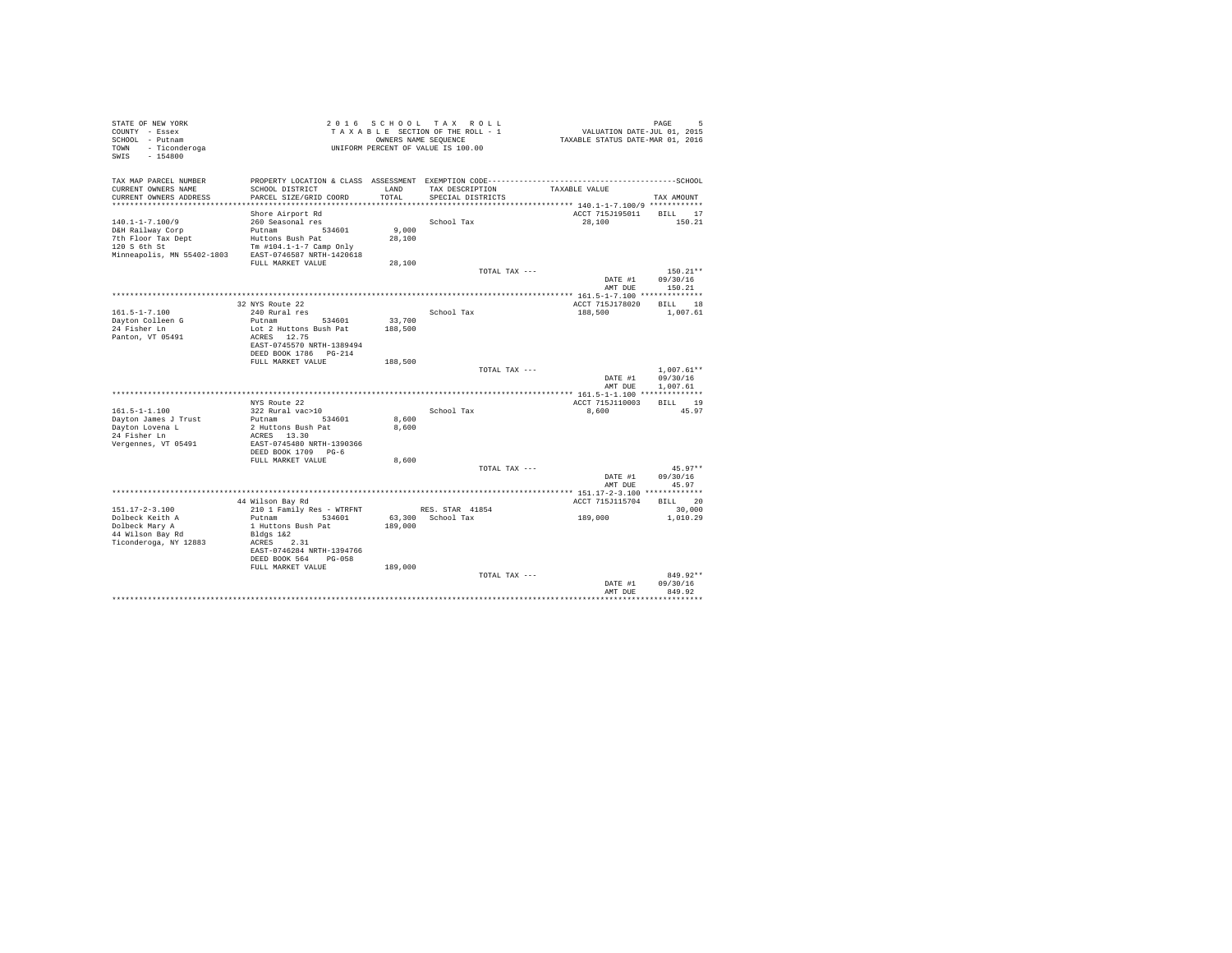| STATE OF NEW YORK<br>COUNTY - Essex<br>SCHOOL - Putnam<br>TOWN - Ticonderoga<br>$-154800$<br>SWIS |                                                    |        | 2016 SCHOOL TAX ROLL<br>TAXABLE SECTION OF THE ROLL - 1<br>OWNERS NAME SEQUENCE<br>UNIFORM PERCENT OF VALUE IS 100.00 | VALUATION DATE-JUL 01, 2015<br>TAXABLE STATUS DATE-MAR 01, 2016 | PAGE<br>6              |
|---------------------------------------------------------------------------------------------------|----------------------------------------------------|--------|-----------------------------------------------------------------------------------------------------------------------|-----------------------------------------------------------------|------------------------|
| TAX MAP PARCEL NUMBER                                                                             |                                                    |        |                                                                                                                       |                                                                 |                        |
| CURRENT OWNERS NAME                                                                               | SCHOOL DISTRICT                                    | LAND   | TAX DESCRIPTION                                                                                                       | TAXABLE VALUE                                                   |                        |
| CURRENT OWNERS ADDRESS                                                                            | PARCEL SIZE/GRID COORD                             | TOTAL  | SPECIAL DISTRICTS                                                                                                     |                                                                 | TAX AMOUNT             |
|                                                                                                   | NYS Route 22                                       |        |                                                                                                                       | ACCT 715J115709                                                 | BILL 21                |
| $151.17 - 2 - 4.100$                                                                              | 311 Res vac land - WTRFNT                          |        | School Tax                                                                                                            | 9,600                                                           | 51.32                  |
| Dolbeck Keith A                                                                                   | Putnam 534601                                      | 9,600  |                                                                                                                       |                                                                 |                        |
| Dolbeck Mary A                                                                                    | 1 Huttons Bush Pat                                 | 9,600  |                                                                                                                       |                                                                 |                        |
| 44 Wilson Bay Rd                                                                                  | ACRES 1.00                                         |        |                                                                                                                       |                                                                 |                        |
| Ticonderoga, NY 12883                                                                             | EAST-0746472 NRTH-1394619                          |        |                                                                                                                       |                                                                 |                        |
|                                                                                                   | DEED BOOK 1315 PG-7                                |        |                                                                                                                       |                                                                 |                        |
|                                                                                                   | FULL MARKET VALUE                                  | 9,600  |                                                                                                                       |                                                                 |                        |
|                                                                                                   |                                                    |        | TOTAL TAX ---                                                                                                         |                                                                 | $51.32**$              |
|                                                                                                   |                                                    |        |                                                                                                                       | DATE #1<br>AMT DUE                                              | 09/30/16<br>51.32      |
|                                                                                                   |                                                    |        |                                                                                                                       |                                                                 |                        |
|                                                                                                   | 270 NYS Route 22                                   |        |                                                                                                                       | ACCT 715J107707                                                 | BILL 22                |
| $151.17 - 1 - 4.000$                                                                              | 210 1 Family Res                                   |        | School Tax                                                                                                            | 75,500                                                          | 403.58                 |
| Douglass Chester                                                                                  | Putnam<br>534601                                   | 24,500 |                                                                                                                       |                                                                 |                        |
| 270 NYS Rte 22                                                                                    | 1 Huttons Bush Pat                                 | 75,500 |                                                                                                                       |                                                                 |                        |
| Ticonderoga, NY 12883                                                                             | ACRES 0.20 BANK CORE                               |        |                                                                                                                       |                                                                 |                        |
|                                                                                                   | EAST-0745919 NRTH-1394885                          |        |                                                                                                                       |                                                                 |                        |
|                                                                                                   | DEED BOOK 1529 PG-267                              |        |                                                                                                                       |                                                                 |                        |
|                                                                                                   | FULL MARKET VALUE                                  | 75,500 |                                                                                                                       |                                                                 |                        |
|                                                                                                   |                                                    |        | TOTAL TAX ---                                                                                                         | DATE #1                                                         | $403.58**$<br>09/30/16 |
|                                                                                                   |                                                    |        |                                                                                                                       | AMT DUR                                                         | 403.58                 |
|                                                                                                   |                                                    |        |                                                                                                                       |                                                                 |                        |
|                                                                                                   | NYS Route 22                                       |        |                                                                                                                       | ACCT 715J178690                                                 | BILL 23                |
| $151.17 - 1 - 2.000$                                                                              | 314 Rural vac<10                                   |        | School Tax                                                                                                            | 300                                                             | 1.60                   |
| Essex County                                                                                      | Putnam<br>534601                                   | 300    |                                                                                                                       |                                                                 |                        |
| Varmette Property                                                                                 | 1 Huttons Bush Patent                              | 300    |                                                                                                                       |                                                                 |                        |
| 100 Court St                                                                                      | ACRES 0.30                                         |        |                                                                                                                       |                                                                 |                        |
| PO Box 217<br>Elizabethtown, NY 12932                                                             | EAST-0745888 NRTH-1395211<br>DEED BOOK 1128 PG-189 |        |                                                                                                                       |                                                                 |                        |
|                                                                                                   | FULL MARKET VALUE                                  | 300    |                                                                                                                       |                                                                 |                        |
|                                                                                                   |                                                    |        | TOTAL TAX ---                                                                                                         |                                                                 | $1.60**$               |
|                                                                                                   |                                                    |        |                                                                                                                       | DATE #1                                                         | 09/30/16               |
|                                                                                                   |                                                    |        |                                                                                                                       | AMT DUE                                                         | 1.60                   |
|                                                                                                   |                                                    |        |                                                                                                                       |                                                                 |                        |
|                                                                                                   | 52 Wilson Bay Rd                                   |        |                                                                                                                       | ACCT 715J108409                                                 | BILL 24                |
| $151.17 - 2 - 1.000$                                                                              | 260 Seasonal res - WTRFNT                          |        | School Tax                                                                                                            | 54,700                                                          | 292.39                 |
| Fortino James S                                                                                   | Putnam 534601                                      | 30,000 |                                                                                                                       |                                                                 |                        |
| 21410 NE 23rd Ave<br>Miami, FL 33180                                                              | 1 Huttons Bush Pat<br>ACRES 0.20                   | 54,700 |                                                                                                                       |                                                                 |                        |
|                                                                                                   | EAST-0746247 NRTH-1395085                          |        |                                                                                                                       |                                                                 |                        |
|                                                                                                   | DEED BOOK 1724 PG-18                               |        |                                                                                                                       |                                                                 |                        |
|                                                                                                   | FULL MARKET VALUE                                  | 54,700 |                                                                                                                       |                                                                 |                        |
|                                                                                                   |                                                    |        | TOTAL TAX ---                                                                                                         |                                                                 | $292.39**$             |
|                                                                                                   |                                                    |        |                                                                                                                       | DATE #1                                                         | 09/30/16               |
|                                                                                                   |                                                    |        |                                                                                                                       | AMT DUE                                                         | 292.39                 |
|                                                                                                   |                                                    |        |                                                                                                                       |                                                                 |                        |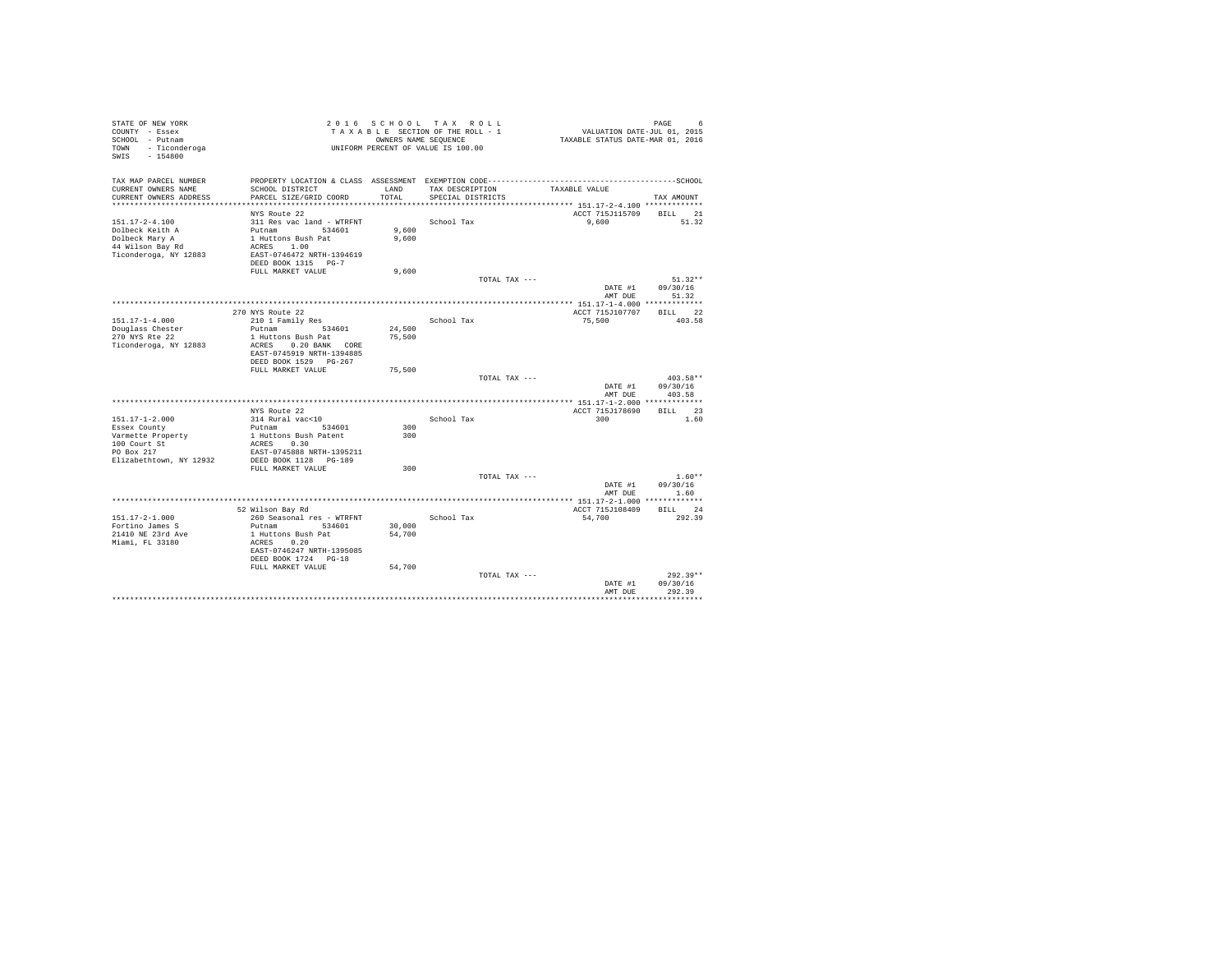| STATE OF NEW YORK<br>COUNTY - Essex<br>SCHOOL - Putnam<br>- Ticonderoga<br>TOWN<br>SWIS - 154800 |                                                                                                                 |            | 2016 SCHOOL TAX ROLL<br>TAXABLE SECTION OF THE ROLL - 1<br>OWNERS NAME SEOUENCE<br>UNIFORM PERCENT OF VALUE IS 100.00 | VALUATION DATE-JUL 01, 2015<br>TAXABLE STATUS DATE-MAR 01, 2016 | 7<br>PAGE        |
|--------------------------------------------------------------------------------------------------|-----------------------------------------------------------------------------------------------------------------|------------|-----------------------------------------------------------------------------------------------------------------------|-----------------------------------------------------------------|------------------|
| TAX MAP PARCEL NUMBER<br>CURRENT OWNERS NAME                                                     | PROPERTY LOCATION & CLASS ASSESSMENT EXEMPTION CODE-----------------------------------SCHOOL<br>SCHOOL DISTRICT | LAND       | TAX DESCRIPTION                                                                                                       | TAXABLE VALUE                                                   |                  |
| CURRENT OWNERS ADDRESS<br>***********************                                                | PARCEL SIZE/GRID COORD                                                                                          | TOTAL      | SPECIAL DISTRICTS                                                                                                     |                                                                 | TAX AMOUNT       |
|                                                                                                  | 186 NYS Route 22                                                                                                |            |                                                                                                                       | ACCT 715J116303                                                 | BILL 25          |
| $151.17 - 1 - 11.000$                                                                            | 210 1 Family Res                                                                                                |            | SR STAR 41834                                                                                                         |                                                                 | 65,300           |
| Hadden Elizabeth A                                                                               | Putnam<br>534601                                                                                                |            | 25,800 School Tax                                                                                                     | 84,100                                                          | 449.55           |
| Gilbo Owen D                                                                                     | 1 Huttons Bush Pat                                                                                              | 84,100     |                                                                                                                       |                                                                 |                  |
| 186 NYS Rte 22                                                                                   | ACRES 0.40                                                                                                      |            |                                                                                                                       |                                                                 |                  |
| Putnam Station, NY 12861                                                                         | EAST-0745837 NRTH-1392823<br>DEED BOOK 1406 PG-77                                                               |            |                                                                                                                       |                                                                 |                  |
|                                                                                                  | FULL MARKET VALUE                                                                                               | 84,100     |                                                                                                                       |                                                                 |                  |
|                                                                                                  |                                                                                                                 |            | TOTAL TAX ---                                                                                                         |                                                                 | $107.55**$       |
|                                                                                                  |                                                                                                                 |            |                                                                                                                       | DATE #1                                                         | 09/30/16         |
|                                                                                                  |                                                                                                                 |            |                                                                                                                       | AMT DUE                                                         | 107.55           |
|                                                                                                  |                                                                                                                 |            |                                                                                                                       |                                                                 |                  |
|                                                                                                  | NYS Route 22                                                                                                    |            |                                                                                                                       | ACCT 715J178691                                                 | RTLL 26          |
| $151.17 - 1 - 3.000$                                                                             | 311 Res vac land                                                                                                |            | School Tax                                                                                                            | 700                                                             | 3.74             |
| Harper Robert M<br>56 Frederick St                                                               | Putnam 534601<br>1 Huttons Bush Patent                                                                          | 700<br>700 |                                                                                                                       |                                                                 |                  |
| PO Box 204                                                                                       | ACRES 0.70                                                                                                      |            |                                                                                                                       |                                                                 |                  |
| Constantia, NY 13044                                                                             | EAST-0745749 NRTH-1394998                                                                                       |            |                                                                                                                       |                                                                 |                  |
|                                                                                                  | DEED BOOK 1818 PG-174                                                                                           |            |                                                                                                                       |                                                                 |                  |
|                                                                                                  | FULL MARKET VALUE                                                                                               | 700        |                                                                                                                       |                                                                 |                  |
|                                                                                                  |                                                                                                                 |            | TOTAL TAX ---                                                                                                         |                                                                 | $3.74**$         |
|                                                                                                  |                                                                                                                 |            |                                                                                                                       | DATE #1<br>AMT DUE                                              | 09/30/16<br>3.74 |
|                                                                                                  | 1404 Lower Rd                                                                                                   |            |                                                                                                                       | ACCT 715Z005005                                                 | BILL 27          |
| $161.1 - 1 - 1.120$                                                                              | 240 Rural res                                                                                                   |            | RES. STAR 41854                                                                                                       |                                                                 | 30,000           |
| Hearburg Scott                                                                                   | Putnam<br>534601                                                                                                |            | 81.200 School Tax                                                                                                     | 853,300                                                         | 4.561.25         |
| Hearburg Robin                                                                                   | 1 Hutton Bush Pat                                                                                               | 853,300    |                                                                                                                       |                                                                 |                  |
| PO Box 270                                                                                       | ACRES 31.33                                                                                                     |            |                                                                                                                       |                                                                 |                  |
| Ticonderoga, NY 12883                                                                            | EAST-0746089 NRTH-1391617                                                                                       |            |                                                                                                                       |                                                                 |                  |
|                                                                                                  | DEED BOOK 1648 PG-170                                                                                           |            |                                                                                                                       |                                                                 |                  |
|                                                                                                  | FULL MARKET VALUE                                                                                               | 853,300    | TOTAL TAX ---                                                                                                         |                                                                 | $4.400.89**$     |
|                                                                                                  |                                                                                                                 |            |                                                                                                                       | DATE #1                                                         | 09/30/16         |
|                                                                                                  |                                                                                                                 |            |                                                                                                                       | AMT DUE                                                         | 4,400.89         |
|                                                                                                  |                                                                                                                 |            |                                                                                                                       |                                                                 |                  |
|                                                                                                  | NYS Route 22                                                                                                    |            |                                                                                                                       | ACCT 715J108711                                                 | BILL 28          |
| $161.1 - 2 - 1.000$                                                                              | 311 Res vac land                                                                                                |            | School Tax                                                                                                            | 12,100                                                          | 64.68            |
| Hearburg Scott                                                                                   | Putnam 534601                                                                                                   | 12,100     |                                                                                                                       |                                                                 |                  |
| Hearburg Robin<br>PO Box 270                                                                     | 1 Huttons Bush Pat<br>ACRES 2.40                                                                                | 12,100     |                                                                                                                       |                                                                 |                  |
| Ticonderoga, NY 12883                                                                            | EAST-0746650 NRTH-1391709                                                                                       |            |                                                                                                                       |                                                                 |                  |
|                                                                                                  | DEED BOOK 1418  PG-191                                                                                          |            |                                                                                                                       |                                                                 |                  |
|                                                                                                  | FULL MARKET VALUE                                                                                               | 12,100     |                                                                                                                       |                                                                 |                  |
|                                                                                                  |                                                                                                                 |            | TOTAL TAX ---                                                                                                         |                                                                 | $64.68**$        |
|                                                                                                  |                                                                                                                 |            |                                                                                                                       | DATE #1                                                         | 09/30/16         |
|                                                                                                  |                                                                                                                 |            |                                                                                                                       | AMT DUE                                                         | 64.68            |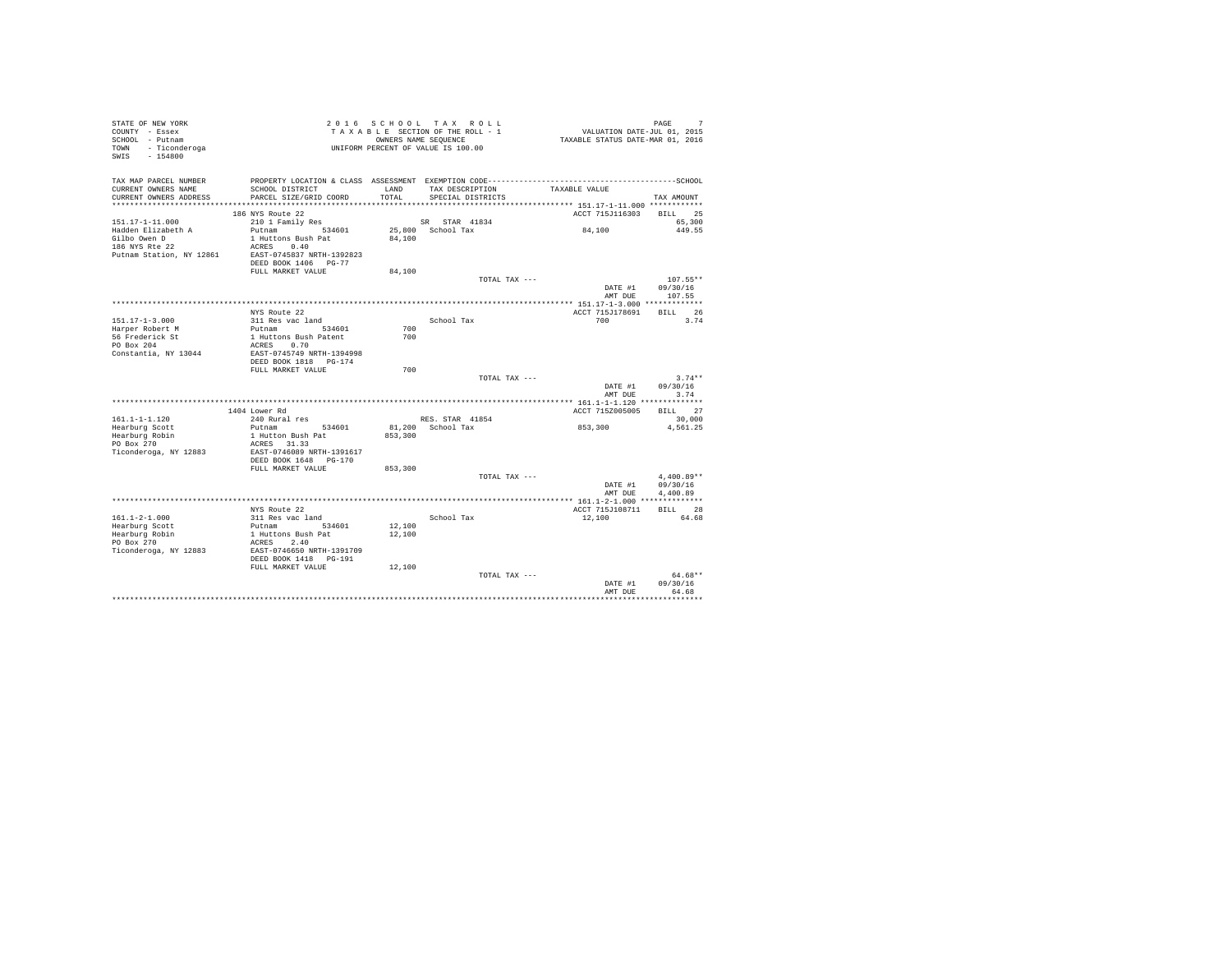| STATE OF NEW YORK<br>COUNTY - Essex<br>SCHOOL - Putnam |                                           |                   | 2016 SCHOOL TAX ROLL<br>TAXABLE SECTION OF THE ROLL - 1<br>OWNERS NAME SEQUENCE | VALUATION DATE-JUL 01, 2015<br>TAXABLE STATUS DATE-MAR 01, 2016 | PAGE<br>8              |
|--------------------------------------------------------|-------------------------------------------|-------------------|---------------------------------------------------------------------------------|-----------------------------------------------------------------|------------------------|
| TOWN<br>- Ticonderoga<br>$-154800$<br>SWIS             |                                           |                   | UNIFORM PERCENT OF VALUE IS 100.00                                              |                                                                 |                        |
| TAX MAP PARCEL NUMBER                                  |                                           |                   |                                                                                 |                                                                 |                        |
| CURRENT OWNERS NAME<br>CURRENT OWNERS ADDRESS          | SCHOOL DISTRICT<br>PARCEL SIZE/GRID COORD | LAND<br>TOTAL     | TAX DESCRIPTION<br>SPECIAL DISTRICTS                                            | TAXABLE VALUE                                                   | TAX AMOUNT             |
|                                                        |                                           |                   |                                                                                 |                                                                 |                        |
|                                                        | 165 NYS Route 22                          |                   |                                                                                 | ACCT 715J115707                                                 | BILL 29                |
| $151.17 - 1 - 15.000$                                  | 210 1 Family Res                          |                   | School Tax                                                                      | 164,800                                                         | 880.93                 |
| Hodges Jacques C<br>Hodges Nancy B                     | Putnam 534601<br>1 Huttons Bush Pat       | 47.000<br>164,800 |                                                                                 |                                                                 |                        |
| 64 Gable Ct                                            | 1420/232 Life Use To                      |                   |                                                                                 |                                                                 |                        |
| Matawan, NJ 07747                                      | Robert & Marjorie Musser                  |                   |                                                                                 |                                                                 |                        |
|                                                        | ACRES 4.45 BANK1STARSG                    |                   |                                                                                 |                                                                 |                        |
|                                                        | EAST-0745541 NRTH-1392580                 |                   |                                                                                 |                                                                 |                        |
|                                                        | DEED BOOK 1712 PG-77                      |                   |                                                                                 |                                                                 |                        |
|                                                        | FULL MARKET VALUE                         | 164,800           |                                                                                 |                                                                 |                        |
|                                                        |                                           |                   | TOTAL TAX ---                                                                   |                                                                 | 880.93**               |
|                                                        |                                           |                   |                                                                                 | DATE #1                                                         | 09/30/16               |
|                                                        |                                           |                   |                                                                                 | AMT DUE                                                         | 880.93                 |
|                                                        | 20 Wilson Bay Rd                          |                   |                                                                                 | ACCT 715J110903                                                 | BILL 30                |
| $151.17 - 2 - 7.000$                                   | 260 Seasonal res - WTRFNT                 |                   | School Tax                                                                      | 100,000                                                         | 534.54                 |
| Hodgson H. David                                       | Putnam 534601                             | 22,000            |                                                                                 |                                                                 |                        |
| Hodgson Margaret D                                     | 1 Huttons Bush Pat                        | 100,000           |                                                                                 |                                                                 |                        |
| 46 Bell Mtn Rd                                         | ACRES 0.40                                |                   |                                                                                 |                                                                 |                        |
| Queensbury, NY 12804                                   | EAST-0746198 NRTH-1394337                 |                   |                                                                                 |                                                                 |                        |
|                                                        | DEED BOOK 922 PG-106<br>FULL MARKET VALUE | 100,000           |                                                                                 |                                                                 |                        |
|                                                        |                                           |                   | TOTAL TAX ---                                                                   |                                                                 | 534.54**               |
|                                                        |                                           |                   |                                                                                 | DATE #1                                                         | 09/30/16               |
|                                                        |                                           |                   |                                                                                 | AMT DUE                                                         | 534.54                 |
|                                                        |                                           |                   |                                                                                 |                                                                 |                        |
|                                                        | 174 NYS Route 22                          |                   |                                                                                 | ACCT 715J111815                                                 | BILL 31                |
| 151.17-1-12.000                                        | 260 Seasonal res                          |                   | School Tax                                                                      | 44,300                                                          | 236.80                 |
| Huston Marilyn A                                       | Putnam<br>534601                          | 20,100            |                                                                                 |                                                                 |                        |
| 333 Eleanor St<br>Schenectady, NY 12306                | 1 Huttons Bush Pat<br>Bk 887 Pg 100       | 44,300            |                                                                                 |                                                                 |                        |
|                                                        | ACRES 0.30                                |                   |                                                                                 |                                                                 |                        |
|                                                        | EAST-0745838 NRTH-1392644                 |                   |                                                                                 |                                                                 |                        |
|                                                        | DEED BOOK 493 PG-325                      |                   |                                                                                 |                                                                 |                        |
|                                                        | FULL MARKET VALUE                         | 44,300            |                                                                                 |                                                                 |                        |
|                                                        |                                           |                   | TOTAL TAX ---                                                                   |                                                                 | $236.80**$             |
|                                                        |                                           |                   |                                                                                 | DATE #1                                                         | 09/30/16               |
|                                                        |                                           |                   |                                                                                 | AMT DUE                                                         | 236.80                 |
|                                                        |                                           |                   |                                                                                 |                                                                 | BILL 32                |
| 151.17-1-10.000                                        | 198 NYS Route 22<br>312 Vac w/imprv       |                   | School Tax                                                                      | ACCT 715J117408<br>33,000                                       | 176.40                 |
| Judd Wesley H                                          | Putnam 534601                             | 27,500            |                                                                                 |                                                                 |                        |
| Judd Nancy B                                           | 1 Huttons Bush Pat                        | 33,000            |                                                                                 |                                                                 |                        |
| 1543 Belle Meade Ct                                    | ACRES 0.75                                |                   |                                                                                 |                                                                 |                        |
| Prescott, AZ 86301                                     | EAST-0745836 NRTH-1393105                 |                   |                                                                                 |                                                                 |                        |
|                                                        | DEED BOOK 1094 PG-173                     |                   |                                                                                 |                                                                 |                        |
|                                                        | FULL MARKET VALUE                         | 33,000            |                                                                                 |                                                                 |                        |
|                                                        |                                           |                   | TOTAL TAX ---                                                                   | DATE #1                                                         | $176.40**$<br>09/30/16 |
|                                                        |                                           |                   |                                                                                 | AMT DUE                                                         | 176.40                 |
|                                                        |                                           |                   |                                                                                 |                                                                 |                        |
|                                                        |                                           |                   |                                                                                 |                                                                 |                        |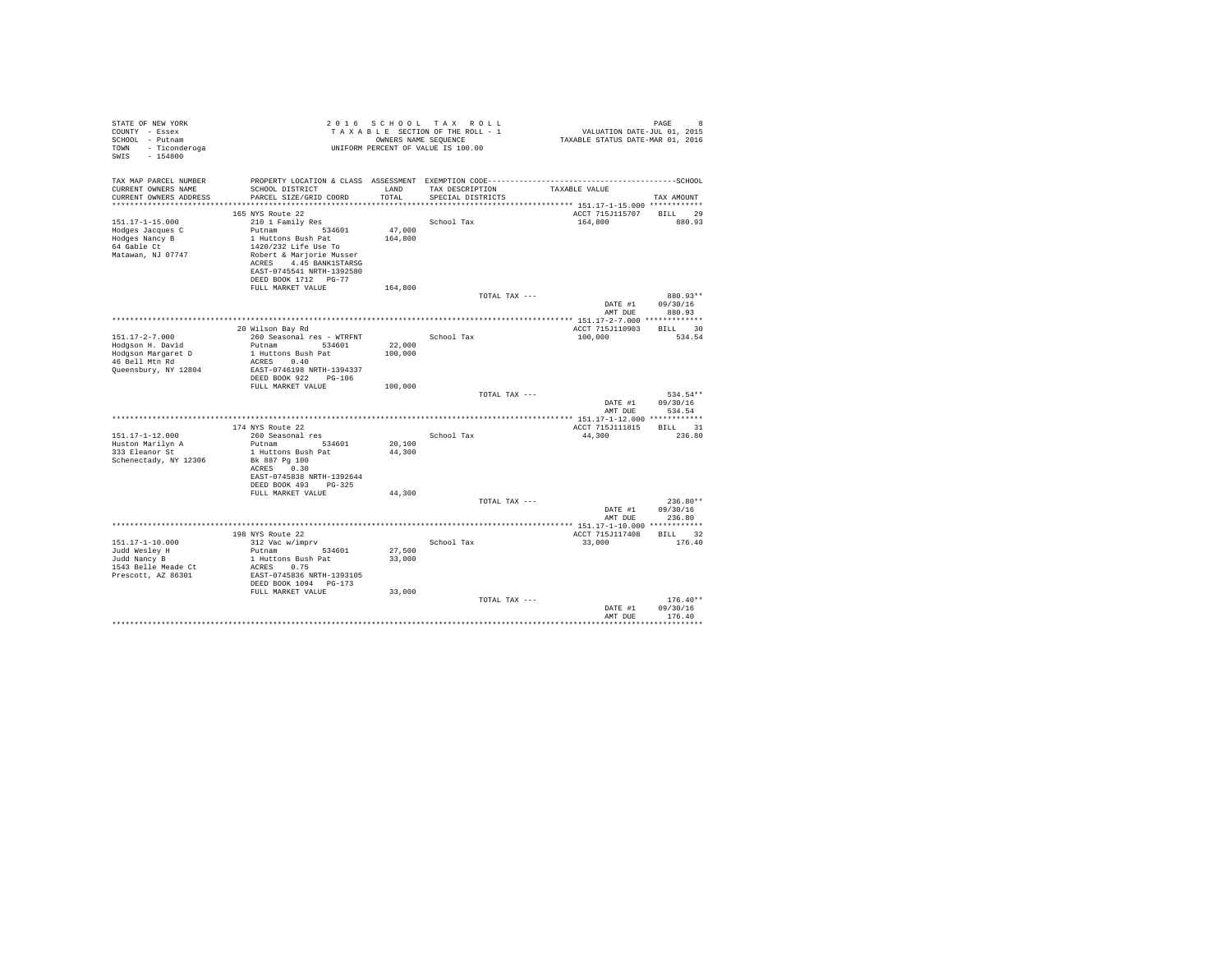| STATE OF NEW YORK<br>COUNTY - Essex<br>SCHOOL - Putnam<br>- Ticonderoga<br>TOWN<br>$-154800$<br>SWTS |                                                                   | OWNERS NAME SEQUENCE | 2016 SCHOOL TAX ROLL<br>TAXABLE SECTION OF THE ROLL - 1<br>UNIFORM PERCENT OF VALUE IS 100.00 | VALUATION DATE-JUL 01, 2015<br>TAXABLE STATUS DATE-MAR 01, 2016 | 9<br>PAGE                |
|------------------------------------------------------------------------------------------------------|-------------------------------------------------------------------|----------------------|-----------------------------------------------------------------------------------------------|-----------------------------------------------------------------|--------------------------|
| TAX MAP PARCEL NUMBER<br>CURRENT OWNERS NAME                                                         | PROPERTY LOCATION & CLASS ASSESSMENT EXEMPTION CODE-------------- |                      |                                                                                               |                                                                 | ------------------SCHOOL |
| CURRENT OWNERS ADDRESS                                                                               | SCHOOL DISTRICT<br>PARCEL SIZE/GRID COORD                         | LAND<br>TOTAL        | TAX DESCRIPTION<br>SPECIAL DISTRICTS                                                          | TAXABLE VALUE                                                   | TAX AMOUNT               |
|                                                                                                      |                                                                   |                      |                                                                                               |                                                                 |                          |
|                                                                                                      | NYS Route 22                                                      |                      |                                                                                               | ACCT 715Z003006                                                 | <b>BILL</b><br>33        |
| $151.17 - 2 - 3.200$                                                                                 | 314 Rural vac<10                                                  |                      | School Tax                                                                                    | 100                                                             | 0.53                     |
| Kay Thomas F                                                                                         | Putnam<br>534601                                                  | 100                  |                                                                                               |                                                                 |                          |
| Sanborn Beverly A<br>c/o Albert Kay                                                                  | 1 Huttons Bush Pat<br>1708/254-Life Use to                        | 100                  |                                                                                               |                                                                 |                          |
| 30 Wilson Bay Rd                                                                                     | Albert & Joan Kav                                                 |                      |                                                                                               |                                                                 |                          |
| Ticonderoga, NY 12883                                                                                | 0.04<br>ACRES                                                     |                      |                                                                                               |                                                                 |                          |
|                                                                                                      | EAST-0746312 NRTH-1394520                                         |                      |                                                                                               |                                                                 |                          |
|                                                                                                      | DEED BOOK 1708 PG-254                                             |                      |                                                                                               |                                                                 |                          |
|                                                                                                      | FULL MARKET VALUE                                                 | 100                  |                                                                                               |                                                                 |                          |
|                                                                                                      |                                                                   |                      | TOTAL TAX ---                                                                                 |                                                                 | $0.53**$                 |
|                                                                                                      |                                                                   |                      |                                                                                               | DATE #1                                                         | 09/30/16                 |
|                                                                                                      |                                                                   |                      |                                                                                               | AMT DUE                                                         | 0.53                     |
|                                                                                                      |                                                                   |                      |                                                                                               |                                                                 |                          |
|                                                                                                      | NYS Route 22                                                      |                      |                                                                                               | ACCT 715Z003007                                                 | 34<br><b>BILL</b>        |
| $151.17 - 2 - 4.200$                                                                                 | 311 Res vac land - WTRFNT                                         |                      | School Tax                                                                                    | 3,600                                                           | 19.24                    |
| Kay Thomas F                                                                                         | Putnam<br>534601                                                  | 3,600                |                                                                                               |                                                                 |                          |
| Sanborn Beverly A<br>c/o Albert Kay                                                                  | 1 Huttons Bush Pat<br>1708/254-Life Use to                        | 3,600                |                                                                                               |                                                                 |                          |
| 30 Wilson Bay Rd                                                                                     | Albert & Joan Kav                                                 |                      |                                                                                               |                                                                 |                          |
| Ticonderoga, NY 12883                                                                                | 0.20<br>ACRES                                                     |                      |                                                                                               |                                                                 |                          |
|                                                                                                      | EAST-0746337 NRTH-1394498                                         |                      |                                                                                               |                                                                 |                          |
|                                                                                                      | DEED BOOK 1708 PG-254                                             |                      |                                                                                               |                                                                 |                          |
|                                                                                                      | FULL MARKET VALUE                                                 | 3,600                |                                                                                               |                                                                 |                          |
|                                                                                                      |                                                                   |                      | TOTAL TAX ---                                                                                 |                                                                 | $19.24**$                |
|                                                                                                      |                                                                   |                      |                                                                                               | DATE #1                                                         | 09/30/16                 |
|                                                                                                      |                                                                   |                      |                                                                                               | AMT DUE                                                         | 19.24                    |
|                                                                                                      |                                                                   |                      |                                                                                               |                                                                 |                          |
|                                                                                                      | 30 Wilson Bay Rd                                                  |                      |                                                                                               | ACCT 715J109712                                                 | 35<br><b>BILL</b>        |
| $151.17 - 2 - 5.000$                                                                                 | 210 1 Family Res - WTRFNT                                         |                      | SR STAR 41834                                                                                 |                                                                 | 65,300                   |
| Kay Thomas F<br>Sanborn Beverly A                                                                    | Putnam<br>534601<br>1 Huttons Bush Pat                            | 98,600               | 42.300 School Tax                                                                             | 98,600                                                          | 527.06                   |
| c/o Albert Kay                                                                                       | 1708/254-Life Use to                                              |                      |                                                                                               |                                                                 |                          |
| 30 Wilson Bay Rd                                                                                     | Albert & Joan Kav                                                 |                      |                                                                                               |                                                                 |                          |
| Ticonderoga, NY 12883                                                                                | ACRES<br>0.43                                                     |                      |                                                                                               |                                                                 |                          |
|                                                                                                      | EAST-0746345 NRTH-1394426                                         |                      |                                                                                               |                                                                 |                          |
|                                                                                                      | DEED BOOK 1708 PG-254                                             |                      |                                                                                               |                                                                 |                          |
|                                                                                                      | FULL MARKET VALUE                                                 | 98,600               |                                                                                               |                                                                 |                          |
|                                                                                                      |                                                                   |                      | TOTAL TAX ---                                                                                 |                                                                 | 185.06**                 |
|                                                                                                      |                                                                   |                      |                                                                                               | DATE #1                                                         | 09/30/16                 |
|                                                                                                      |                                                                   |                      |                                                                                               | AMT DUE                                                         | 185.06                   |
|                                                                                                      |                                                                   |                      |                                                                                               |                                                                 |                          |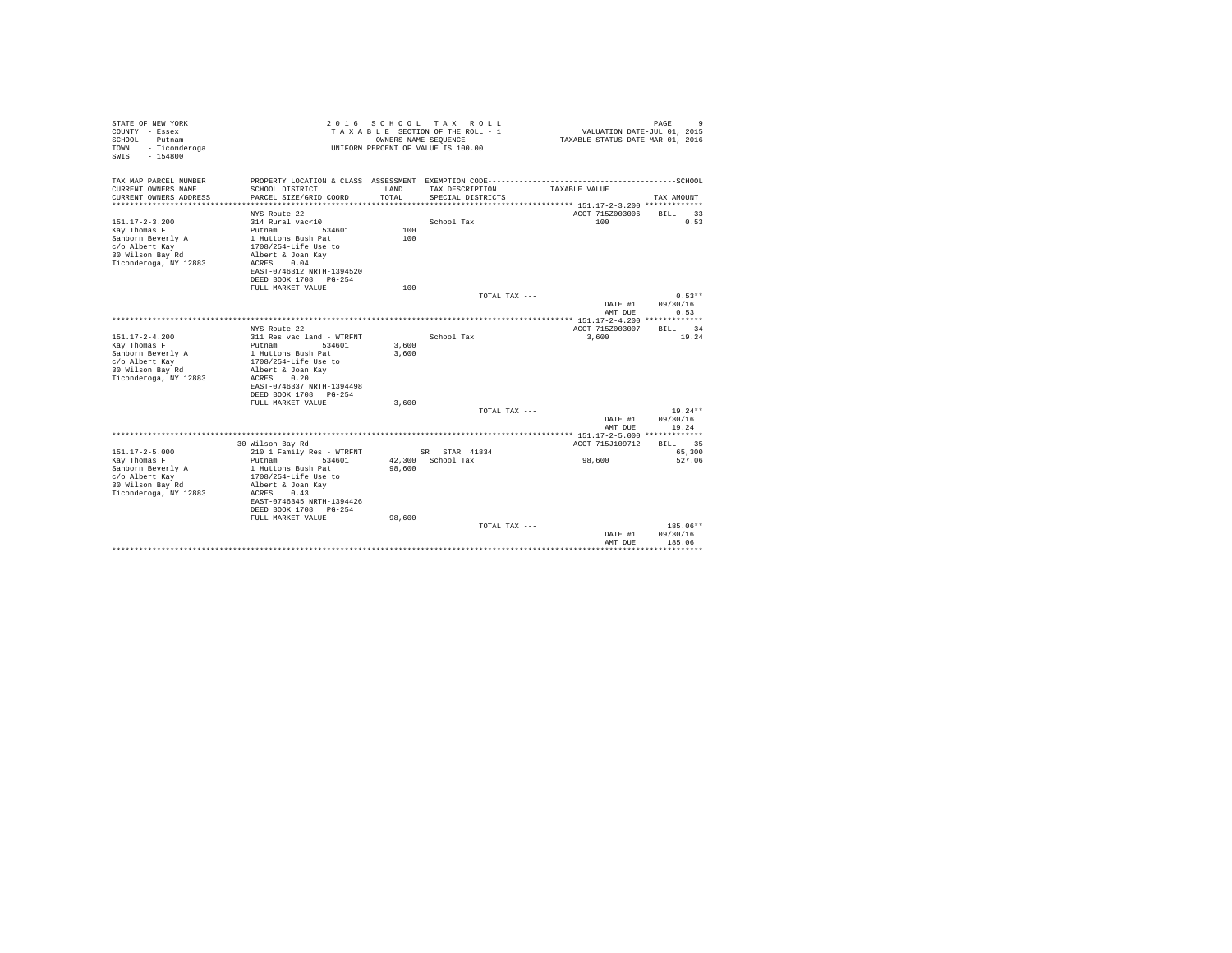| STATE OF NEW YORK<br>COUNTY - Essex<br>SCHOOL - Putnam<br>- Ticonderoga<br>TOWN<br>$-154800$<br>SWIS |                                         |         | 2016 SCHOOL TAX ROLL<br>TAXABLE SECTION OF THE ROLL - 1<br>OWNERS NAME SEQUENCE<br>UNIFORM PERCENT OF VALUE IS 100.00 | VALUATION DATE-JUL 01, 2015<br>TAXABLE STATUS DATE-MAR 01, 2016 | PAGE<br>10       |
|------------------------------------------------------------------------------------------------------|-----------------------------------------|---------|-----------------------------------------------------------------------------------------------------------------------|-----------------------------------------------------------------|------------------|
| TAX MAP PARCEL NUMBER<br>CURRENT OWNERS NAME                                                         | SCHOOL DISTRICT                         | LAND    | TAX DESCRIPTION                                                                                                       | TAXABLE VALUE                                                   |                  |
| CURRENT OWNERS ADDRESS                                                                               | PARCEL SIZE/GRID COORD                  | TOTAL   | SPECIAL DISTRICTS                                                                                                     |                                                                 | TAX AMOUNT       |
| ************************                                                                             |                                         |         |                                                                                                                       |                                                                 |                  |
|                                                                                                      | NYS Route 22                            |         |                                                                                                                       | ACCT 715J178693                                                 | BILL 36          |
| $151.17 - 2 - 6.000$                                                                                 | 314 Rural vac<10                        |         | School Tax                                                                                                            | 200                                                             | 1.07             |
| Kay Thomas F                                                                                         | Putnam 534601                           | 200     |                                                                                                                       |                                                                 |                  |
| Sanborn Beverly A                                                                                    | 1 Huttons Bush Patent                   | 200     |                                                                                                                       |                                                                 |                  |
| c/o Albert Kay                                                                                       | 1708/254-Life Use to                    |         |                                                                                                                       |                                                                 |                  |
| 30 Wilson Bay Rd<br>Ticonderoga, NY 12883                                                            | Albert & Joan Kay<br>ACRES 0.20         |         |                                                                                                                       |                                                                 |                  |
|                                                                                                      | EAST-0746207 NRTH-1394457               |         |                                                                                                                       |                                                                 |                  |
|                                                                                                      | DEED BOOK 1708 PG-254                   |         |                                                                                                                       |                                                                 |                  |
|                                                                                                      | FULL MARKET VALUE                       | 200     |                                                                                                                       |                                                                 |                  |
|                                                                                                      |                                         |         | TOTAL TAX ---                                                                                                         |                                                                 | $1.07**$         |
|                                                                                                      |                                         |         |                                                                                                                       | DATE #1                                                         | 09/30/16         |
|                                                                                                      |                                         |         |                                                                                                                       |                                                                 | AMT DUE 1.07     |
|                                                                                                      |                                         |         |                                                                                                                       |                                                                 |                  |
|                                                                                                      | 256 NYS Route 22                        |         |                                                                                                                       | ACCT 715J115710                                                 | BILL 37          |
| $151.17 - 1 - 6.000$<br>KTD Enterprises Inc                                                          | 441 Fuel Store&D<br>Putnam 534601       | 141,400 | School Tax                                                                                                            | 285,700                                                         | 1,527.19         |
| D/B/A Mountain Petroleum                                                                             | 1 Huttons Bush Pat                      | 285,700 |                                                                                                                       |                                                                 |                  |
| $\text{Cedar}$ Hill Dr                                                                               | ACRES 2.40                              |         |                                                                                                                       |                                                                 |                  |
| PO Box 778                                                                                           | EAST-0745811 NRTH-1394508               |         |                                                                                                                       |                                                                 |                  |
| Schroon Lake, NY 12870                                                                               | DEED BOOK 1163 PG-1                     |         |                                                                                                                       |                                                                 |                  |
|                                                                                                      | FULL MARKET VALUE                       | 285,700 |                                                                                                                       |                                                                 |                  |
|                                                                                                      |                                         |         | TOTAL TAX ---                                                                                                         |                                                                 | $1.527.19**$     |
|                                                                                                      |                                         |         |                                                                                                                       |                                                                 | DATE #1 09/30/16 |
|                                                                                                      |                                         |         |                                                                                                                       | AMT DUE                                                         | 1,527.19         |
|                                                                                                      | 1393 Lower Rd                           |         |                                                                                                                       | ACCT 715J109309                                                 | BILL 38          |
| $161.5 - 1 - 3.100$                                                                                  | 240 Rural res                           |         | School Tax                                                                                                            | 287,400                                                         | 1,536.28         |
| Maisch Joseph                                                                                        | Putnam 534601                           | 80,300  |                                                                                                                       |                                                                 |                  |
| Maisch Patricia                                                                                      | 2 Huttons Bush Pat                      | 287,400 |                                                                                                                       |                                                                 |                  |
| 10 Maple Ct                                                                                          | Survey M Thompson Map3246               |         |                                                                                                                       |                                                                 |                  |
| Ramsey, NJ 07446                                                                                     | ACRES 35.37                             |         |                                                                                                                       |                                                                 |                  |
|                                                                                                      | EAST-0746296 NRTH-1390148               |         |                                                                                                                       |                                                                 |                  |
|                                                                                                      | DEED BOOK 1411    PG-117                |         |                                                                                                                       |                                                                 |                  |
|                                                                                                      | FULL MARKET VALUE                       | 287,400 | TOTAL TAX ---                                                                                                         |                                                                 | $1.536.28**$     |
|                                                                                                      |                                         |         |                                                                                                                       | DATE #1                                                         | 09/30/16         |
|                                                                                                      |                                         |         |                                                                                                                       | AMT DUE                                                         | 1.536.28         |
|                                                                                                      |                                         |         |                                                                                                                       |                                                                 |                  |
|                                                                                                      | NYS Route 22                            |         |                                                                                                                       | ACCT 715J114708                                                 | BILL 39          |
| $161.5 - 1 - 6.000$                                                                                  | 314 Rural vac<10                        |         | School Tax                                                                                                            | 22,500                                                          | 120.27           |
| Morrissey Richard T                                                                                  | Putnam 534601                           | 22,500  |                                                                                                                       |                                                                 |                  |
| 11 Terrace Pl                                                                                        | 2 Huttons Bush Pat                      | 22,500  |                                                                                                                       |                                                                 |                  |
| Troy, NY 12180                                                                                       | ACRES 1.00<br>EAST-0745902 NRTH-1389586 |         |                                                                                                                       |                                                                 |                  |
|                                                                                                      | DEED BOOK 1193 PG-22                    |         |                                                                                                                       |                                                                 |                  |
|                                                                                                      | FULL MARKET VALUE                       | 22,500  |                                                                                                                       |                                                                 |                  |
|                                                                                                      |                                         |         | TOTAL TAX ---                                                                                                         |                                                                 | $120.27**$       |
|                                                                                                      |                                         |         |                                                                                                                       | DATE #1                                                         | 09/30/16         |
|                                                                                                      |                                         |         |                                                                                                                       | AMT DUE                                                         | 120.27           |
|                                                                                                      |                                         |         |                                                                                                                       |                                                                 |                  |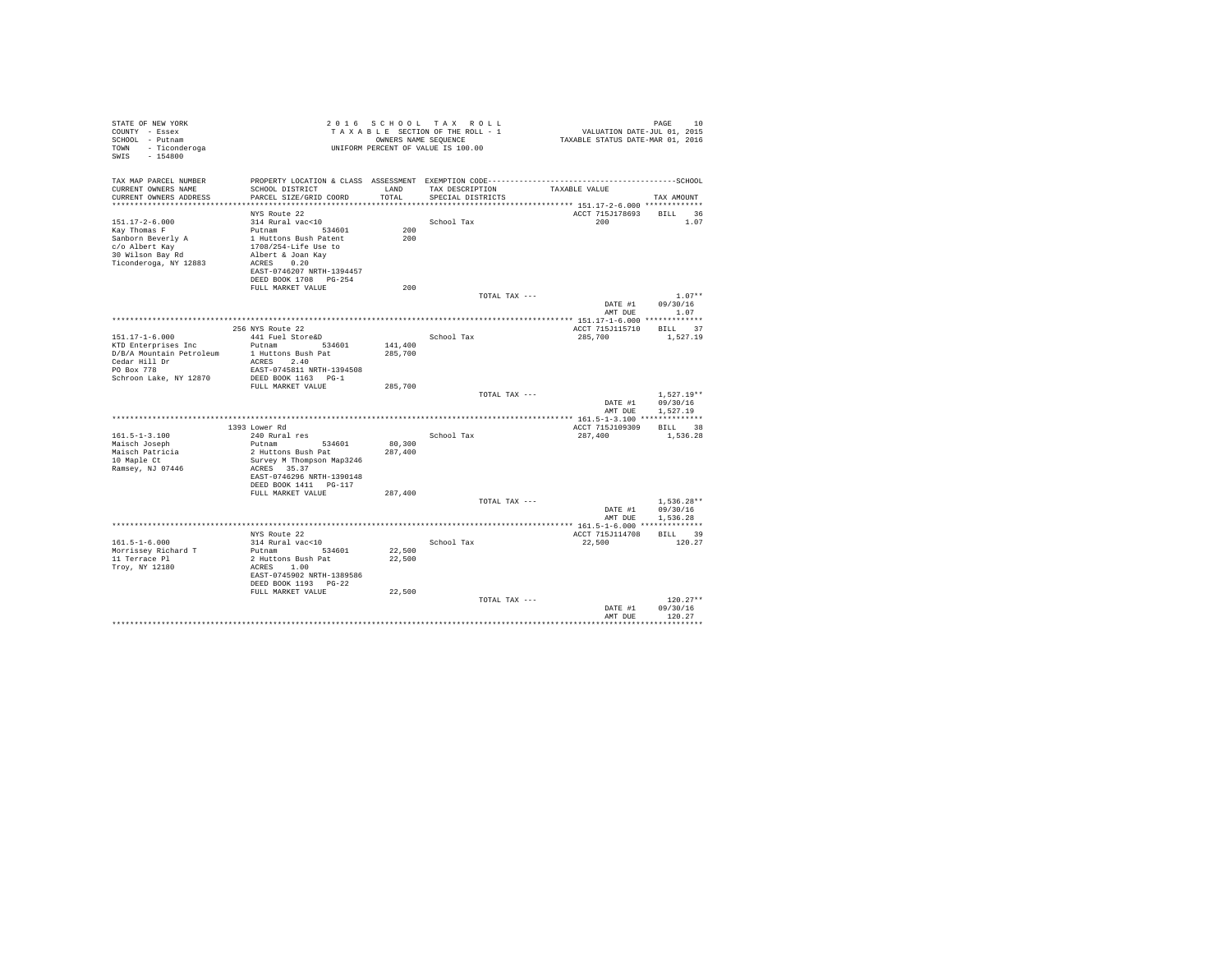| STATE OF NEW YORK<br>COUNTY - Essex<br>SCHOOL - Putnam<br>TOWN - Ticonderoga<br>$-154800$<br>SWIS |                                            |        | 2016 SCHOOL TAX ROLL<br>TAXABLE SECTION OF THE ROLL - 1<br>OWNERS NAME SEQUENCE<br>UNIFORM PERCENT OF VALUE IS 100.00 | PAGE 11<br>VALUATION DATE-JUL 01, 2015<br>TAXABLE STATUS DATE-MAR 01, 2016 |                  |
|---------------------------------------------------------------------------------------------------|--------------------------------------------|--------|-----------------------------------------------------------------------------------------------------------------------|----------------------------------------------------------------------------|------------------|
| TAX MAP PARCEL NUMBER<br>CURRENT OWNERS NAME                                                      | SCHOOL DISTRICT                            | LAND   | TAX DESCRIPTION                                                                                                       | TAXABLE VALUE                                                              |                  |
| CURRENT OWNERS ADDRESS                                                                            | PARCEL SIZE/GRID COORD                     | TOTAL  | SPECIAL DISTRICTS                                                                                                     |                                                                            | TAX AMOUNT       |
|                                                                                                   |                                            |        |                                                                                                                       |                                                                            |                  |
|                                                                                                   | 216 NYS Route 22                           |        |                                                                                                                       | ACCT 715J114504                                                            | BILL 40          |
| $151.17 - 1 - 8.000$                                                                              | 210 1 Family Res                           |        | School Tax                                                                                                            | 43,100                                                                     | 230.39           |
| ODell Ada B                                                                                       | Putnam 534601                              | 15,100 |                                                                                                                       |                                                                            |                  |
| Barber Melodie                                                                                    | 1 Huttons Bush Pat                         | 43,100 |                                                                                                                       |                                                                            |                  |
| PO Box 517                                                                                        | ACRES 2.10<br>EAST-0745810 NRTH-1393719    |        |                                                                                                                       |                                                                            |                  |
| Ticonderoga, NY 12883                                                                             | DEED BOOK 1752 PG-43                       |        |                                                                                                                       |                                                                            |                  |
|                                                                                                   | FULL MARKET VALUE                          | 43,100 |                                                                                                                       |                                                                            |                  |
|                                                                                                   |                                            |        | TOTAL TAX ---                                                                                                         |                                                                            | $230.39**$       |
|                                                                                                   |                                            |        |                                                                                                                       | DATE #1                                                                    | 09/30/16         |
|                                                                                                   |                                            |        |                                                                                                                       | AMT DUE                                                                    | 230.39           |
|                                                                                                   |                                            |        |                                                                                                                       |                                                                            |                  |
|                                                                                                   | 11 Craigs Bay Rd                           |        |                                                                                                                       | ACCT 715J178007                                                            | BILL 41          |
| $151.17 - 3 - 1.200$<br>Porter Richard R                                                          | 210 1 Family Res<br>Putnam 534601          |        | RES. STAR 41854<br>34,900 School Tax                                                                                  |                                                                            | 30,000<br>476.81 |
| 11 Craigs Bay Rd                                                                                  | Huttons Bush Pat                           | 89,200 |                                                                                                                       | 89,200                                                                     |                  |
| Ticonderoga, NY 12883                                                                             | ACRES 0.24 BANK CHRTR1                     |        |                                                                                                                       |                                                                            |                  |
|                                                                                                   | EAST-0746135 NRTH-1393880                  |        |                                                                                                                       |                                                                            |                  |
|                                                                                                   | DEED BOOK 1697 PG-276                      |        |                                                                                                                       |                                                                            |                  |
|                                                                                                   | FULL MARKET VALUE                          | 89,200 | TOTAL TAX ---                                                                                                         |                                                                            | $316.45**$       |
|                                                                                                   |                                            |        |                                                                                                                       | DATE #1                                                                    | 09/30/16         |
|                                                                                                   |                                            |        |                                                                                                                       | AMT DUE                                                                    | 316.45           |
|                                                                                                   |                                            |        |                                                                                                                       |                                                                            |                  |
|                                                                                                   | 166 NYS Route 22                           |        |                                                                                                                       | ACCT 715J114901                                                            | BILL 42          |
| 151.17-1-13.000<br>Pulling James R                                                                | 210 1 Family Res<br>Putnam<br>534601       |        | SR STAR 41834<br>20,500 School Tax                                                                                    | 98,100                                                                     | 65,300<br>524.39 |
| 166 Nys Rte 22                                                                                    | 1 Huttons Bush Pat                         | 98,100 |                                                                                                                       |                                                                            |                  |
| Putnam Station, NY 12861                                                                          | ACRES 0.70                                 |        |                                                                                                                       |                                                                            |                  |
|                                                                                                   | EAST-0745847 NRTH-1392452                  |        |                                                                                                                       |                                                                            |                  |
|                                                                                                   | DEED BOOK 703 PG-235                       |        |                                                                                                                       |                                                                            |                  |
|                                                                                                   | FULL MARKET VALUE                          | 98,100 |                                                                                                                       |                                                                            |                  |
|                                                                                                   |                                            |        | TOTAL TAX ---                                                                                                         |                                                                            | $182.39**$       |
|                                                                                                   |                                            |        |                                                                                                                       | DATE #1                                                                    | 09/30/16         |
|                                                                                                   |                                            |        |                                                                                                                       | AMT DUE                                                                    | 182.39           |
|                                                                                                   | NYS Route 22                               |        |                                                                                                                       | ACCT 715J178695                                                            | BILL 43          |
| $151.17 - 4 - 2.000$                                                                              | 312 Vac w/imprv - WTRFNT                   |        | School Tax                                                                                                            | 26,200                                                                     | 140.05           |
| Pulling James R                                                                                   | Putnam 534601                              | 25,200 |                                                                                                                       |                                                                            |                  |
| Pulling Joan F                                                                                    | 1 Huttons Bush Patent                      | 26,200 |                                                                                                                       |                                                                            |                  |
| 166 NYS Rte 22                                                                                    | ACRES 0.20                                 |        |                                                                                                                       |                                                                            |                  |
| Putnam Station, NY 12861                                                                          | EAST-0746036 NRTH-1392463                  |        |                                                                                                                       |                                                                            |                  |
|                                                                                                   | DEED BOOK 1094 PG-199<br>FULL MARKET VALUE |        |                                                                                                                       |                                                                            |                  |
|                                                                                                   |                                            | 26,200 | TOTAL TAX ---                                                                                                         |                                                                            | $140.05**$       |
|                                                                                                   |                                            |        |                                                                                                                       | DATE #1                                                                    | 09/30/16         |
|                                                                                                   |                                            |        |                                                                                                                       | AMT DUE                                                                    | 140.05           |
|                                                                                                   |                                            |        |                                                                                                                       |                                                                            |                  |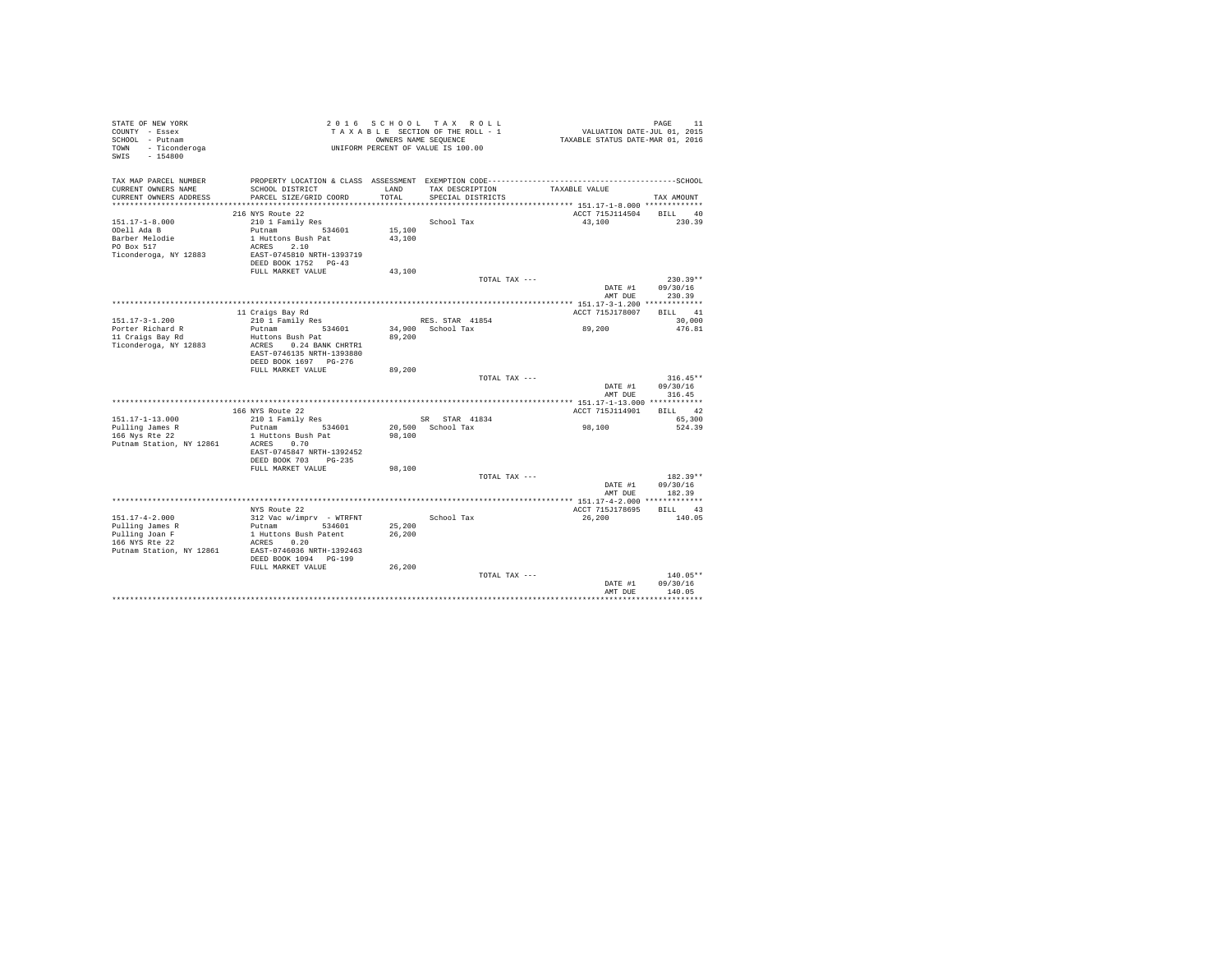| STATE OF NEW YORK<br>COUNTY - Essex<br>SCHOOL - Putnam<br>TOWN - Ticonderoga<br>SWIS - 154800 |                                                       |               | 2016 SCHOOL TAX ROLL<br>TAXABLE SECTION OF THE ROLL - 1<br>OWNERS NAME SEQUENCE<br>UNIFORM PERCENT OF VALUE IS 100.00 | VALUATION DATE-JUL 01, 2015<br>TAXABLE STATUS DATE-MAR 01, 2016 | PAGE<br>12        |  |
|-----------------------------------------------------------------------------------------------|-------------------------------------------------------|---------------|-----------------------------------------------------------------------------------------------------------------------|-----------------------------------------------------------------|-------------------|--|
| TAX MAP PARCEL NUMBER                                                                         |                                                       |               |                                                                                                                       |                                                                 |                   |  |
| CURRENT OWNERS NAME<br>CURRENT OWNERS ADDRESS                                                 | SCHOOL DISTRICT<br>PARCEL SIZE/GRID COORD             | LAND<br>TOTAL | TAX DESCRIPTION<br>SPECIAL DISTRICTS                                                                                  | TAXABLE VALUE                                                   | TAX AMOUNT        |  |
|                                                                                               |                                                       |               |                                                                                                                       | *************************** 151.17-1-7.000 *************        |                   |  |
|                                                                                               | NYS Route 22                                          |               |                                                                                                                       | ACCT 715J108111 BILL 44                                         |                   |  |
| $151.17 - 1 - 7.000$                                                                          | 314 Rural vac<10                                      |               | School Tax                                                                                                            | 12,000                                                          | 64.15             |  |
| Silver Waters Estates LLC                                                                     | Putnam<br>534601                                      | 12,000        |                                                                                                                       |                                                                 |                   |  |
| 1038 Wicker St<br>Ticonderoga, NY 12883                                                       | 1 Huttons Bush Pat<br>ACRES 1.70                      | 12,000        |                                                                                                                       |                                                                 |                   |  |
|                                                                                               | EAST-0745782 NRTH-1394167                             |               |                                                                                                                       |                                                                 |                   |  |
|                                                                                               | DEED BOOK 1576 PG-177                                 |               |                                                                                                                       |                                                                 |                   |  |
|                                                                                               | FULL MARKET VALUE                                     | 12,000        |                                                                                                                       |                                                                 |                   |  |
|                                                                                               |                                                       |               | TOTAL TAX ---                                                                                                         |                                                                 | $64.15**$         |  |
|                                                                                               |                                                       |               |                                                                                                                       | DATE #1<br>AMT DUE                                              | 09/30/16<br>64.15 |  |
|                                                                                               |                                                       |               |                                                                                                                       |                                                                 |                   |  |
|                                                                                               | 264 NYS Route 22                                      |               |                                                                                                                       | ACCT 715J174022                                                 | BILL 45           |  |
| $151.17 - 1 - 5.000$                                                                          | 210 1 Family Res                                      |               | School Tax                                                                                                            | 93,700                                                          | 500.87            |  |
| Smith Robert W Sr                                                                             | Putnam<br>534601                                      | 26,500        |                                                                                                                       |                                                                 |                   |  |
| 264 NYS Route22                                                                               | 1 Huttons Bush Pat                                    | 93,700        |                                                                                                                       |                                                                 |                   |  |
| Ticonderoga, NY 12883                                                                         | ACRES 0.52 BANK1STARSG<br>EAST-0745895 NRTH-1394771   |               |                                                                                                                       |                                                                 |                   |  |
|                                                                                               | DEED BOOK 1707 PG-279                                 |               |                                                                                                                       |                                                                 |                   |  |
|                                                                                               | FULL MARKET VALUE                                     | 93,700        |                                                                                                                       |                                                                 |                   |  |
|                                                                                               |                                                       |               | TOTAL TAX ---                                                                                                         |                                                                 | $500.87**$        |  |
|                                                                                               |                                                       |               |                                                                                                                       | DATE #1                                                         | 09/30/16          |  |
|                                                                                               |                                                       |               |                                                                                                                       | AMT DUE                                                         | 500.87            |  |
|                                                                                               | NYS Route 22                                          |               |                                                                                                                       | ACCT 715J178694                                                 | BILL 46           |  |
| $151.17 - 4 - 1.000$                                                                          | 311 Res vac land - WTRFNT                             |               | School Tax                                                                                                            | 1,800                                                           | 9.62              |  |
| Studer Joseph I                                                                               | Putnam 534601                                         | 1,800         |                                                                                                                       |                                                                 |                   |  |
| 600 Harrisburg Rd                                                                             | 1 Huttons Bush Patent                                 | 1,800         |                                                                                                                       |                                                                 |                   |  |
| Stony Creek, NY 12878                                                                         | ACRES 0.10                                            |               |                                                                                                                       |                                                                 |                   |  |
|                                                                                               | EAST-0745977 NRTH-1392869<br>DEED BOOK 1371    PG-217 |               |                                                                                                                       |                                                                 |                   |  |
|                                                                                               | FULL MARKET VALUE                                     | 1,800         |                                                                                                                       |                                                                 |                   |  |
|                                                                                               |                                                       |               | TOTAL TAX ---                                                                                                         |                                                                 | $9.62**$          |  |
|                                                                                               |                                                       |               |                                                                                                                       | DATE #1                                                         | 09/30/16          |  |
|                                                                                               |                                                       |               |                                                                                                                       | AMT DUE                                                         | 9.62              |  |
|                                                                                               |                                                       |               |                                                                                                                       |                                                                 |                   |  |
| $161.5 - 1 - 5.200$                                                                           | Lower Rd<br>314 Rural vac<10                          |               | School Tax                                                                                                            | ACCT 715J183007<br>25,800                                       | BILL 47<br>137.91 |  |
| Thompson Clyde W                                                                              | Putnam 534601                                         | 25,800        |                                                                                                                       |                                                                 |                   |  |
| Thompson Barbara F                                                                            | 3 Huttons Bush Patent                                 | 25,800        |                                                                                                                       |                                                                 |                   |  |
| 7936 Yucca Ct                                                                                 | ACRES 4.25                                            |               |                                                                                                                       |                                                                 |                   |  |
| Camby, IN 46113                                                                               | EAST-0746827 NRTH-1389106                             |               |                                                                                                                       |                                                                 |                   |  |
|                                                                                               | DEED BOOK 766 PG-72                                   |               |                                                                                                                       |                                                                 |                   |  |
|                                                                                               | FULL MARKET VALUE                                     | 25,800        | TOTAL TAX ---                                                                                                         |                                                                 | $137.91**$        |  |
|                                                                                               |                                                       |               |                                                                                                                       | DATE #1                                                         | 09/30/16          |  |
|                                                                                               |                                                       |               |                                                                                                                       | AMT DUE                                                         | 137.91            |  |
|                                                                                               |                                                       |               |                                                                                                                       |                                                                 |                   |  |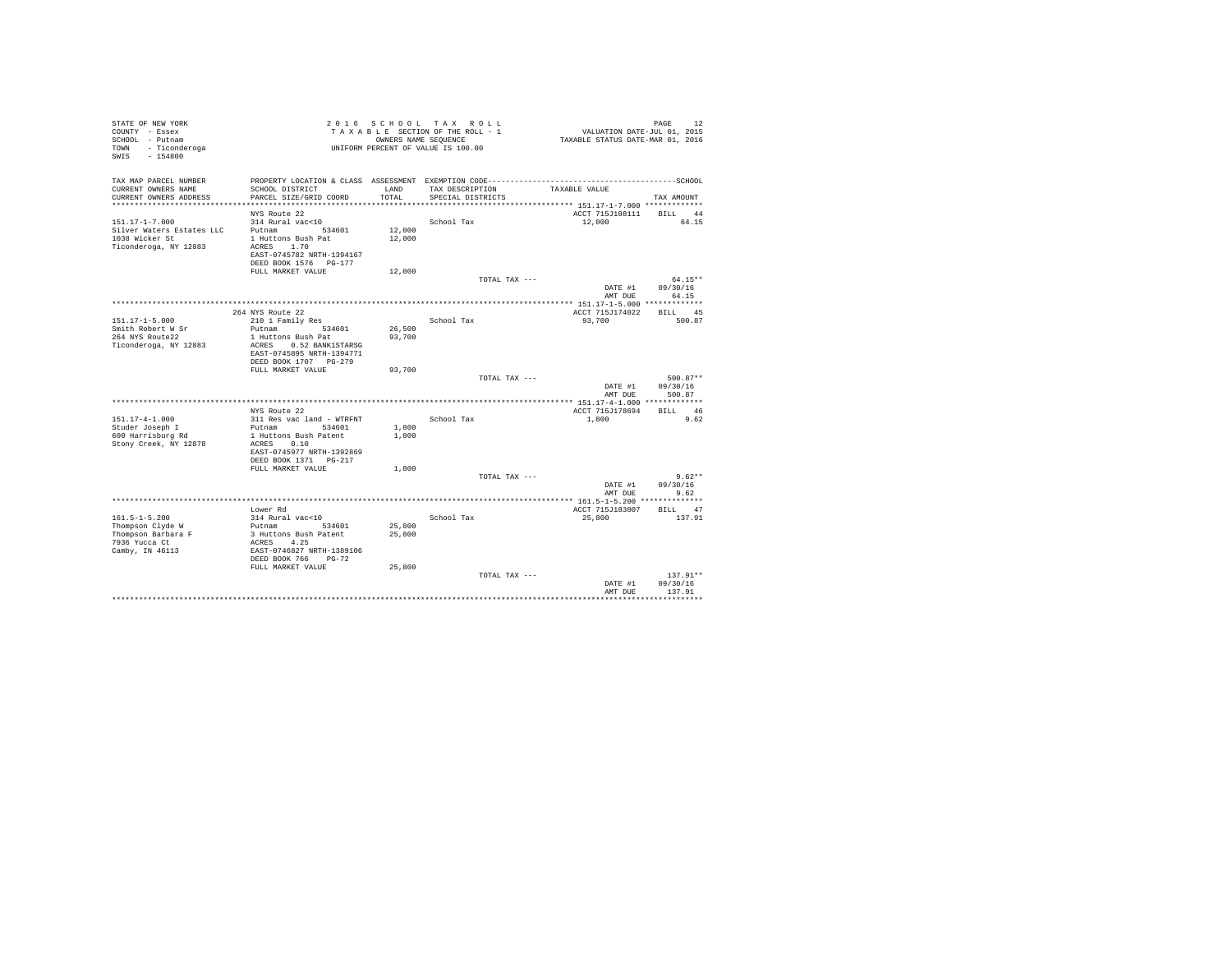| SWIS - 154800                         |                                                                                                     |         |                   |                         |                  |
|---------------------------------------|-----------------------------------------------------------------------------------------------------|---------|-------------------|-------------------------|------------------|
|                                       |                                                                                                     |         |                   |                         |                  |
|                                       |                                                                                                     |         |                   |                         |                  |
| TAX MAP PARCEL NUMBER                 |                                                                                                     |         |                   |                         |                  |
| CURRENT OWNERS NAME                   | SCHOOL DISTRICT                                                                                     | LAND    | TAX DESCRIPTION   | TAXABLE VALUE           |                  |
| CURRENT OWNERS ADDRESS                | PARCEL SIZE/GRID COORD                                                                              | TOTAL   | SPECIAL DISTRICTS |                         | TAX AMOUNT       |
|                                       |                                                                                                     |         |                   |                         |                  |
|                                       | 1368 Lower Rd                                                                                       |         |                   | ACCT 715Z002005 BILL 48 |                  |
| $161.5 - 1 - 3.210$                   | 240 Rural res<br>Putnam Pagade 194601 37,900 School Tax<br>2 Huttons Bush Patent 304,100 School Tax |         |                   | 304, 100                | 30,000           |
| VanWert Chattie B<br>PO Box 107       |                                                                                                     |         |                   |                         | 1,625.54         |
|                                       |                                                                                                     |         |                   |                         |                  |
| Ticonderoga, NY 12883                 | ACRES 23.26 BANK1STARSG                                                                             |         |                   |                         |                  |
|                                       | EAST-0747278 NRTH-1390161                                                                           |         |                   |                         |                  |
|                                       | DEED BOOK 1368 PG-69                                                                                |         |                   |                         |                  |
|                                       | FULL MARKET VALUE                                                                                   | 304,100 |                   |                         |                  |
|                                       |                                                                                                     |         | TOTAL TAX ---     |                         | $1.465.18**$     |
|                                       |                                                                                                     |         |                   |                         | DATE #1 09/30/16 |
|                                       |                                                                                                     |         |                   |                         | AMT DUE 1,465.18 |
|                                       |                                                                                                     |         |                   |                         |                  |
|                                       | Lower Rd                                                                                            |         |                   | ACCT 715J178716 BILL 49 |                  |
| $161.5 - 2 - 1.000$                   | 311 Res vac land - WTRFNT School Tax                                                                |         |                   | 58,800 314.31           |                  |
| VanWert Chattie B                     | Putnam 534601                                                                                       | 58,800  |                   |                         |                  |
| PO Box 107                            | 2 Huttons Bush Patent                                                                               | 58,800  |                   |                         |                  |
| Ticonderoga, NY 12883                 | Survey M Thompson Map3246                                                                           |         |                   |                         |                  |
|                                       | ACRES 6.00 BANK1STARSG                                                                              |         |                   |                         |                  |
|                                       | EAST-0748276 NRTH-1389690                                                                           |         |                   |                         |                  |
|                                       | DEED BOOK 1368 PG-69                                                                                |         |                   |                         |                  |
|                                       | FULL MARKET VALUE                                                                                   | 58,800  |                   |                         |                  |
|                                       |                                                                                                     |         | TOTAL TAX ---     |                         | $314.31**$       |
|                                       |                                                                                                     |         |                   | DATE #1                 | 09/30/16         |
|                                       |                                                                                                     |         |                   | AMT DUE                 | 314.31           |
|                                       |                                                                                                     |         |                   |                         |                  |
|                                       | 16 Craigs Bay Rd                                                                                    |         |                   | ACCT 715J110606 BILL 50 |                  |
| $151.17 - 3 - 6.000$                  | 210 1 Family Res - WTRFNT                                                                           |         | School Tax        | 238,900                 | 1,277.02         |
| White Thomas S                        | Putnam 534601 40,300                                                                                |         |                   |                         |                  |
| 15 South Run                          | 1 Huttons Bush Pat                                                                                  | 238,900 |                   |                         |                  |
| Cold Spring Harbor, NY 11724 .52 Acre |                                                                                                     |         |                   |                         |                  |
|                                       | ACRES 0.40                                                                                          |         |                   |                         |                  |
|                                       | EAST-0746037 NRTH-1393449                                                                           |         |                   |                         |                  |
|                                       | DEED BOOK 1333 PG-263                                                                               |         |                   |                         |                  |
|                                       | FULL MARKET VALUE                                                                                   | 238,900 |                   |                         |                  |
|                                       |                                                                                                     |         | TOTAL TAX ---     |                         | $1.277.02**$     |
|                                       |                                                                                                     |         |                   |                         | DATE #1 09/30/16 |
|                                       |                                                                                                     |         |                   |                         | AMT DUE 1,277.02 |
|                                       |                                                                                                     |         |                   |                         |                  |
|                                       | 40 NYS Route 22                                                                                     |         |                   | ACCT 715J109314 BILL 51 |                  |
| $161.5 - 1 - 7.200$                   | 210 1 Family Res<br>Putnam 534601                                                                   |         | School Tax        | 111,800 597.62          |                  |
| Whitford Harold R Jr                  |                                                                                                     | 31,500  |                   |                         |                  |
| Whitford Phyllis M                    | 2 Huttons Bush Pat                                                                                  | 111,800 |                   |                         |                  |
| 49 Black Point Rd                     | 6.0 Acres                                                                                           |         |                   |                         |                  |
| Ticonderoga, NY 12883                 | ACRES 5.90                                                                                          |         |                   |                         |                  |
|                                       | EAST-0745084 NRTH-1389613                                                                           |         |                   |                         |                  |
|                                       | DEED BOOK 1436 PG-308                                                                               |         |                   |                         |                  |
|                                       | FULL MARKET VALUE 111,800                                                                           |         |                   |                         |                  |
|                                       |                                                                                                     |         | TOTAL TAX ---     |                         | 597.62**         |
|                                       |                                                                                                     |         |                   | DATE #1                 | 09/30/16         |
|                                       |                                                                                                     |         |                   | AMT DUE                 | 597.62           |
|                                       |                                                                                                     |         |                   |                         |                  |
|                                       |                                                                                                     |         |                   |                         |                  |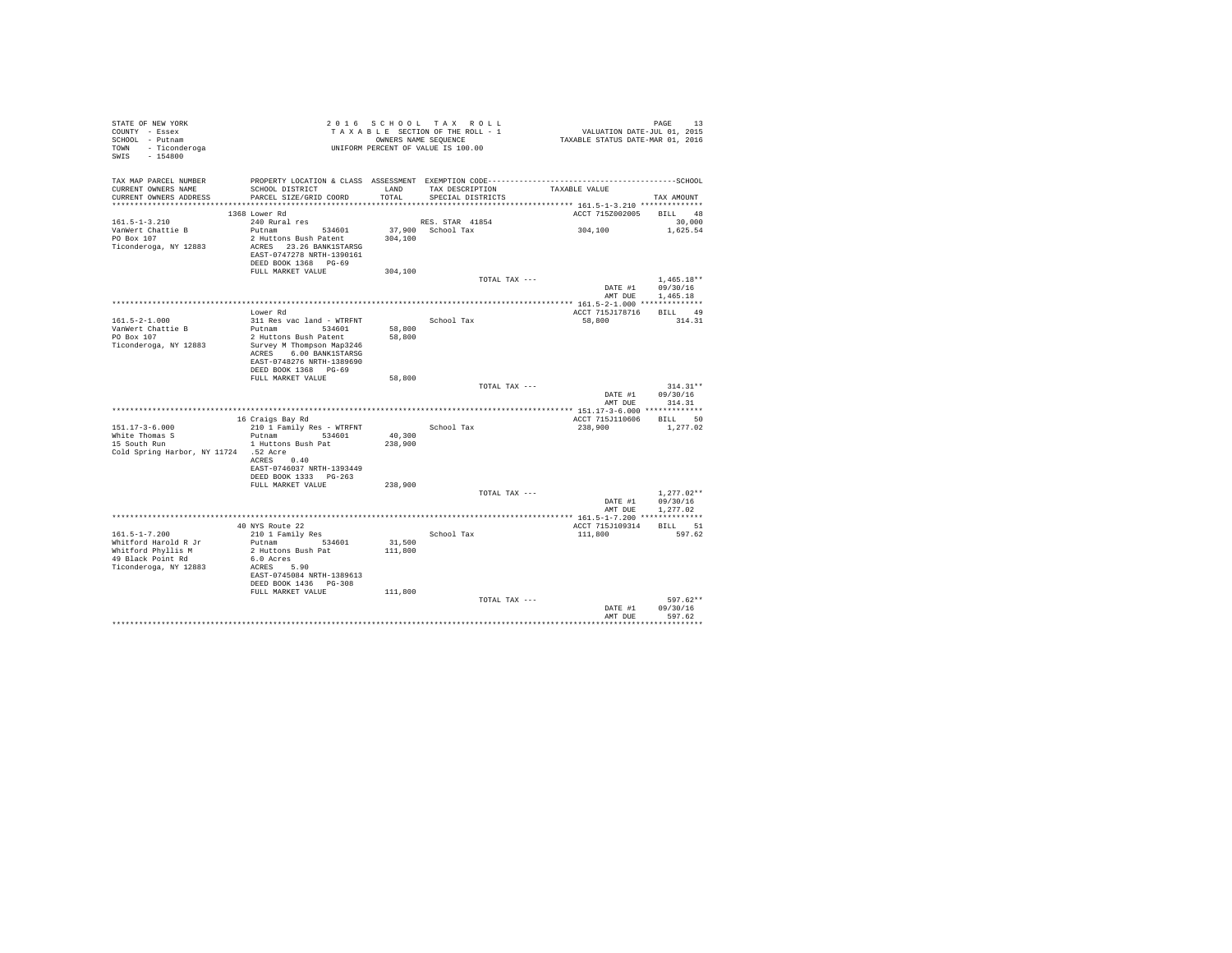| STATE OF NEW YORK<br>COUNTY - Essex<br>SCHOOL - Putnam<br>- Ticonderoga<br>TOWN<br>SWIS<br>$-154800$                 |                                                                                                                                                                                                        |                   | 2016 SCHOOL TAX ROLL<br>TAXABLE SECTION OF THE ROLL - 1<br>OWNERS NAME SEOUENCE<br>UNIFORM PERCENT OF VALUE IS 100.00 | PAGE<br>VALUATION DATE-JUL 01, 2015<br>TAXABLE STATUS DATE-MAR 01, 2016 | 14                     |
|----------------------------------------------------------------------------------------------------------------------|--------------------------------------------------------------------------------------------------------------------------------------------------------------------------------------------------------|-------------------|-----------------------------------------------------------------------------------------------------------------------|-------------------------------------------------------------------------|------------------------|
| TAX MAP PARCEL NUMBER<br>CURRENT OWNERS NAME<br>CURRENT OWNERS ADDRESS                                               | SCHOOL DISTRICT<br>PARCEL SIZE/GRID COORD                                                                                                                                                              | LAND<br>TOTAL.    | TAX DESCRIPTION<br>SPECIAL DISTRICTS                                                                                  | TAXABLE VALUE<br>TAX AMOUNT                                             |                        |
| $151.17 - 3 - 3.000$<br>Whitney Michael J<br>Whitney Frederick J<br>450 Wilton-Gansevoort Rd<br>Gansevoort, NY 12831 | 20 Craigs Bay Rd<br>210 1 Family Res - WTRFNT<br>Putnam 534601<br>1 Huttons Bush Pat<br>1556/229 Boundary Line<br>Agreement w/2.001<br>ACRES 0.11<br>EAST-0746192 NRTH-1393694<br>DEED BOOK 1710 PG-25 | 25,600<br>112,100 | School Tax                                                                                                            | ACCT 715J113502 BILL<br>112,100                                         | 52<br>599.22           |
|                                                                                                                      | FULL MARKET VALUE                                                                                                                                                                                      | 112,100           | TOTAL TAX ---                                                                                                         | 09/30/16<br>DATE #1                                                     | $599.22**$             |
|                                                                                                                      | Craigs Bay Rd                                                                                                                                                                                          |                   |                                                                                                                       | AMT DUE<br>ACCT 715J178726                                              | 599.22<br>BILL 53      |
| $151.17 - 3 - 5.000$<br>Whitney Michael J<br>Whitney Frederick J<br>450 Wilton-Gansevoort Rd<br>Gansevoort, NY 12831 | 311 Res vac land - WTRFNT<br>Putnam 534601<br>Lot 1 Huttons Bush Pat<br>1623/26-Easement<br>ACRES 0.12<br>EAST-0746100 NRTH-1393610<br>DEED BOOK 1710 PG-25                                            | 7,200<br>7.200    | School Tax                                                                                                            | 7,200                                                                   | 38.49                  |
|                                                                                                                      | FULL MARKET VALUE                                                                                                                                                                                      | 7.200             | TOTAL TAX ---                                                                                                         | DATE #1                                                                 | $38.49**$<br>09/30/16  |
|                                                                                                                      |                                                                                                                                                                                                        |                   |                                                                                                                       | AMT DUE                                                                 | 38.49                  |
| $151.3 - 1 - 11.000$<br>Young Bruce E<br>PO Box 165<br>Huletts Landing, NY 12841                                     | NYS Route 22<br>323 Vacant rural<br>Putnam 534601<br>Turner Patent<br>ACRES 46.90                                                                                                                      | 30,500<br>30,500  | School Tax                                                                                                            | ACCT 715J110309<br>30,500                                               | BTLL 54<br>163.04      |
|                                                                                                                      | EAST-0744518 NRTH-1394745<br>DEED BOOK 939 PG-156<br>FULL MARKET VALUE                                                                                                                                 | 30,500            | TOTAL TAX ---                                                                                                         | DATE #1                                                                 | $163.04**$<br>09/30/16 |
|                                                                                                                      |                                                                                                                                                                                                        |                   |                                                                                                                       | AMT DUE                                                                 | 163.04                 |
| $160.2 - 2 - 4.000$<br>Zachmann Raymond C<br>Zachmann June A<br>21 Fairmont Rd                                       | NYS Route 22<br>314 Rural vac<10<br>Putnam<br>534601<br>3 Huttons Bush Patent<br>ACRES 0.30                                                                                                            | 200<br>200        | School Tax                                                                                                            | ACCT 715J178703<br>200                                                  | BILL 55<br>1.07        |
| Wayne, NJ 07470<br>MAY BE SUBJECT TO PAYMENT<br>UNDER AGDIST LAW TIL 2023                                            | EAST-0744886 NRTH-1388617<br>DEED BOOK 886 PG-284<br>FULL MARKET VALUE                                                                                                                                 | 200               | TOTAL TAX ---                                                                                                         |                                                                         | $1.07**$               |
|                                                                                                                      |                                                                                                                                                                                                        |                   |                                                                                                                       | 09/30/16<br>DATE #1<br>AMT DUE                                          | 1.07<br>*********      |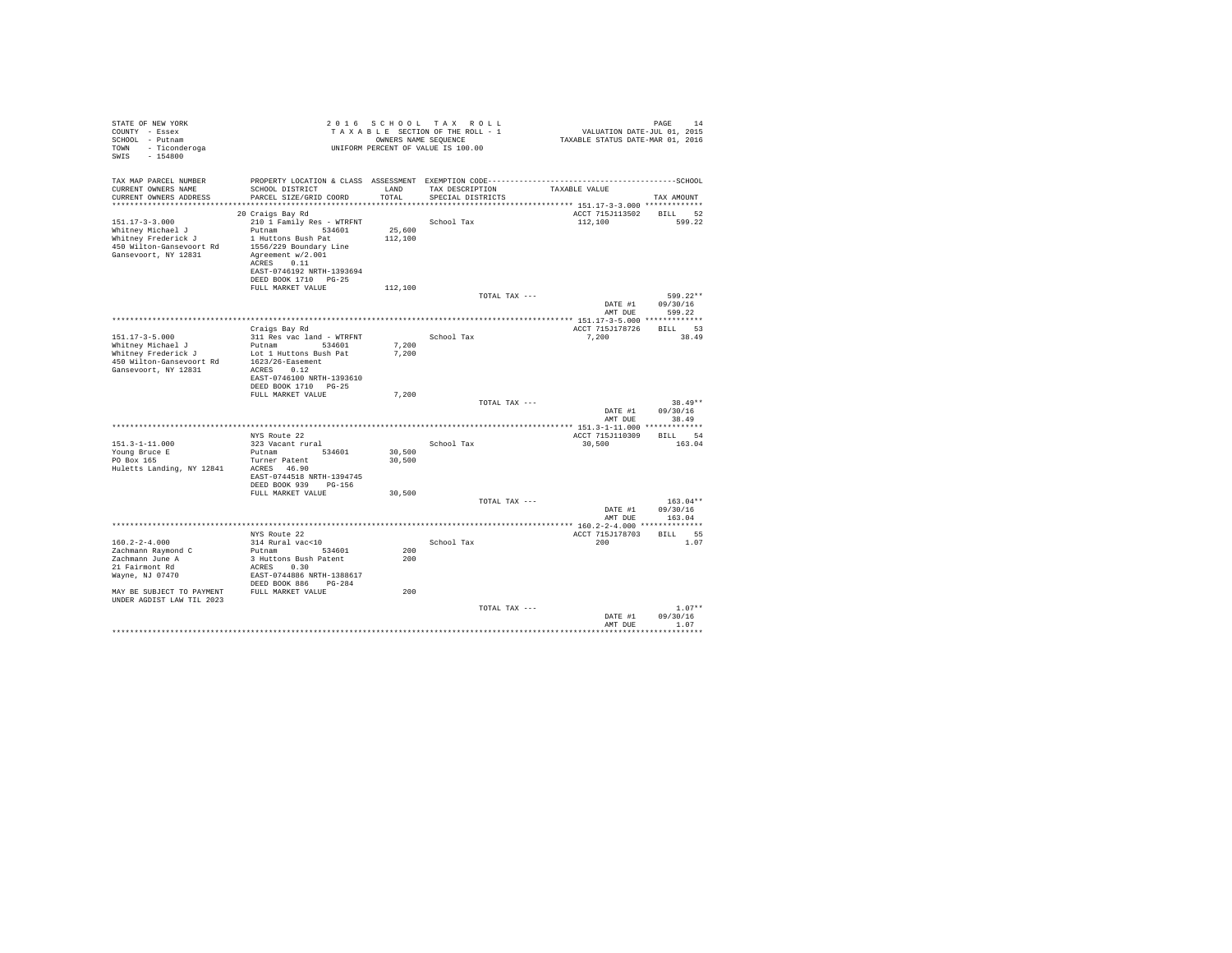| STATE OF NEW YORK<br>COUNTY - Essex<br>SCHOOL - Putnam<br>- Ticonderoga<br>TOWN<br>$-154800$<br>SWIS                                                        |                                                                                                                                                                                                            |                                          | 2016 SCHOOL TAX ROLL<br>TAXABLE SECTION OF THE ROLL - 1<br>OWNERS NAME SEQUENCE<br>UNIFORM PERCENT OF VALUE IS 100.00 | VALUATION DATE-JUL 01, 2015<br>TAXABLE STATUS DATE-MAR 01, 2016                                             | 15<br>PAGE                                                        |
|-------------------------------------------------------------------------------------------------------------------------------------------------------------|------------------------------------------------------------------------------------------------------------------------------------------------------------------------------------------------------------|------------------------------------------|-----------------------------------------------------------------------------------------------------------------------|-------------------------------------------------------------------------------------------------------------|-------------------------------------------------------------------|
| TAX MAP PARCEL NUMBER<br>CURRENT OWNERS NAME<br>CURRENT OWNERS ADDRESS<br>*************************<br>$161.5 - 1 - 4.100$<br>Zachmann Raymond C            | PROPERTY LOCATION & CLASS ASSESSMENT EXEMPTION CODE----------------------<br>SCHOOL DISTRICT<br>PARCEL SIZE/GRID COORD<br>****************************<br>Lower Rd<br>322 Rural vac>10<br>Putnam<br>534601 | LAND<br>TOTAL<br>*************<br>29,000 | TAX DESCRIPTION<br>SPECIAL DISTRICTS<br>School Tax                                                                    | TAXABLE VALUE<br>******************************** 161.5-1-4.100 **************<br>ACCT 715J109201<br>29,000 | --------------SCHOOL<br>TAX AMOUNT<br>56<br><b>BILL</b><br>155.02 |
| Zachmann June A<br>21 Fairmont Rd<br>Wayne, NJ 07470<br>MAY BE SUBJECT TO PAYMENT<br>UNDER AGDIST LAW TIL 2023                                              | 3 Huttons Bush Pat<br>ACRES 11.28<br>EAST-0747804 NRTH-1389172<br>DEED BOOK 886<br>$PG-284$<br>FULL MARKET VALUE                                                                                           | 29,000<br>29,000                         |                                                                                                                       |                                                                                                             |                                                                   |
|                                                                                                                                                             |                                                                                                                                                                                                            |                                          | TOTAL TAX ---                                                                                                         | DATE #1<br>AMT DUE                                                                                          | $155.02**$<br>09/30/16<br>155.02                                  |
|                                                                                                                                                             | NYS Route 22                                                                                                                                                                                               |                                          |                                                                                                                       | ACCT 715J109202                                                                                             | 57<br><b>BILL</b>                                                 |
| $161.5 - 1 - 5.100$<br>Zachmann Raymond C<br>Zachmann June A<br>21 Fairmont Rd<br>Wayne, NJ 07470<br>MAY BE SUBJECT TO PAYMENT<br>UNDER AGDIST LAW TIL 2023 | 322 Rural vac>10<br>534601<br>Putnam<br>3 Huttons Bush Pat<br>ACRES 17.18<br>EAST-0746152 NRTH-1388973<br>DEED BOOK 886<br>$PG-284$<br>FULL MARKET VALUE                                                   | 10,000<br>10,000<br>10,000               | School Tax                                                                                                            | 10,000                                                                                                      | 53.45                                                             |
|                                                                                                                                                             |                                                                                                                                                                                                            |                                          | TOTAL TAX ---                                                                                                         | DATE #1<br>AMT DUE                                                                                          | $53.45**$<br>09/30/16<br>53.45                                    |
|                                                                                                                                                             |                                                                                                                                                                                                            |                                          |                                                                                                                       |                                                                                                             |                                                                   |
| $161.5 - 2 - 2.000$<br>Zachmann Raymond C                                                                                                                   | Lower Rd<br>322 Rural vac>10 - WTRFNT<br>534601<br>Putnam                                                                                                                                                  |                                          | AG. DIST 41730<br>106,600 School Tax                                                                                  | ACCT 715J178717<br>106,600                                                                                  | 58<br><b>BILL</b><br>$\Omega$<br>569.82                           |
| Zachmann June A<br>21 Fairmont Rd<br>Wayne, NJ 07470<br>MAY BE SUBJECT TO PAYMENT                                                                           | 3 Huttons Bush Patent<br>ACRES 10.30<br>EAST-0748998 NRTH-1389220<br>DEED BOOK 886<br>$PG-284$<br>FULL MARKET VALUE                                                                                        | 106,600<br>106,600                       |                                                                                                                       |                                                                                                             |                                                                   |
| UNDER AGDIST LAW TIL 2023                                                                                                                                   |                                                                                                                                                                                                            |                                          | TOTAL TAX ---                                                                                                         | DATE #1<br>AMT DUE                                                                                          | 569.82**<br>09/30/16<br>569.82                                    |
|                                                                                                                                                             |                                                                                                                                                                                                            |                                          |                                                                                                                       |                                                                                                             |                                                                   |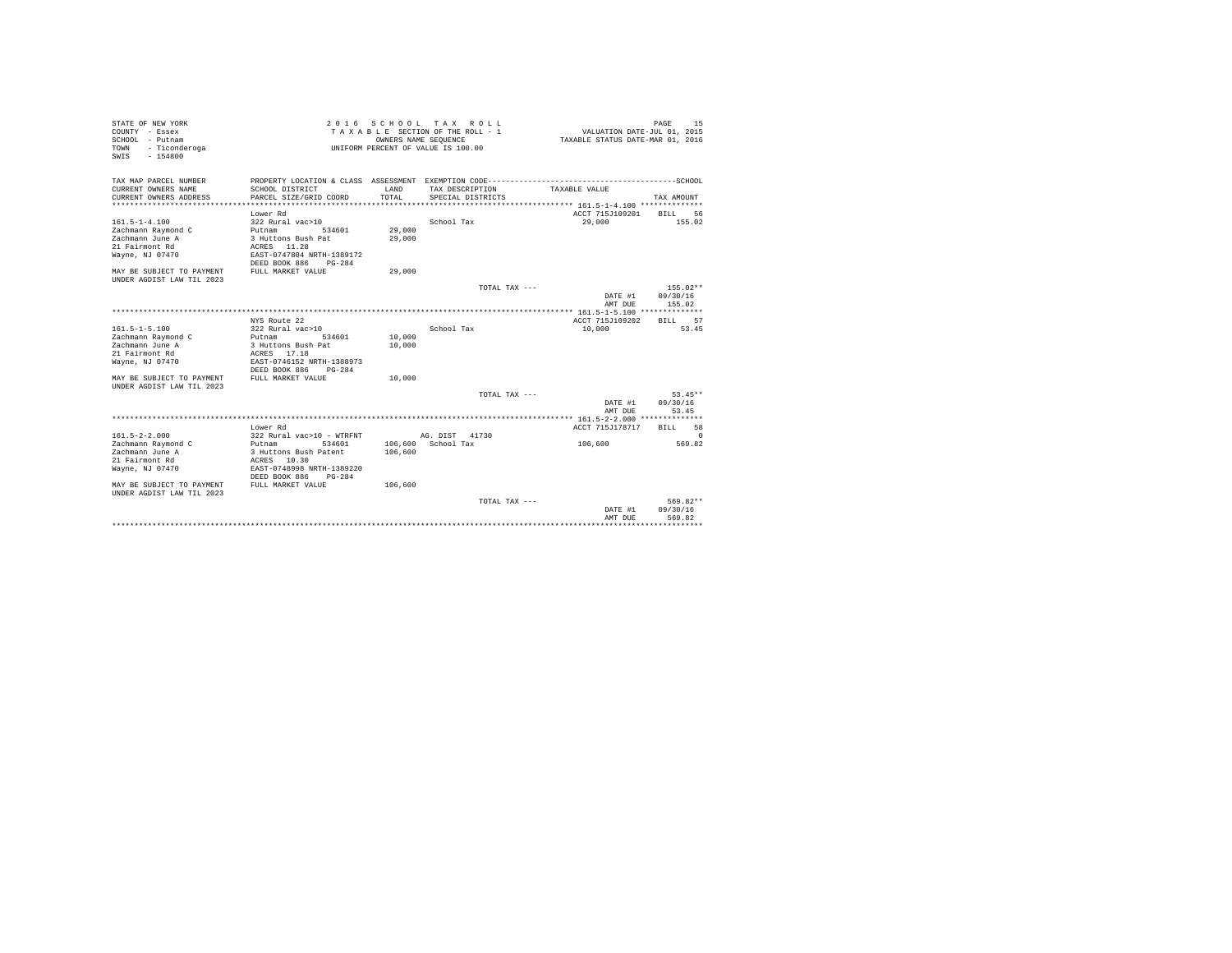|      | STATE OF NEW YORK  | 2016 SCHOOL TAX ROLL               | PAGE                             | -16 |
|------|--------------------|------------------------------------|----------------------------------|-----|
|      | COUNTY - Essex     | TAXABLE SECTION OF THE ROLL - 1    | VALUATION DATE-JUL 01, 2015      |     |
|      | SCHOOL - Putnam    |                                    | TAXABLE STATUS DATE-MAR 01, 2016 |     |
|      | TOWN - Ticonderoga | UNIFORM PERCENT OF VALUE IS 100.00 | RPS155/V04/L015                  |     |
| SWIS | - 154800           |                                    | CURRENT DATE 8/24/2016           |     |
|      |                    |                                    |                                  |     |

#### \*\*\* S P E C I A L D I S T R I C T S U M M A R Y \*\*\*

|      | mome<br>n<br>.<br>the contract of the contract of the contract of | the contract of the contract of the contract of the contract of the contract of | АΙ | <b>************</b><br>ہ دے تا |   | the contract of the contract of the contract of |  |
|------|-------------------------------------------------------------------|---------------------------------------------------------------------------------|----|--------------------------------|---|-------------------------------------------------|--|
| CODE | PARCFT                                                            | $-$<br>ZD.<br>.                                                                 |    | ۱Т                             | n | 1 M.A                                           |  |

#### NO SPECIAL DISTRICTS AT THIS LEVEL

## \*\*\* S C H O O L D I S T R I C T S U M M A R Y \*\*\*

| CODE   | DISTRICT NAME   | TOTAL<br>PARCELS | ASSESSED<br>LAND | ASSESSED<br>TOTAL | <b>EXEMPT</b><br>AMOUNT<br>STAR AMOUNT | TOTAL<br>TAXABLE<br>--------<br>STAR TAXABLE | TOTAL TAX  |
|--------|-----------------|------------------|------------------|-------------------|----------------------------------------|----------------------------------------------|------------|
|        | Putnam          | 58               | 1865,400         | 5169,800          | 100.975                                | 5.068.825                                    |            |
| 534601 |                 |                  |                  |                   | 708.925                                | 4,359,900                                    | 23, 305.51 |
|        | SUB-TOTAL       | 58               | 1865,400         | 5169,800          | 100.975                                | 5,068,825                                    |            |
|        | SUB-TOTAL(CONT) |                  |                  |                   | 708.925                                | 4,359,900                                    | 23, 305.51 |
|        |                 |                  |                  |                   |                                        |                                              |            |
|        | TOTAL           | 58               | 1865,400         | 5169,800          | 100.975                                | 5,068,825                                    |            |
|        | TO TAL (CONT)   |                  |                  |                   | 708,925                                | 4,359,900                                    | 23, 305.51 |

#### \*\*\* S Y S T E M C O D E S S U M M A R Y \*\*\*

#### NO SYSTEM EXEMPTIONS AT THIS LEVEL

|       |             | TOTAL   |         |
|-------|-------------|---------|---------|
| CODE  | DESCRIPTION | PARCELS | SCHOOL  |
|       |             |         |         |
| 41730 | AG. DIST    |         |         |
| 41800 | AGED ALL    | 2       | 73,300  |
| 41804 | AGED S      |         | 27.675  |
| 41834 | STAR<br>SR  | 9       | 498.925 |
| 41854 | RES. STAR   | n       | 210,000 |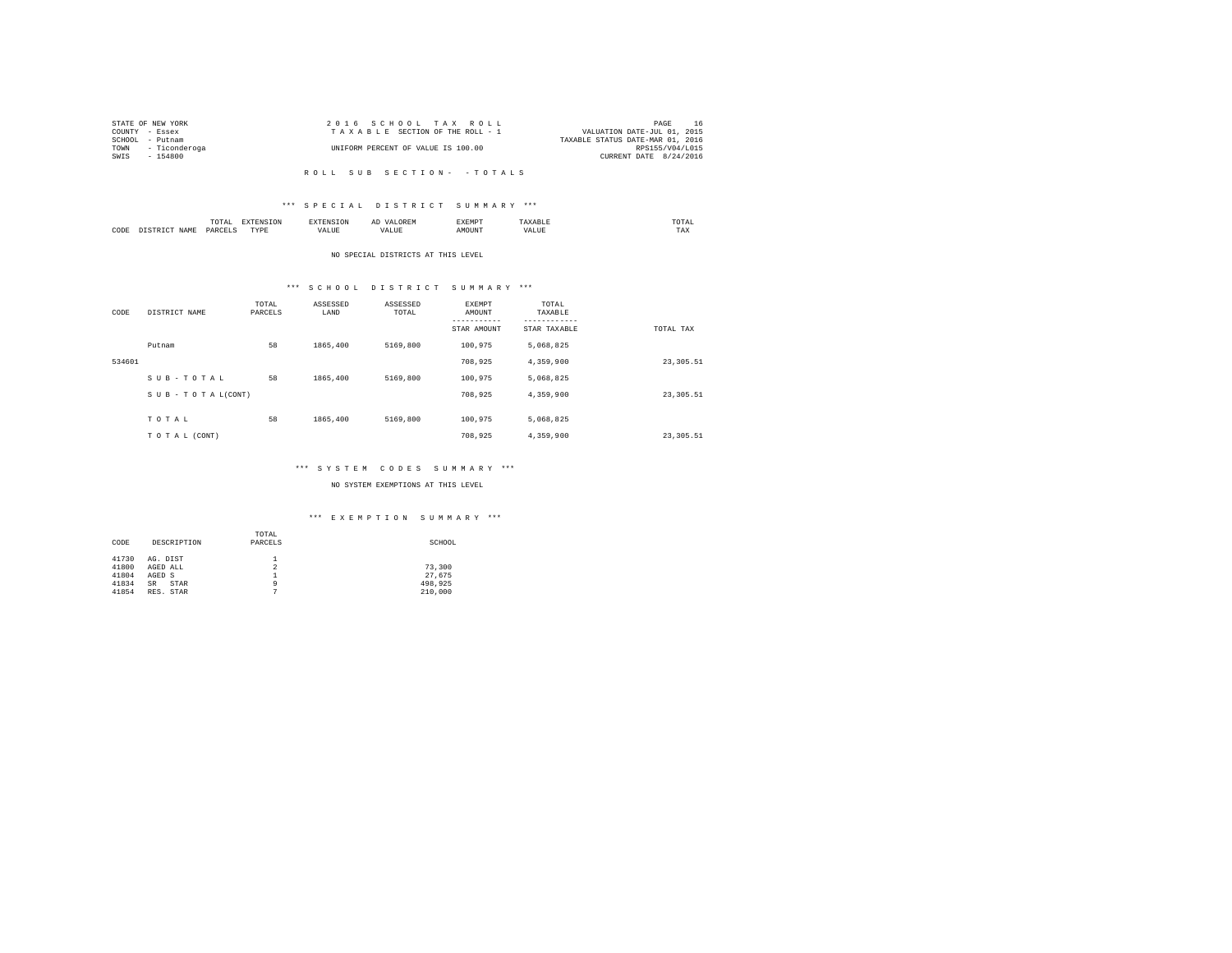|                | STATE OF NEW YORK | 2016 SCHOOL TAX ROLL               | PAGE                             |
|----------------|-------------------|------------------------------------|----------------------------------|
| COUNTY - Essex |                   | TAXABLE SECTION OF THE ROLL - 1    | VALUATION DATE-JUL 01, 2015      |
| SCHOOL         | - Putnam          |                                    | TAXABLE STATUS DATE-MAR 01, 2016 |
| TOWN           | - Ticonderoga     | UNIFORM PERCENT OF VALUE IS 100.00 | RPS155/V04/L015                  |
| SWIS           | $-154800$         |                                    | CURRENT DATE 8/24/2016           |
|                |                   |                                    |                                  |

#### \*\*\* E X E M P T I O N S U M M A R Y \*\*\*

|      |             | TOTAL   |         |
|------|-------------|---------|---------|
| CODE | DESCRIPTION | PARCELS | SCHOOL  |
|      | TOTAL       | 20      | 809,900 |

| ROLL<br><b>SEC</b> | DESCRIPTION                | TOTAL<br>PARCELS | ASSESSED<br>LAND | ASSESSED<br>TOTAL | EXEMPT<br>AMOUNT<br>STAR AMOUNT | TOTAL<br>TAXABLE<br>STAR TAXABLE | TOTAL<br>TAX |
|--------------------|----------------------------|------------------|------------------|-------------------|---------------------------------|----------------------------------|--------------|
|                    | School Tax                 |                  | 1865,400         | 5169,800          | 100,975<br>708,925              | 5.068.825<br>4,359,900           | 23, 305.51   |
|                    | SPEC DIST TAXES<br>TAXABLE | 58               |                  |                   |                                 |                                  | 23, 305.51   |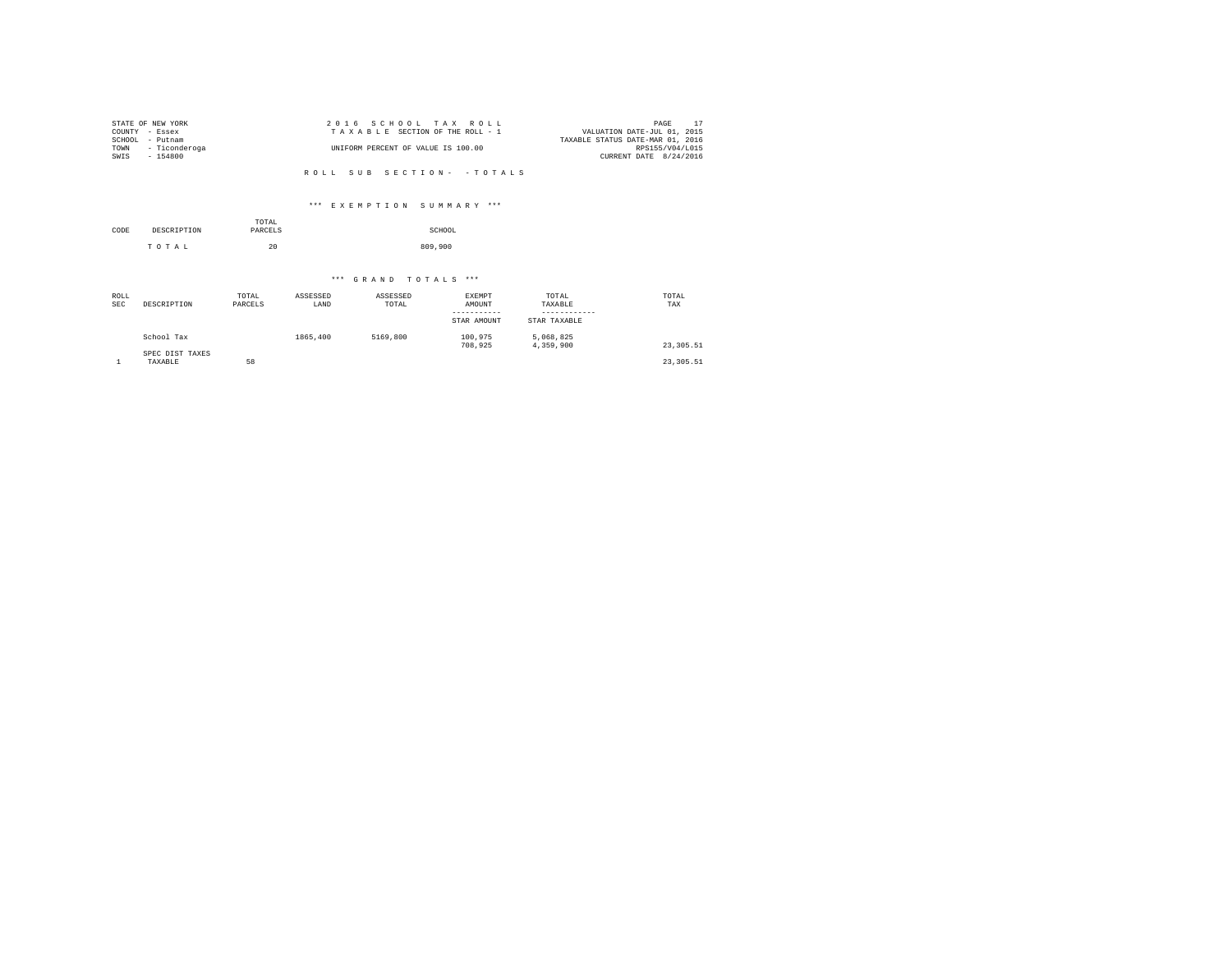|                | STATE OF NEW YORK  | 2016 SCHOOL TAX ROLL               | PAGE                             |
|----------------|--------------------|------------------------------------|----------------------------------|
| COUNTY - Essex |                    | TAXABLE SECTION OF THE ROLL - 1    | VALUATION DATE-JUL 01, 2015      |
|                | SCHOOL - Putnam    |                                    | TAXABLE STATUS DATE-MAR 01, 2016 |
|                | TOWN - Ticonderoga | UNIFORM PERCENT OF VALUE IS 100.00 | RPS155/V04/L015                  |
| SWIS           | - 154800           |                                    | CURRENT DATE 8/24/2016           |
|                |                    |                                    |                                  |
|                |                    | ROLL SECTION TOTALS                |                                  |

# \*\*\* S P E C I A L D I S T R I C T S U M M A R Y \*\*\*

|      |     | 10171<br>the contract of the contract of the contract of | the contract of the contract of the contract of the contract of the contract of |                 | -- | 11.571<br>. | -----           | UIAL<br>the contract of the contract of the contract of |
|------|-----|----------------------------------------------------------|---------------------------------------------------------------------------------|-----------------|----|-------------|-----------------|---------------------------------------------------------|
| CODE | J∆M | <b>DAR</b><br>$\sim$                                     | <b>TVD</b><br>.                                                                 | $- - - - -$<br> |    | את ר        | $\sim$ - $\sim$ | ----<br>1 A.A                                           |

#### NO SPECIAL DISTRICTS AT THIS LEVEL

## \*\*\* S C H O O L D I S T R I C T S U M M A R Y \*\*\*

| CODE   | DISTRICT NAME   | TOTAL<br>PARCELS | ASSESSED<br>LAND | ASSESSED<br>TOTAL | <b>EXEMPT</b><br>AMOUNT<br>--------<br>STAR AMOUNT | TOTAL<br>TAXABLE<br>STAR TAXABLE | TOTAL TAX  |
|--------|-----------------|------------------|------------------|-------------------|----------------------------------------------------|----------------------------------|------------|
|        | Putnam          | 58               | 1865,400         | 5169,800          | 100.975                                            | 5,068,825                        |            |
| 534601 |                 |                  |                  |                   | 708,925                                            | 4,359,900                        | 23, 305.51 |
|        | SUB-TOTAL       | 58               | 1865,400         | 5169,800          | 100.975                                            | 5,068,825                        |            |
|        | SUB-TOTAL(CONT) |                  |                  |                   | 708.925                                            | 4,359,900                        | 23, 305.51 |
|        | TOTAL           | 58               | 1865,400         | 5169,800          | 100,975                                            | 5.068.825                        |            |
|        | TO TAL (CONT)   |                  |                  |                   | 708,925                                            | 4,359,900                        | 23, 305.51 |

## \*\*\* S Y S T E M C O D E S S U M M A R Y \*\*\*

#### NO SYSTEM EXEMPTIONS AT THIS LEVEL

| CODE  | DESCRIPTION       | TOTAL<br>PARCELS | SCHOOL  |
|-------|-------------------|------------------|---------|
| 41730 | AG. DIST          |                  |         |
| 41800 | AGED ALL          | 2                | 73,300  |
| 41804 | AGED S            |                  | 27.675  |
| 41834 | <b>SR</b><br>STAR | ٩                | 498.925 |
| 41854 | RES. STAR         |                  | 210,000 |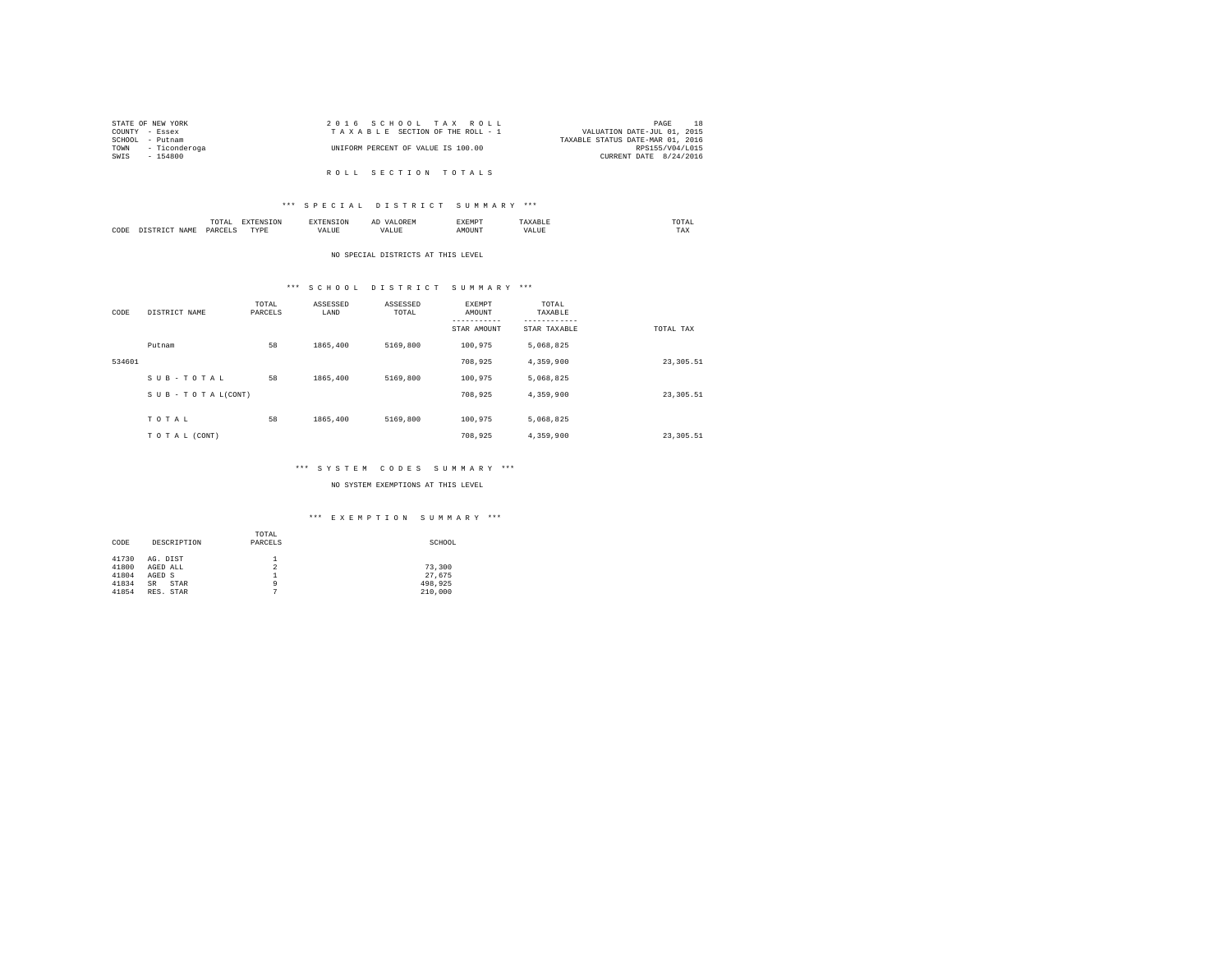| STATE OF NEW YORK  | 2016 SCHOOL TAX ROLL               | 19<br>PAGE                       |
|--------------------|------------------------------------|----------------------------------|
| COUNTY - Essex     | TAXABLE SECTION OF THE ROLL - 1    | VALUATION DATE-JUL 01, 2015      |
| SCHOOL<br>- Putnam |                                    | TAXABLE STATUS DATE-MAR 01, 2016 |
| TOWN - Ticonderoga | UNIFORM PERCENT OF VALUE IS 100.00 | RPS155/V04/L015                  |
| SWIS<br>$-154800$  |                                    | CURRENT DATE 8/24/2016           |
|                    |                                    |                                  |
|                    | ROLL SECTION TOTALS                |                                  |

## \*\*\* E X E M P T I O N S U M M A R Y \*\*\*

| CODE | DESCRIPTION | TOTAL<br>PARCELS | SCHOOL  |
|------|-------------|------------------|---------|
|      | TOTAL       | 20               | 809,900 |

| ROLL<br><b>SEC</b> | DESCRIPTION                | TOTAL<br>PARCELS | ASSESSED<br>LAND | ASSESSED<br>TOTAL | <b>EXEMPT</b><br>AMOUNT<br>-----------<br>STAR AMOUNT | TOTAL<br>TAXABLE<br>STAR TAXABLE | TOTAL<br>TAX |
|--------------------|----------------------------|------------------|------------------|-------------------|-------------------------------------------------------|----------------------------------|--------------|
|                    | School Tax                 |                  | 1865,400         | 5169,800          | 100.975<br>708,925                                    | 5,068,825<br>4,359,900           | 23, 305.51   |
|                    | SPEC DIST TAXES<br>TAXABLE | 58               |                  |                   |                                                       |                                  | 23, 305.51   |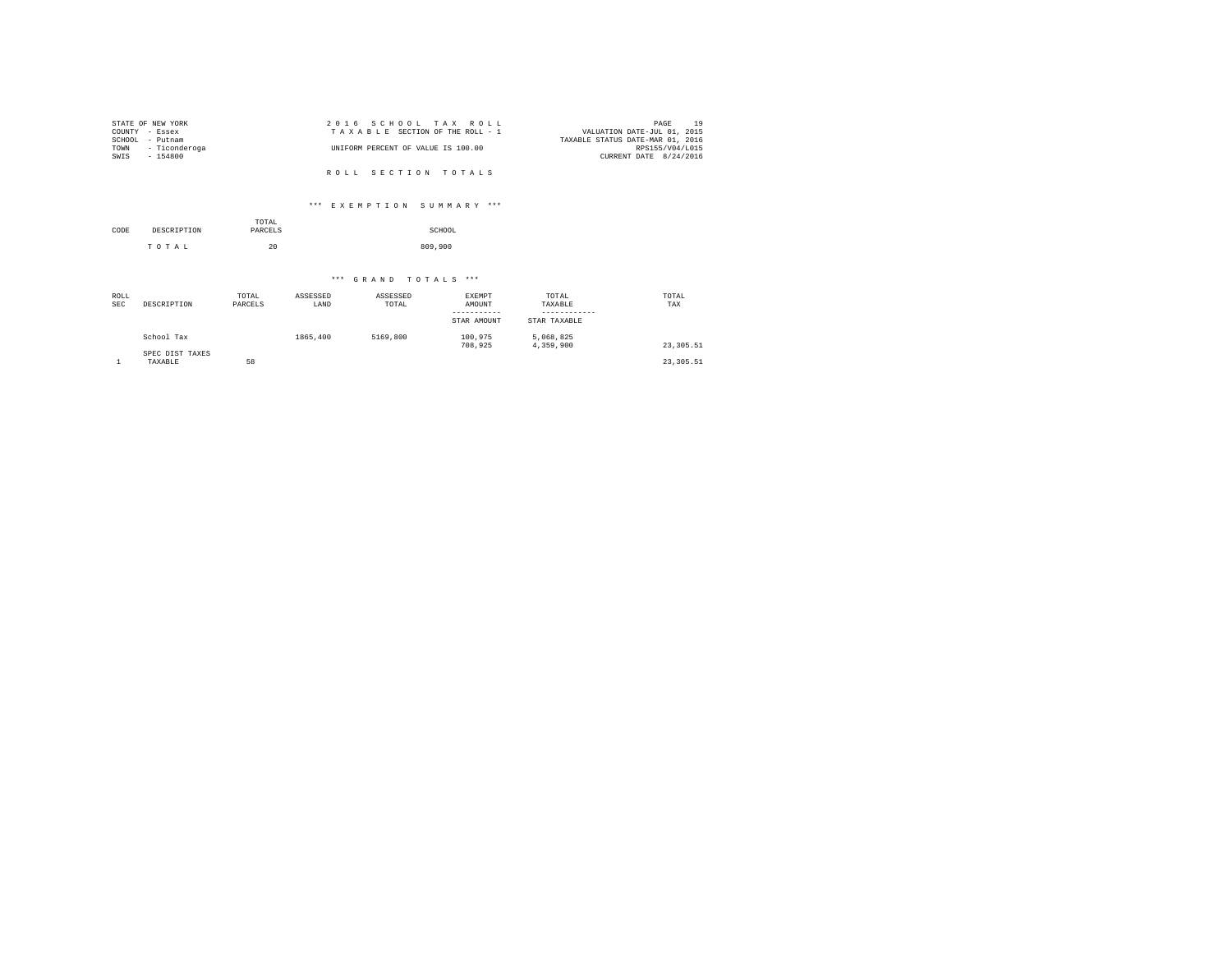| STATE OF NEW YORK                                   | 2 0 1 6                              |          | SCHOOL TAX ROLL                           |                                  | 20<br>PAGE                  |
|-----------------------------------------------------|--------------------------------------|----------|-------------------------------------------|----------------------------------|-----------------------------|
| COUNTY - Essex                                      |                                      |          | SPECIAL FRANCHISE SECTION OF THE ROLL - 5 |                                  | VALUATION DATE-JUL 01, 2015 |
| SCHOOL - Putnam                                     |                                      |          | OWNERS NAME SEQUENCE                      | TAXABLE STATUS DATE-MAR 01, 2016 |                             |
| - Ticonderoga<br>TOWN                               |                                      |          | UNIFORM PERCENT OF VALUE IS 100.00        |                                  |                             |
| $-154800$<br>SWIS                                   |                                      |          |                                           |                                  |                             |
|                                                     |                                      |          |                                           |                                  |                             |
| TAX MAP PARCEL NUMBER                               | PROPERTY LOCATION & CLASS ASSESSMENT |          |                                           |                                  |                             |
|                                                     |                                      |          |                                           |                                  |                             |
| CURRENT OWNERS NAME                                 | SCHOOL DISTRICT                      | LAND     | TAX DESCRIPTION                           | TAXABLE VALUE                    |                             |
| CURRENT OWNERS ADDRESS PARCEL SIZE/GRID COORD TOTAL |                                      |          | SPECIAL DISTRICTS                         |                                  | TAX AMOUNT                  |
|                                                     |                                      |          |                                           |                                  |                             |
|                                                     | Town Outside Vlg                     |          |                                           | ACCT 715J190027                  | BILL<br>59                  |
| 548. - 9999-132.350/8602                            | 861 Elec & gas                       |          | School Tax                                | 308,931                          | 1,651.37                    |
| National Grid                                       | 534601<br>Putnam                     | $\Omega$ |                                           |                                  |                             |
| Real Estate Tax Dept                                | Special Franchise Town               | 308,931  |                                           |                                  |                             |
| 300 Erie Blyd W                                     | 132350-154800-860 7.0                |          |                                           |                                  |                             |
| Syracuse, NY 13202                                  | Improvements Only                    |          |                                           |                                  |                             |
|                                                     | EAST-0734068 NRTH-1402577            |          |                                           |                                  |                             |
|                                                     | DEED BOOK 7 PG-03                    |          |                                           |                                  |                             |
|                                                     | FULL MARKET VALUE                    | 308,931  |                                           |                                  |                             |
|                                                     |                                      |          | TOTAL TAX $---$                           |                                  | $1,651.37**$                |
|                                                     |                                      |          |                                           | DATE #1                          | 09/30/16                    |
|                                                     |                                      |          |                                           | AMT DUR                          | 1,651.37                    |
|                                                     |                                      |          |                                           |                                  |                             |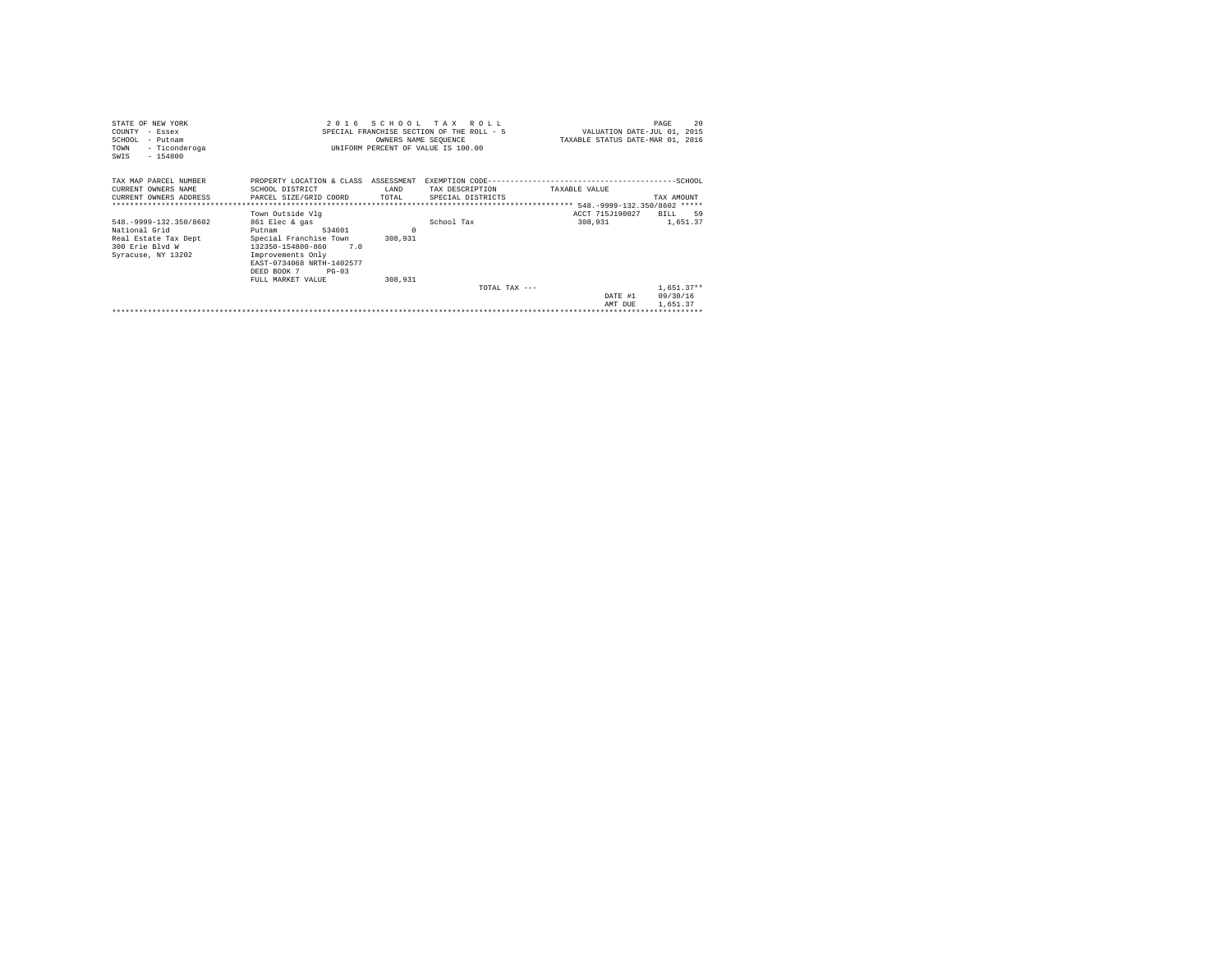|                | STATE OF NEW YORK  | 2016 SCHOOL TAX ROLL                      |                                  | PAGE            |  |
|----------------|--------------------|-------------------------------------------|----------------------------------|-----------------|--|
| COUNTY - Essex |                    | SPECIAL FRANCHISE SECTION OF THE ROLL - 5 | VALUATION DATE-JUL 01, 2015      |                 |  |
| SCHOOL         | - Putnam           |                                           | TAXABLE STATUS DATE-MAR 01, 2016 |                 |  |
|                | TOWN - Ticonderoga | UNIFORM PERCENT OF VALUE IS 100.00        |                                  | RPS155/V04/L015 |  |
| SWIS           | $-154800$          |                                           | CURRENT DATE 8/24/2016           |                 |  |
|                |                    |                                           |                                  |                 |  |

#### \*\*\* S P E C I A L D I S T R I C T S U M M A R Y \*\*\*

|      | $\cdots$<br>.<br>the contract of the contract of the contract of | the contract of the contract of the contract of the contract of the contract of |         | ▵<br>- |   | the contract of the contract of the contract of |  |
|------|------------------------------------------------------------------|---------------------------------------------------------------------------------|---------|--------|---|-------------------------------------------------|--|
| CODE | DARCEL.<br>.                                                     | $- - - -$<br>.                                                                  | ٠.<br>. |        | . | ----<br>1'A.X                                   |  |

NO SPECIAL DISTRICTS AT THIS LEVEL

#### \*\*\* S C H O O L D I S T R I C T S U M M A R Y \*\*\*

| CODE   | DISTRICT NAME      | TOTAL<br>PARCELS | ASSESSED<br>LAND | ASSESSED<br>TOTAL | <b>EXEMPT</b><br>AMOUNT | TOTAL<br>TAXABLE<br>--------- |           |
|--------|--------------------|------------------|------------------|-------------------|-------------------------|-------------------------------|-----------|
|        |                    |                  |                  |                   | STAR AMOUNT             | STAR TAXABLE                  | TOTAL TAX |
|        | Putnam             | $\mathbf{1}$     |                  | 308,931           |                         | 308,931                       |           |
| 534601 |                    |                  |                  |                   |                         | 308,931                       | 1,651.37  |
|        | SUB-TOTAL          | $\mathbf{1}$     |                  | 308,931           |                         | 308,931                       |           |
|        | SUB - TO TAL(CONT) |                  |                  |                   |                         | 308,931                       | 1,651.37  |
|        |                    |                  |                  |                   |                         |                               |           |
|        | TOTAL              | $\mathbf{1}$     |                  | 308,931           |                         | 308,931                       |           |
|        | TO TAL (CONT)      |                  |                  |                   |                         | 308,931                       | 1,651.37  |

#### \*\*\* S Y S T E M C O D E S S U M M A R Y \*\*\*

NO SYSTEM EXEMPTIONS AT THIS LEVEL

## \*\*\* E X E M P T I O N S U M M A R Y \*\*\*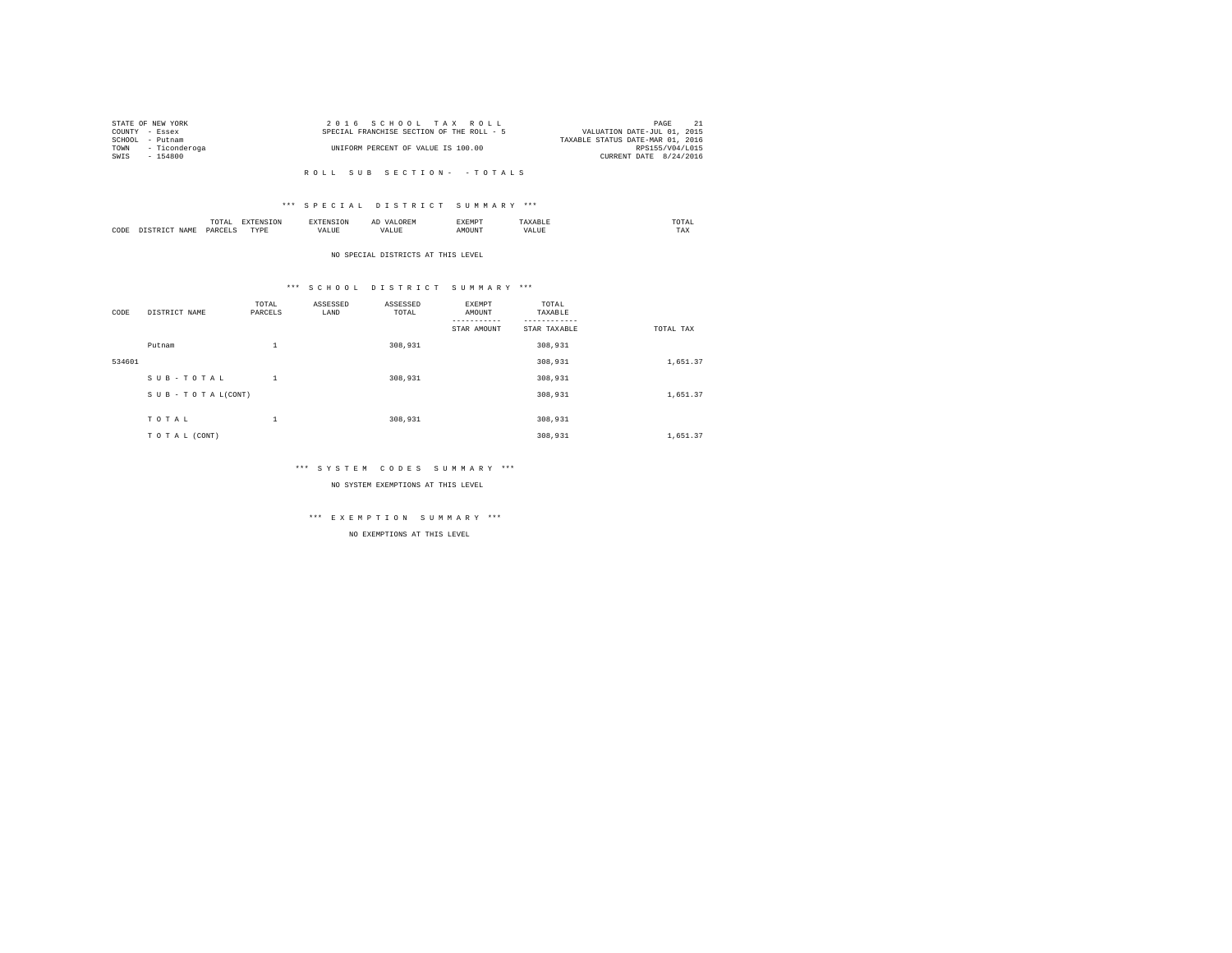|                | STATE OF NEW YORK | 2016 SCHOOL TAX ROLL                      | 22<br>PAGE                       |
|----------------|-------------------|-------------------------------------------|----------------------------------|
| COUNTY - Essex |                   | SPECIAL FRANCHISE SECTION OF THE ROLL - 5 | VALUATION DATE-JUL 01, 2015      |
| SCHOOL         | - Putnam          |                                           | TAXABLE STATUS DATE-MAR 01, 2016 |
| TOWN           | - Ticonderoga     | UNIFORM PERCENT OF VALUE IS 100.00        | RPS155/V04/L015                  |
| SWIS           | - 154800          |                                           | CURRENT DATE 8/24/2016           |
|                |                   |                                           |                                  |

| ROLL<br><b>SEC</b> | DESCRIPTION                          | TOTAL<br>PARCELS | ASSESSED<br>LAND | ASSESSED<br>TOTAL | <b>EXEMPT</b><br>AMOUNT<br>STAR AMOUNT | TOTAL<br>TAXABLE<br>STAR TAXABLE | TOTAL<br>TAX |
|--------------------|--------------------------------------|------------------|------------------|-------------------|----------------------------------------|----------------------------------|--------------|
|                    | School Tax                           |                  |                  | 308,931           |                                        | 308,931<br>308,931               | 1,651.37     |
|                    | SPEC DIST TAXES<br>SPECIAL FRANCHISE |                  |                  |                   |                                        |                                  | 1,651.37     |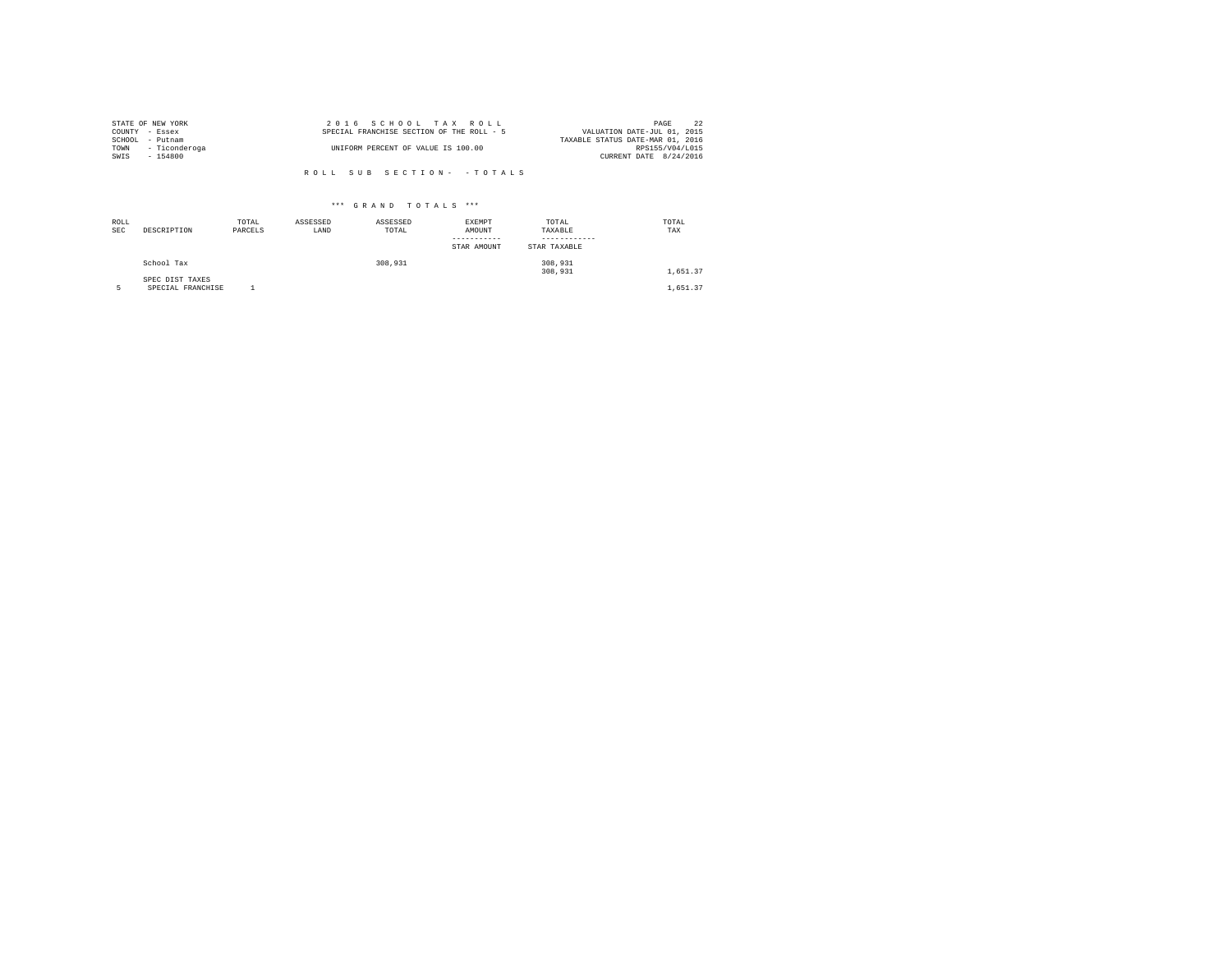|                | STATE OF NEW YORK  | 2016 SCHOOL TAX ROLL                      | PAGE                             |
|----------------|--------------------|-------------------------------------------|----------------------------------|
| COUNTY - Essex |                    | SPECIAL FRANCHISE SECTION OF THE ROLL - 5 | VALUATION DATE-JUL 01, 2015      |
| SCHOOL         | - Putnam           |                                           | TAXABLE STATUS DATE-MAR 01, 2016 |
|                | TOWN - Ticonderoga | UNIFORM PERCENT OF VALUE IS 100.00        | RPS155/V04/L015                  |
| SWIS           | $-154800$          |                                           | CURRENT DATE 8/24/2016           |
|                |                    |                                           |                                  |

R O L L S E C T I O N T O T A L S

#### \*\*\* S P E C I A L D I S T R I C T S U M M A R Y \*\*\*

|      | $\cdots$<br>.<br>the contract of the contract of the contract of | the contract of the contract of the contract of the contract of the contract of |         | ▵<br>- |   | the contract of the contract of the contract of |  |
|------|------------------------------------------------------------------|---------------------------------------------------------------------------------|---------|--------|---|-------------------------------------------------|--|
| CODE | DARCEL.<br>.                                                     | $- - - -$<br>.                                                                  | ٠.<br>. |        | . | ----<br>1'A.X                                   |  |

NO SPECIAL DISTRICTS AT THIS LEVEL

## \*\*\* S C H O O L D I S T R I C T S U M M A R Y \*\*\*

| CODE   | DISTRICT NAME   | TOTAL<br>PARCELS | ASSESSED<br>LAND | ASSESSED<br>TOTAL | EXEMPT<br>AMOUNT | TOTAL<br>TAXABLE |           |
|--------|-----------------|------------------|------------------|-------------------|------------------|------------------|-----------|
|        |                 |                  |                  |                   | STAR AMOUNT      | STAR TAXABLE     | TOTAL TAX |
|        | Putnam          | $\mathbf{1}$     |                  | 308,931           |                  | 308,931          |           |
| 534601 |                 |                  |                  |                   |                  | 308,931          | 1,651.37  |
|        | SUB-TOTAL       | 1                |                  | 308,931           |                  | 308,931          |           |
|        | SUB-TOTAL(CONT) |                  |                  |                   |                  | 308,931          | 1,651.37  |
|        |                 |                  |                  |                   |                  |                  |           |
|        | TOTAL           | $\mathbf{1}$     |                  | 308,931           |                  | 308,931          |           |
|        | TO TAL (CONT)   |                  |                  |                   |                  | 308,931          | 1,651.37  |

#### \*\*\* S Y S T E M C O D E S S U M M A R Y \*\*\*

NO SYSTEM EXEMPTIONS AT THIS LEVEL

## \*\*\* E X E M P T I O N S U M M A R Y \*\*\*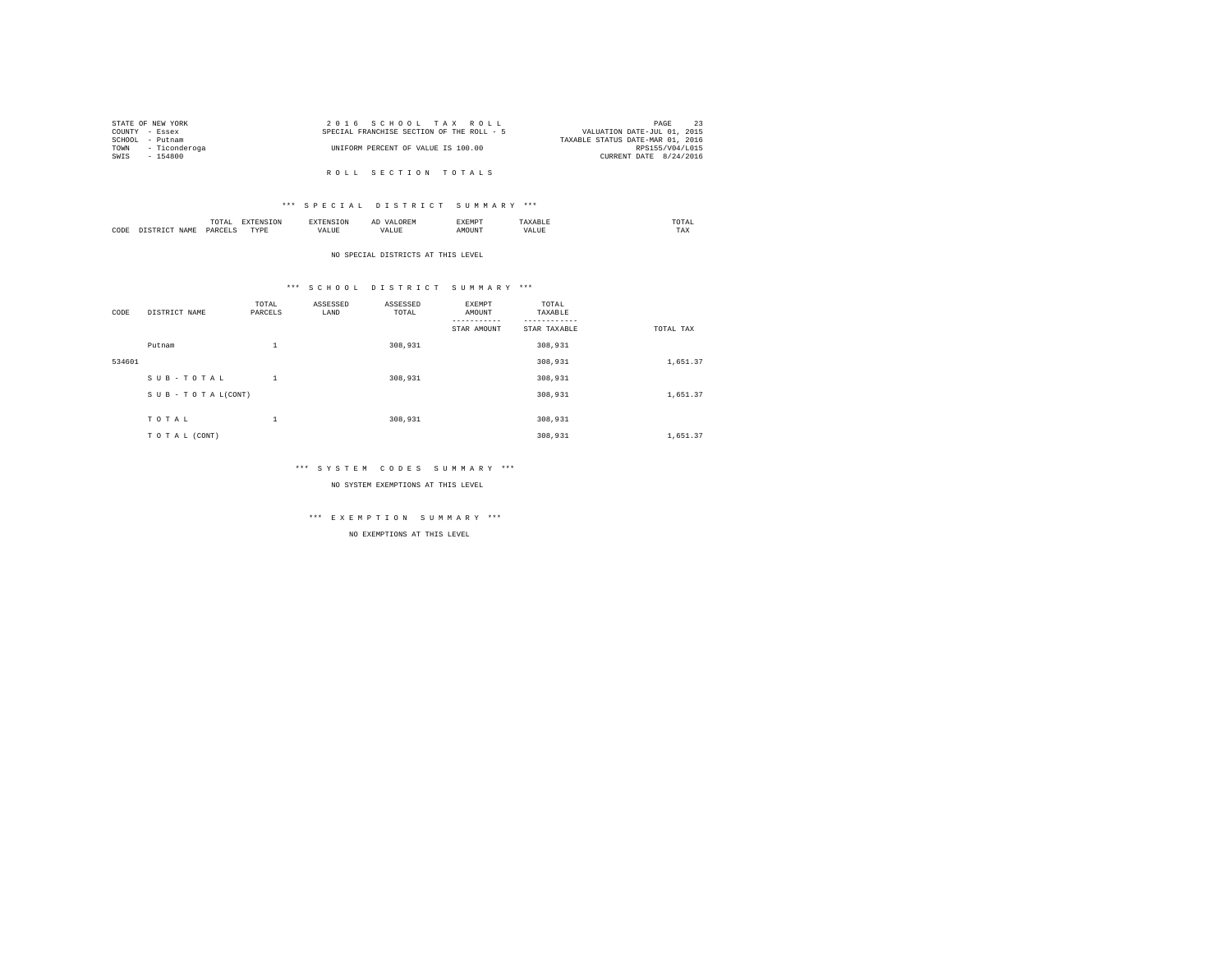|                | STATE OF NEW YORK | 2016 SCHOOL TAX ROLL                      | 2.4<br>PAGE                      |
|----------------|-------------------|-------------------------------------------|----------------------------------|
| COUNTY - Essex |                   | SPECIAL FRANCHISE SECTION OF THE ROLL - 5 | VALUATION DATE-JUL 01, 2015      |
|                | SCHOOL - Putnam   |                                           | TAXABLE STATUS DATE-MAR 01, 2016 |
| TOWN           | - Ticonderoga     | UNIFORM PERCENT OF VALUE IS 100.00        | RPS155/V04/L015                  |
| SWIS           | - 154800          |                                           | CURRENT DATE 8/24/2016           |
|                |                   |                                           |                                  |
|                |                   | ROLL SECTION TOTALS                       |                                  |

| ROLL<br><b>SEC</b> | DESCRIPTION                          | TOTAL<br>PARCELS | ASSESSED<br>LAND | ASSESSED<br>TOTAL | <b>EXEMPT</b><br>AMOUNT<br>-----------<br>STAR AMOUNT | TOTAL<br>TAXABLE<br>STAR TAXABLE | TOTAL<br>TAX |
|--------------------|--------------------------------------|------------------|------------------|-------------------|-------------------------------------------------------|----------------------------------|--------------|
|                    | School Tax                           |                  |                  | 308,931           |                                                       | 308,931<br>308,931               | 1,651.37     |
|                    | SPEC DIST TAXES<br>SPECIAL FRANCHISE |                  |                  |                   |                                                       |                                  | 1,651.37     |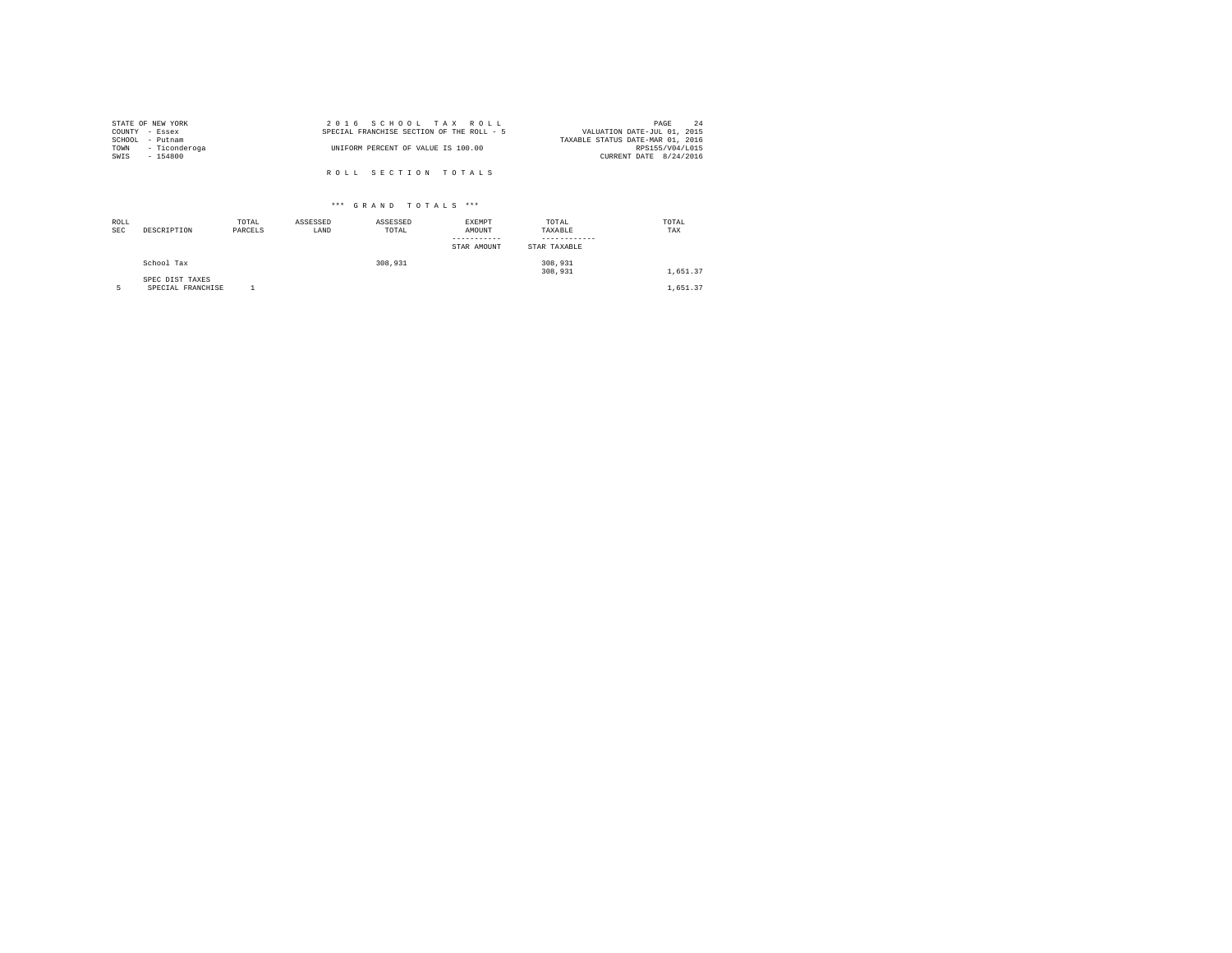| STATE OF NEW YORK<br>COUNTY - Essex<br>SCHOOL - Putnam<br>TOWN - Ticonderoga<br>$-154800$<br>SWIS                |                                                                                                                                                                                                     |                              | 2016 SCHOOL TAX ROLL<br>UTILITY & R.R. SECTION OF THE ROLL - 6<br>OWNERS NAME SEQUENCE<br>UNIFORM PERCENT OF VALUE IS 100.00 | VALUATION DATE-JUL 01, 2015<br>TAXABLE STATUS DATE-MAR 01, 2016  | PAGE<br>25                       |
|------------------------------------------------------------------------------------------------------------------|-----------------------------------------------------------------------------------------------------------------------------------------------------------------------------------------------------|------------------------------|------------------------------------------------------------------------------------------------------------------------------|------------------------------------------------------------------|----------------------------------|
| TAX MAP PARCEL NUMBER<br>CURRENT OWNERS NAME<br>CURRENT OWNERS ADDRESS                                           | SCHOOL DISTRICT<br>PARCEL SIZE/GRID COORD                                                                                                                                                           | LAND<br>TOTAL                | TAX DESCRIPTION<br>SPECIAL DISTRICTS                                                                                         | TAXABLE VALUE<br>****************** 160.2-2-2.000 ************** | TAX AMOUNT                       |
| $160.2 - 2 - 2.000$<br>National Grid<br>Real Estate Tax Dept<br>300 Erie Blvd West<br>Syracuse, NY 13202         | NYS Route 22<br>380 Pub Util Vac<br>Putnam 534601<br>Public Service<br>132350-817210<br>Station Equipment<br>ACRES 18.56<br>EAST-0742570 NRTH-1390947<br>DEED BOOK 193 PG-171                       | 87,600<br>87,600             | School Tax                                                                                                                   | ACCT 715N218512<br>87,600                                        | BILL 60<br>468.26                |
|                                                                                                                  | FULL MARKET VALUE                                                                                                                                                                                   | 87,600                       | TOTAL TAX ---                                                                                                                | DATE #1<br>AMT DUE                                               | $468.26**$<br>09/30/16<br>468.26 |
|                                                                                                                  |                                                                                                                                                                                                     |                              |                                                                                                                              |                                                                  |                                  |
| 648. - 9999 - 132. 350/1002<br>National Grid<br>Real Estate Tax Dept<br>300 Erie Blvd West<br>Syracuse, NY 13202 | In # $160.2 - 2 - 2.000$<br>882 Elec Trans Imp<br>Putnam 534601<br>Public Service Town<br>132350-912072-100<br>Tic-Whitehall #3 1150 Kv<br>EAST-0742572 NRTH-1390976                                | $\sim$ 0<br>7,246            | School Tax                                                                                                                   | ACCT 715J198041 BILL 61<br>7,246                                 | 38.73                            |
|                                                                                                                  | DEED BOOK 29 PG-8588<br>FULL MARKET VALUE                                                                                                                                                           | 7,246                        | TOTAL TAX ---                                                                                                                | DATE #1<br>AMT DUE                                               | $38.73**$<br>09/30/16<br>38.73   |
|                                                                                                                  |                                                                                                                                                                                                     |                              |                                                                                                                              |                                                                  |                                  |
| 648. - 9999-132. 350/1882<br>National Grid<br>Real Estate Tax Dept<br>300 Erie Blyd West<br>Syracuse, NY 13202   | 884 Elec Dist Out<br>Putnam 534601<br>Public Service Town<br>132350-888888-188 Total<br>Electric Distribution                                                                                       | $\sim$<br>14,668             | School Tax                                                                                                                   | ACCT 715Z000018 BILL 62<br>14,668                                | 78.41                            |
|                                                                                                                  | EAST-0740300 NRTH-1393030<br>FULL MARKET VALUE                                                                                                                                                      | 14,668                       | TOTAL TAX ---                                                                                                                | DATE #1<br>AMT DUE                                               | 78.41**<br>09/30/16<br>78.41     |
|                                                                                                                  |                                                                                                                                                                                                     |                              |                                                                                                                              |                                                                  |                                  |
| 648. - 9999-631. 900/1883<br>Verizon New York Inc<br>$c$ /o Duff & Phelps<br>PO Box 2749<br>Addison, TX 75001    | erratta<br>831 Tele Comm<br>Putnam 534601<br>Public Serv/Outside Plant<br>631900-888888-188 & Wi<br>Apportion School .86%<br>EAST-0737375 NRTH-1403391<br>DEED BOOK 28 PG-4846<br>FULL MARKET VALUE | $^{\circ}$<br>2.007<br>2,007 | School Tax                                                                                                                   | ACCT 715N015006<br>2,007                                         | BILL 63<br>10.73                 |
|                                                                                                                  |                                                                                                                                                                                                     |                              | TOTAL TAX ---                                                                                                                | DATE #1<br>AMT DUE                                               | $10.73**$<br>09/30/16<br>10.73   |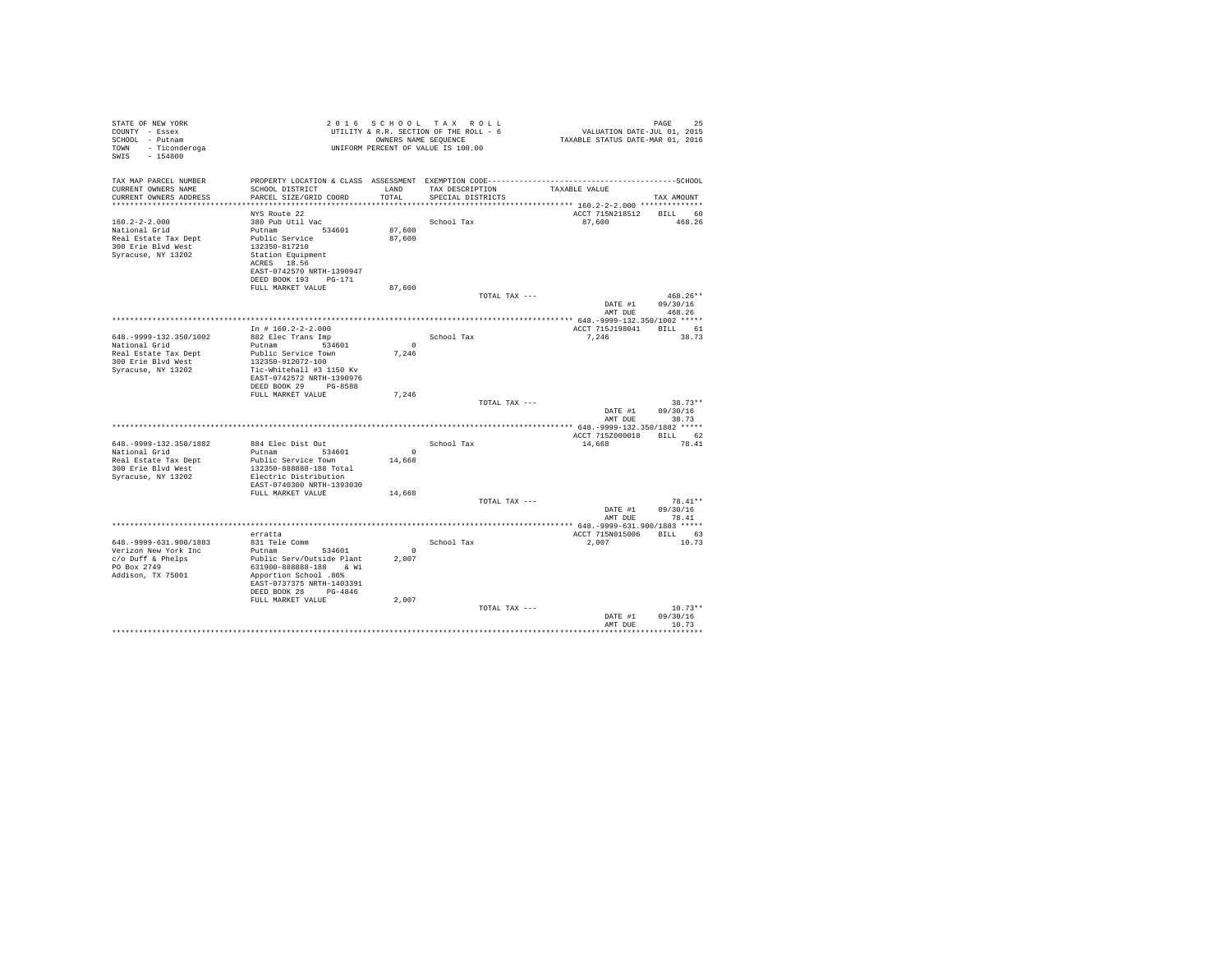|                 | STATE OF NEW YORK  | 2016 SCHOOL TAX ROLL                                                  | PAGE                   | 26 |
|-----------------|--------------------|-----------------------------------------------------------------------|------------------------|----|
| COUNTY - Essex  |                    | VALUATION DATE-JUL 01, 2015<br>UTILITY & R.R. SECTION OF THE ROLL - 6 |                        |    |
| SCHOOL - Putnam |                    | TAXABLE STATUS DATE-MAR 01, 2016                                      |                        |    |
|                 | TOWN - Ticonderoga |                                                                       | RPS155/V04/L015        |    |
| SWTS            | - 154800           |                                                                       | CURRENT DATE 8/24/2016 |    |
|                 |                    |                                                                       |                        |    |

#### \*\*\* S P E C I A L D I S T R I C T S U M M A R Y \*\*\*

|      |         | .<br>the contract of the contract of the contract of |          |    | -<br>しいじょ | 2 M L 21 |      | ∪⊥≞∟<br>the contract of the contract of the contract of |
|------|---------|------------------------------------------------------|----------|----|-----------|----------|------|---------------------------------------------------------|
| CODE | 21 A An | OAR<br>$\sim$                                        | TVD<br>. | ,, |           |          | 1111 | 1 A.A                                                   |

#### NO SPECIAL DISTRICTS AT THIS LEVEL

#### \*\*\* S C H O O L D I S T R I C T S U M M A R Y \*\*\*

| CODE   | DISTRICT NAME      | TOTAL<br>PARCELS | ASSESSED<br>LAND | ASSESSED<br>TOTAL | EXEMPT<br>AMOUNT<br>STAR AMOUNT | TOTAL<br>TAXABLE<br>--------<br>STAR TAXABLE | TOTAL TAX |
|--------|--------------------|------------------|------------------|-------------------|---------------------------------|----------------------------------------------|-----------|
|        | Putnam             | 4                | 87,600           | 111,521           |                                 | 111,521                                      |           |
| 534601 |                    |                  |                  |                   |                                 | 111,521                                      | 596.13    |
|        | SUB-TOTAL          | $\overline{4}$   | 87,600           | 111,521           |                                 | 111,521                                      |           |
|        | SUB - TO TAL(CONT) |                  |                  |                   |                                 | 111,521                                      | 596.13    |
|        | TOTAL              | $\overline{4}$   | 87,600           | 111,521           |                                 | 111,521                                      |           |
|        |                    |                  |                  |                   |                                 |                                              |           |
|        | TO TAL (CONT)      |                  |                  |                   |                                 | 111.521                                      | 596.13    |

#### \*\*\* S Y S T E M C O D E S S U M M A R Y \*\*\*

NO SYSTEM EXEMPTIONS AT THIS LEVEL

## \*\*\* E X E M P T I O N S U M M A R Y \*\*\*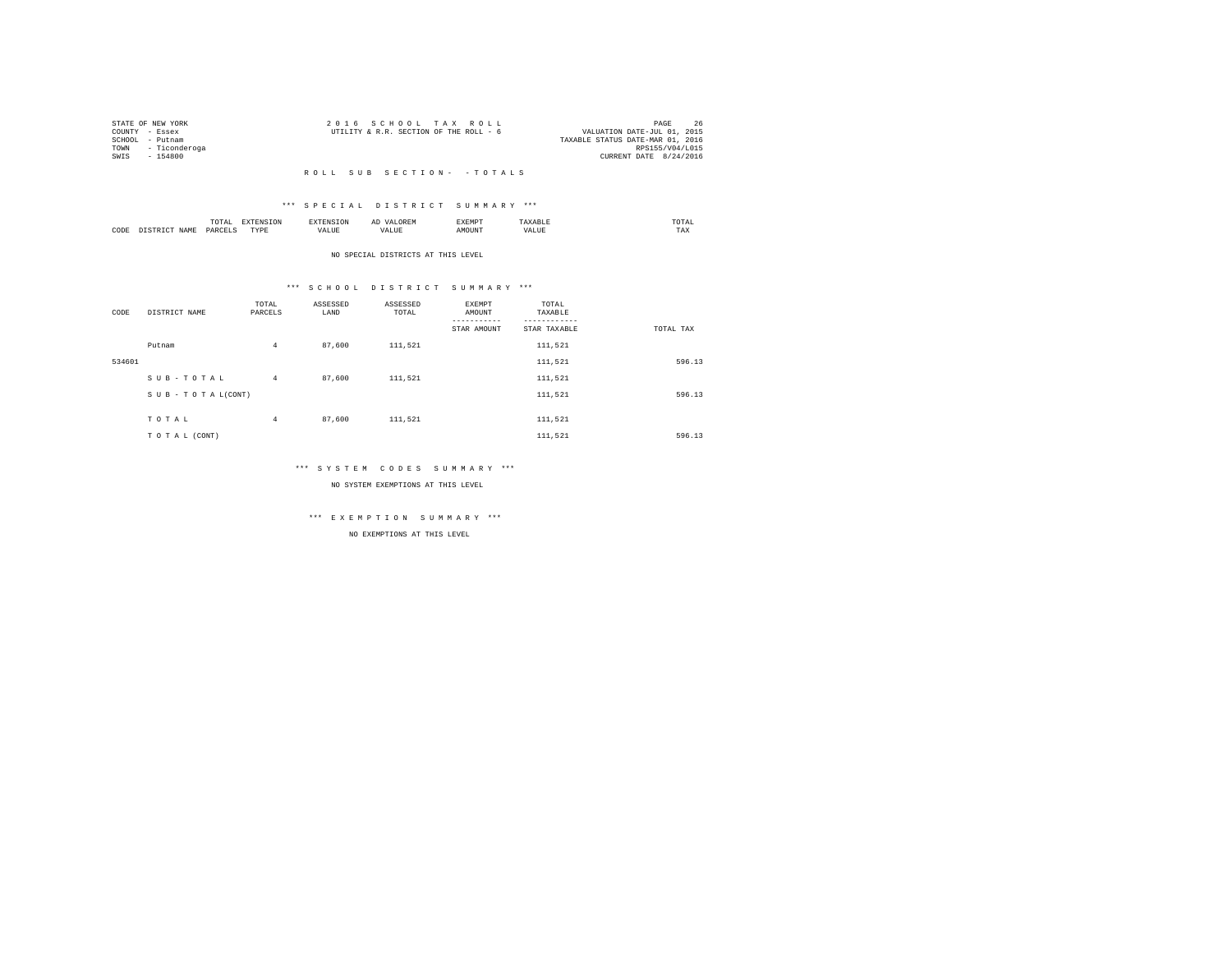| STATE OF NEW YORK     | 2016 SCHOOL TAX ROLL                                                  | PAGE            |  |
|-----------------------|-----------------------------------------------------------------------|-----------------|--|
| COUNTY - Essex        | VALUATION DATE-JUL 01, 2015<br>UTILITY & R.R. SECTION OF THE ROLL - 6 |                 |  |
| SCHOOL<br>- Putnam    | TAXABLE STATUS DATE-MAR 01, 2016                                      |                 |  |
| - Ticonderoga<br>TOWN |                                                                       | RPS155/V04/L015 |  |
| SWIS<br>$-154800$     | CURRENT DATE 8/24/2016                                                |                 |  |
|                       |                                                                       |                 |  |

| ROLL<br><b>SEC</b> | DESCRIPTION                         | TOTAL<br>PARCELS | ASSESSED<br>LAND | ASSESSED<br>TOTAL | EXEMPT<br>AMOUNT<br>STAR AMOUNT | TOTAL<br>TAXABLE<br>STAR TAXABLE | TOTAL<br>TAX |
|--------------------|-------------------------------------|------------------|------------------|-------------------|---------------------------------|----------------------------------|--------------|
|                    | School Tax                          |                  | 87.600           | 111.521           |                                 | 111.521<br>111.521               | 596.13       |
| 6                  | SPEC DIST TAXES<br>UTILITIES & N.C. |                  |                  |                   |                                 |                                  | 596.13       |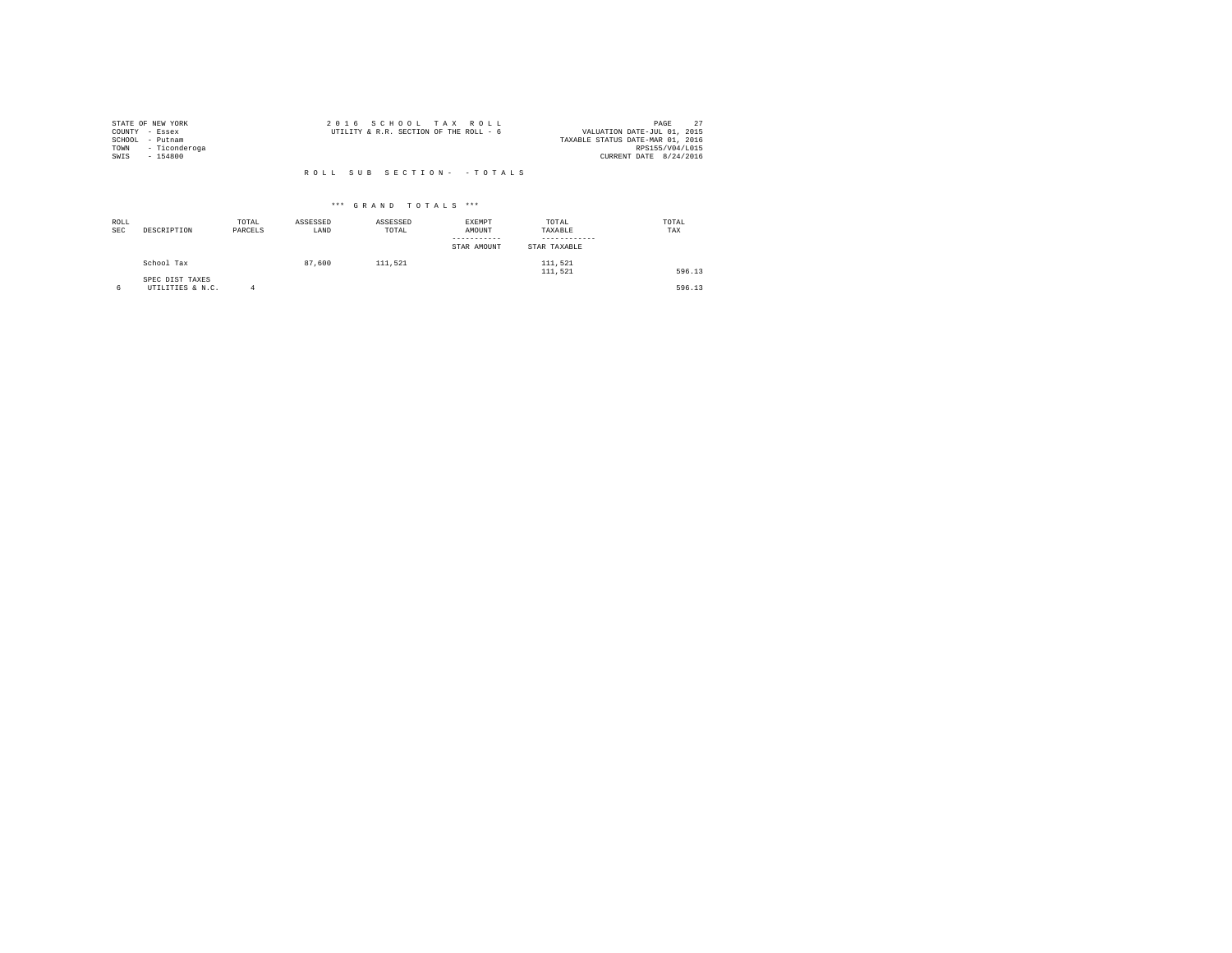|                | STATE OF NEW YORK  | 2016 SCHOOL TAX ROLL                                                  | PAGE            | 28 |
|----------------|--------------------|-----------------------------------------------------------------------|-----------------|----|
| COUNTY - Essex |                    | VALUATION DATE-JUL 01, 2015<br>UTILITY & R.R. SECTION OF THE ROLL - 6 |                 |    |
|                | SCHOOL - Putnam    | TAXABLE STATUS DATE-MAR 01, 2016                                      |                 |    |
|                | TOWN - Ticonderoga |                                                                       | RPS155/V04/L015 |    |
| SWTS           | - 154800           | CURRENT DATE 8/24/2016                                                |                 |    |
|                |                    |                                                                       |                 |    |

#### R O L L S E C T I O N T O T A L S

#### \*\*\* S P E C I A L D I S T R I C T S U M M A R Y \*\*\*

|      |       | .<br>the contract of the contract of the contract of | the contract of the contract of the contract of the contract of the contract of |          | АΙ<br>. | <b>RYEMPT</b> |              | UIAL<br>the contract of the contract of the contract of |
|------|-------|------------------------------------------------------|---------------------------------------------------------------------------------|----------|---------|---------------|--------------|---------------------------------------------------------|
| CODE | 1 A M | $0 \Delta F'$                                        | <b>TVD</b><br>.                                                                 | $\cdots$ |         | ۱UN.          | n<br>حائلاته | ----<br>1'AX                                            |

#### NO SPECIAL DISTRICTS AT THIS LEVEL

#### \*\*\* S C H O O L D I S T R I C T S U M M A R Y \*\*\*

| CODE   | DISTRICT NAME   | TOTAL<br>PARCELS | ASSESSED<br>LAND | ASSESSED<br>TOTAL | <b>EXEMPT</b><br>AMOUNT<br>STAR AMOUNT | TOTAL<br>TAXABLE<br>STAR TAXABLE | TOTAL TAX |
|--------|-----------------|------------------|------------------|-------------------|----------------------------------------|----------------------------------|-----------|
|        | Putnam          | 4                | 87,600           | 111,521           |                                        | 111,521                          |           |
| 534601 |                 |                  |                  |                   |                                        | 111,521                          | 596.13    |
|        | SUB-TOTAL       | $4^{\circ}$      | 87,600           | 111.521           |                                        | 111,521                          |           |
|        | SUB-TOTAL(CONT) |                  |                  |                   |                                        | 111,521                          | 596.13    |
|        | TOTAL           | $\overline{4}$   | 87,600           | 111,521           |                                        | 111,521                          |           |
|        |                 |                  |                  |                   |                                        |                                  |           |
|        | TO TAL (CONT)   |                  |                  |                   |                                        | 111.521                          | 596.13    |

#### \*\*\* S Y S T E M C O D E S S U M M A R Y \*\*\*

NO SYSTEM EXEMPTIONS AT THIS LEVEL

## \*\*\* E X E M P T I O N S U M M A R Y \*\*\*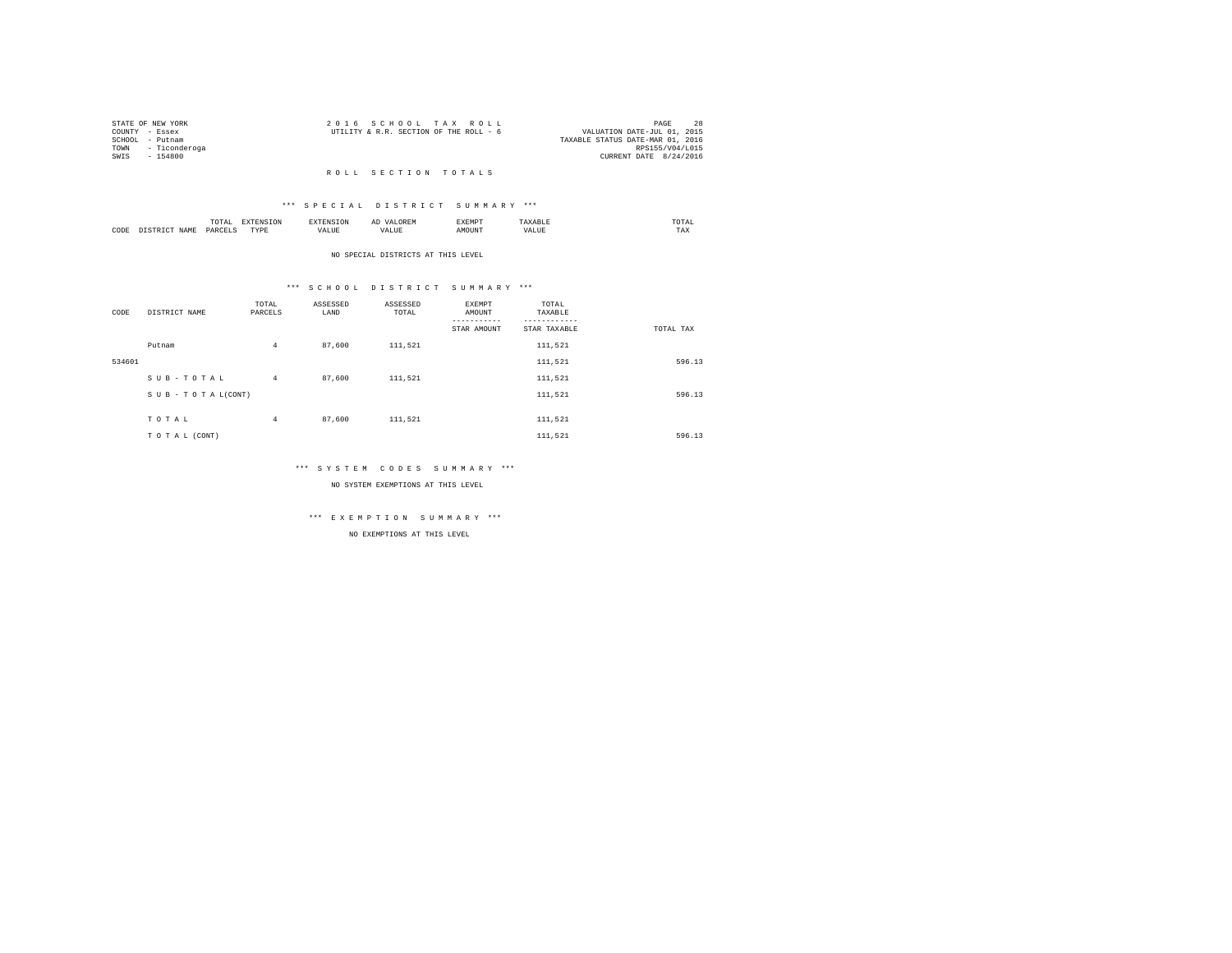| STATE OF NEW YORK<br>COUNTY - Essex<br>SCHOOL<br>- Putnam<br>- Ticonderoga<br>TOWN<br>SWIS<br>$-154800$ | 2016 SCHOOL TAX ROLL<br>UTILITY & R.R. SECTION OF THE ROLL - 6 | 29<br>PAGE<br>VALUATION DATE-JUL 01, 2015<br>TAXABLE STATUS DATE-MAR 01, 2016<br>RPS155/V04/L015<br>CURRENT DATE 8/24/2016 |
|---------------------------------------------------------------------------------------------------------|----------------------------------------------------------------|----------------------------------------------------------------------------------------------------------------------------|
|                                                                                                         | ROLL SECTION TOTALS                                            |                                                                                                                            |

| ROLL<br><b>SEC</b> | DESCRIPTION                         | TOTAL<br>PARCELS | ASSESSED<br>LAND | ASSESSED<br>TOTAL | <b>EXEMPT</b><br>AMOUNT<br>STAR AMOUNT | TOTAL<br>TAXABLE<br>STAR TAXABLE | TOTAL<br>TAX |
|--------------------|-------------------------------------|------------------|------------------|-------------------|----------------------------------------|----------------------------------|--------------|
|                    | School Tax                          |                  | 87,600           | 111.521           |                                        | 111.521<br>111.521               | 596.13       |
|                    | SPEC DIST TAXES<br>UTILITIES & N.C. | Δ                |                  |                   |                                        |                                  | 596.13       |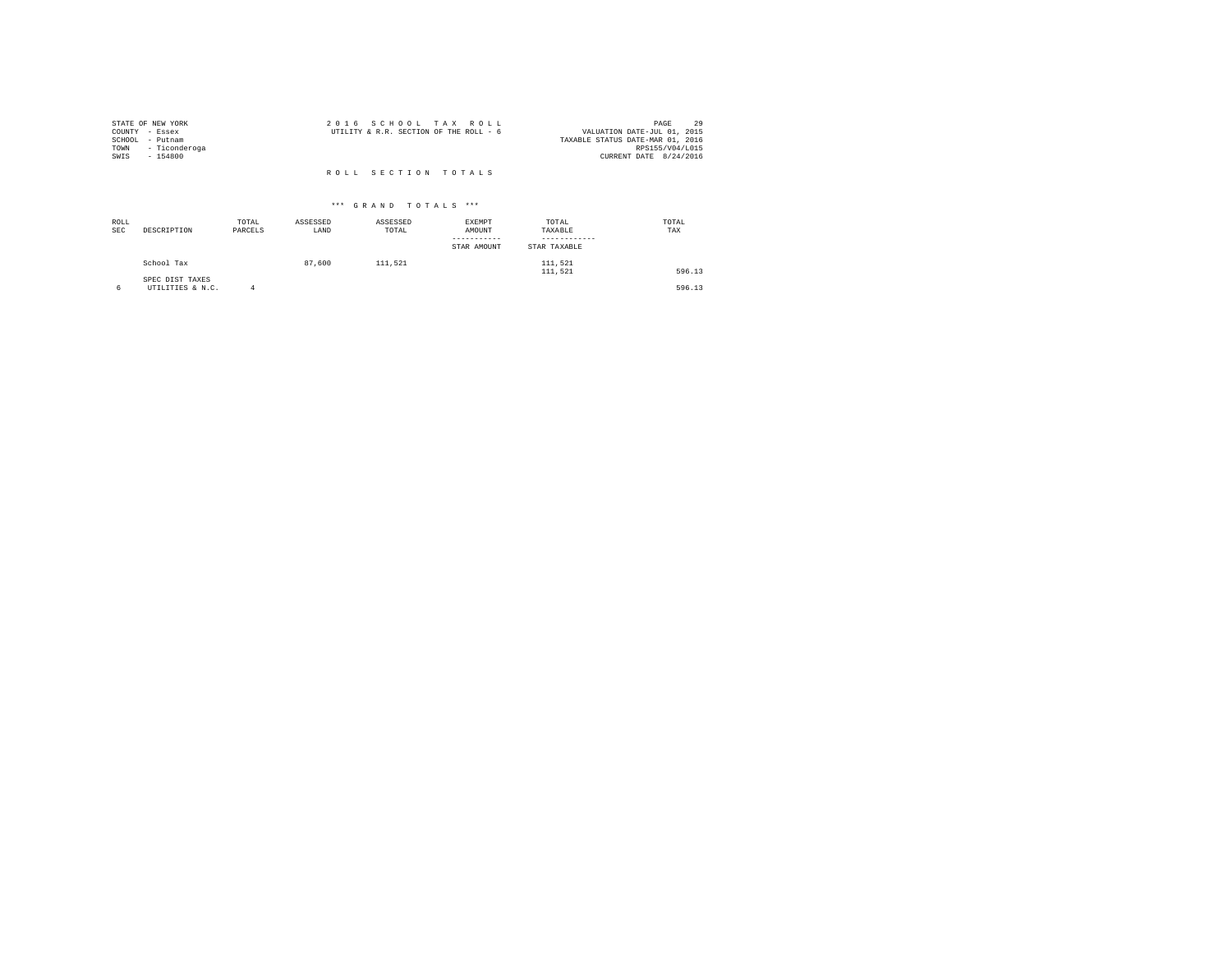| STATE OF NEW YORK<br>COUNTY - Essex<br>SCHOOL - Putnam<br>- Ticonderoga<br>TOWN<br>$-154800$<br>SWIS  | 2016<br>SCHOOL TAX ROLL<br>CEILING RAILROAD SECTION OF THE ROLL - 7<br>UNIFORM PERCENT OF VALUE IS 100.00                                                                                                                          | VALUATION DATE-JUL 01, 2015<br>TAXABLE STATUS DATE-MAR 01, 2016 | 30<br>PAGE                           |                           |                                  |
|-------------------------------------------------------------------------------------------------------|------------------------------------------------------------------------------------------------------------------------------------------------------------------------------------------------------------------------------------|-----------------------------------------------------------------|--------------------------------------|---------------------------|----------------------------------|
| TAX MAP PARCEL NUMBER<br>CURRENT OWNERS NAME<br>**************************                            | PROPERTY LOCATION & CLASS ASSESSMENT<br>SCHOOL DISTRICT<br>CURRENT OWNERS ADDRESS PARCEL SIZE/GRID COORD                                                                                                                           | T.AND<br>TOTAL                                                  | TAX DESCRIPTION<br>SPECIAL DISTRICTS | TAXARLE VALUE             | TAX AMOUNT                       |
| 140.1-1-7.100<br>D&H Railway Corp<br>7th Floor Tax Dept<br>120 S 6th St<br>Minneapolis, MN 55402-1803 | 15 Wilson Bay Rd<br>842 Ceiling rr<br>534601<br>Putnam<br>A Mcintosh Pat Ceiling Rr<br>Main Line Thru Town<br>Apport For School-5.55%<br>ACRES 120.30<br>EAST-0746587 NRTH-1420618<br>DEED BOOK 985<br>$PG-1$<br>FULL MARKET VALUE | 100<br>77.618<br>77.618                                         | School Tax                           | ACCT 715N218410<br>77.618 | 64<br>BILL.<br>414.90            |
|                                                                                                       |                                                                                                                                                                                                                                    |                                                                 | TOTAL TAX $---$                      | DATE #1<br>AMT DUE        | $414.90**$<br>09/30/16<br>414.90 |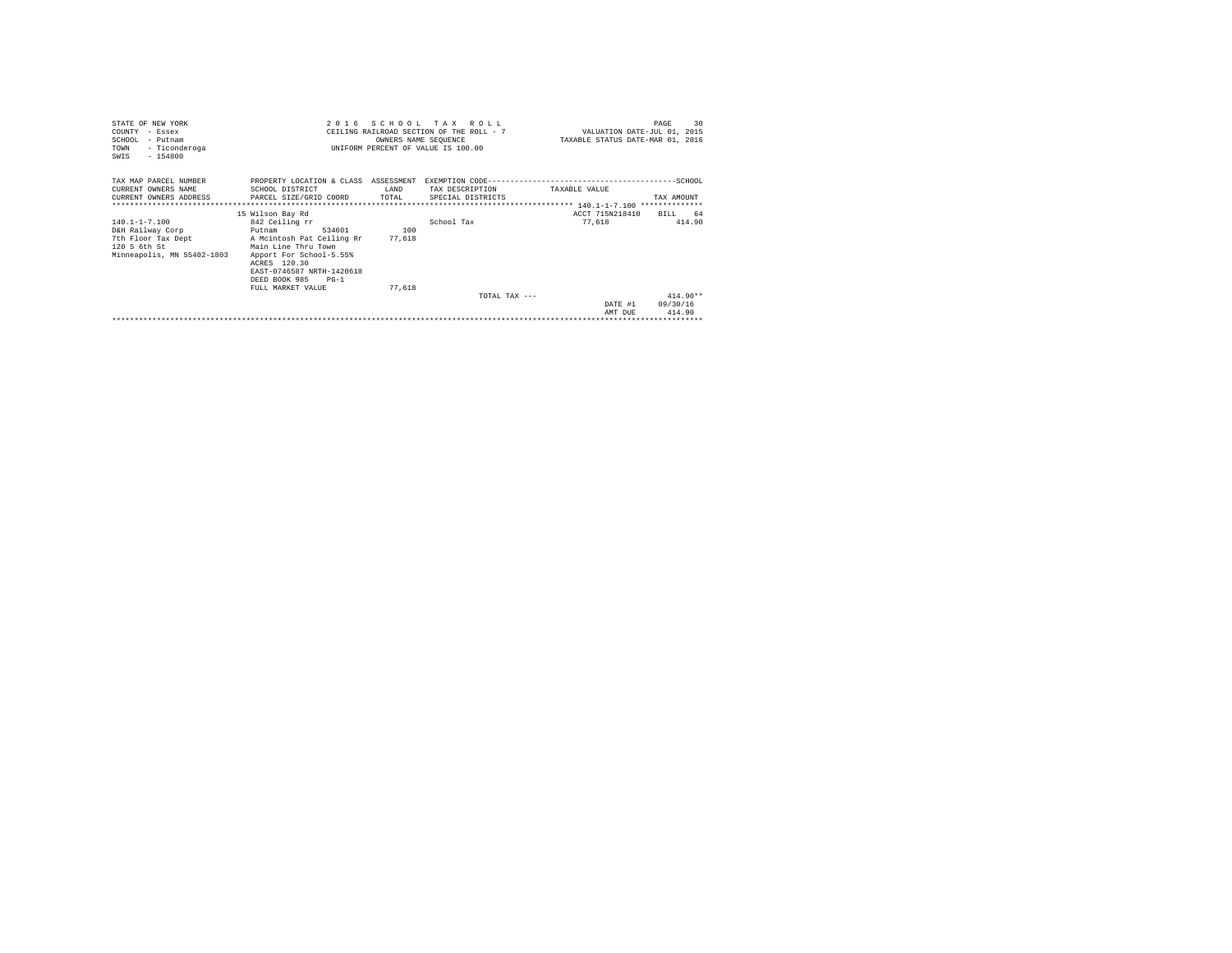|      | STATE OF NEW YORK | 2016 SCHOOL TAX ROLL                                                    | PAGE                   | 31 |
|------|-------------------|-------------------------------------------------------------------------|------------------------|----|
|      | COUNTY - Essex    | VALUATION DATE-JUL 01, 2015<br>CEILING RAILROAD SECTION OF THE ROLL - 7 |                        |    |
|      | SCHOOL - Putnam   | TAXABLE STATUS DATE-MAR 01, 2016                                        |                        |    |
| TOWN | - Ticonderoga     | UNIFORM PERCENT OF VALUE IS 100.00                                      | RPS155/V04/L015        |    |
| SWIS | - 154800          |                                                                         | CURRENT DATE 8/24/2016 |    |
|      |                   |                                                                         |                        |    |

#### \*\*\* S P E C I A L D I S T R I C T S U M M A R Y \*\*\*

|      | $\cdots$<br>.<br>the contract of the contract of the contract of | the contract of the contract of the contract of the contract of the contract of |         | ▵<br>- |   | the contract of the contract of the contract of |  |
|------|------------------------------------------------------------------|---------------------------------------------------------------------------------|---------|--------|---|-------------------------------------------------|--|
| CODE | DARCEL.<br>.                                                     | $- - - -$<br>.                                                                  | ٠.<br>. |        | . | ----<br>1'A.X                                   |  |

NO SPECIAL DISTRICTS AT THIS LEVEL

#### \*\*\* S C H O O L D I S T R I C T S U M M A R Y \*\*\*

| CODE   | DISTRICT NAME   | TOTAL<br>PARCELS | ASSESSED<br>LAND | ASSESSED<br>TOTAL | EXEMPT<br>AMOUNT | TOTAL<br>TAXABLE |           |
|--------|-----------------|------------------|------------------|-------------------|------------------|------------------|-----------|
|        |                 |                  |                  |                   | STAR AMOUNT      | STAR TAXABLE     | TOTAL TAX |
|        | Putnam          | $\mathbf{1}$     | 100              | 77.618            |                  | 77.618           |           |
| 534601 |                 |                  |                  |                   |                  | 77.618           | 414.90    |
|        | SUB-TOTAL       | $\mathbf{1}$     | 100              | 77.618            |                  | 77,618           |           |
|        | SUB-TOTAL(CONT) |                  |                  |                   |                  | 77.618           | 414.90    |
|        |                 |                  |                  |                   |                  |                  |           |
|        | TOTAL           | $\,1\,$          | 100              | 77,618            |                  | 77,618           |           |
|        | TO TAL (CONT)   |                  |                  |                   |                  | 77.618           | 414.90    |

#### \*\*\* S Y S T E M C O D E S S U M M A R Y \*\*\*

NO SYSTEM EXEMPTIONS AT THIS LEVEL

## \*\*\* E X E M P T I O N S U M M A R Y \*\*\*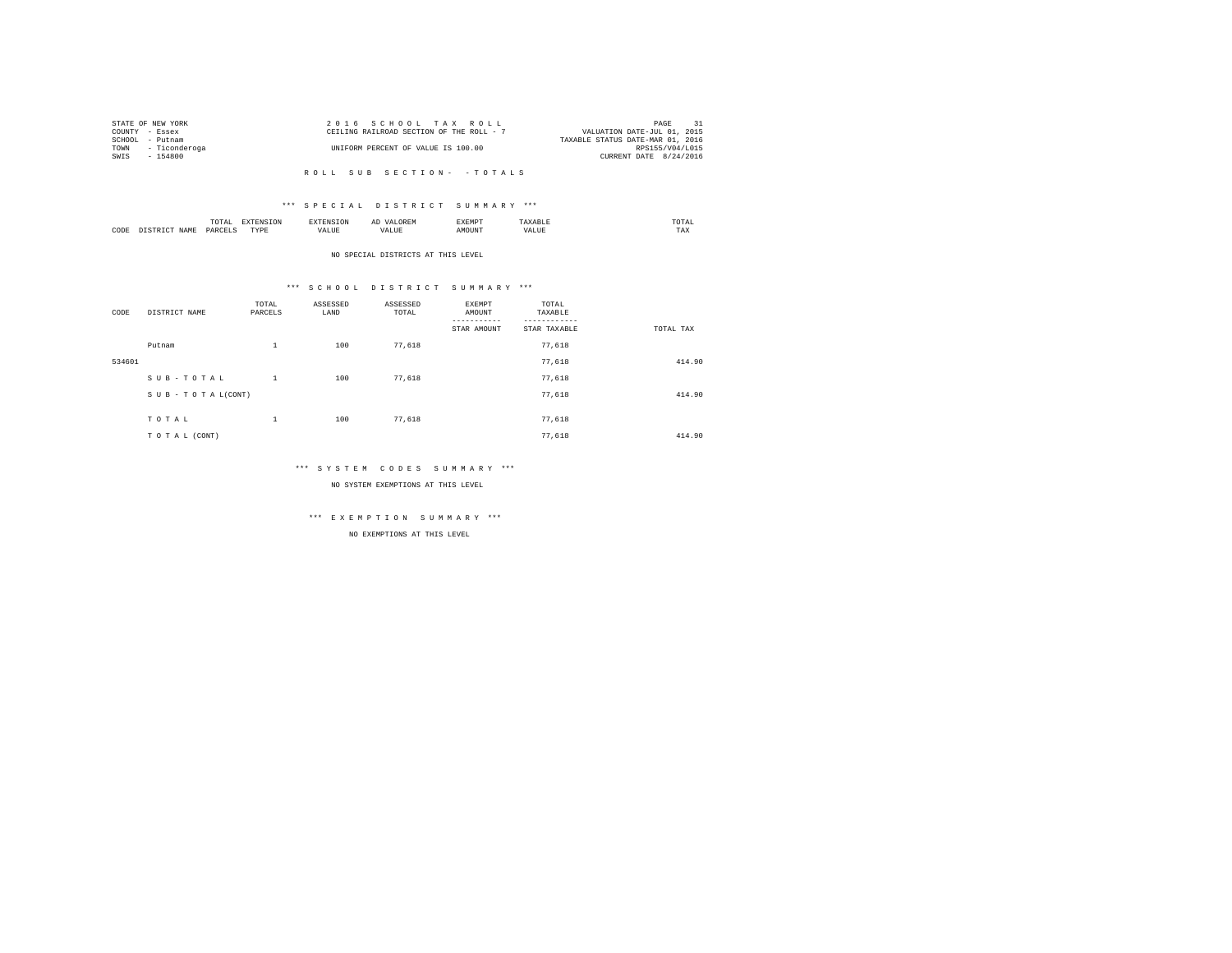| STATE OF NEW YORK     | 2016 SCHOOL TAX ROLL                     | 32<br>PAGE                       |
|-----------------------|------------------------------------------|----------------------------------|
| COUNTY - Essex        | CEILING RAILROAD SECTION OF THE ROLL - 7 | VALUATION DATE-JUL 01, 2015      |
| SCHOOL - Putnam       |                                          | TAXABLE STATUS DATE-MAR 01, 2016 |
| - Ticonderoga<br>TOWN | UNIFORM PERCENT OF VALUE IS 100.00       | RPS155/V04/L015                  |
| SWIS<br>$-154800$     |                                          | CURRENT DATE 8/24/2016           |
|                       |                                          |                                  |
|                       | ROLL SUB SECTION- - TOTALS               |                                  |

|             | *** GRAND TOTALS ***                 |                  |                  |                   |                                 |                                  |              |  |  |  |  |
|-------------|--------------------------------------|------------------|------------------|-------------------|---------------------------------|----------------------------------|--------------|--|--|--|--|
| ROLL<br>SEC | DESCRIPTION                          | TOTAL<br>PARCELS | ASSESSED<br>LAND | ASSESSED<br>TOTAL | EXEMPT<br>AMOUNT<br>STAR AMOUNT | TOTAL<br>TAXABLE<br>STAR TAXABLE | TOTAL<br>TAX |  |  |  |  |
|             | School Tax                           |                  | 100              | 77.618            |                                 | 77.618<br>77.618                 | 414.90       |  |  |  |  |
|             | SPEC DIST TAXES<br>CEILING RAILROADS |                  |                  |                   |                                 |                                  | 414.90       |  |  |  |  |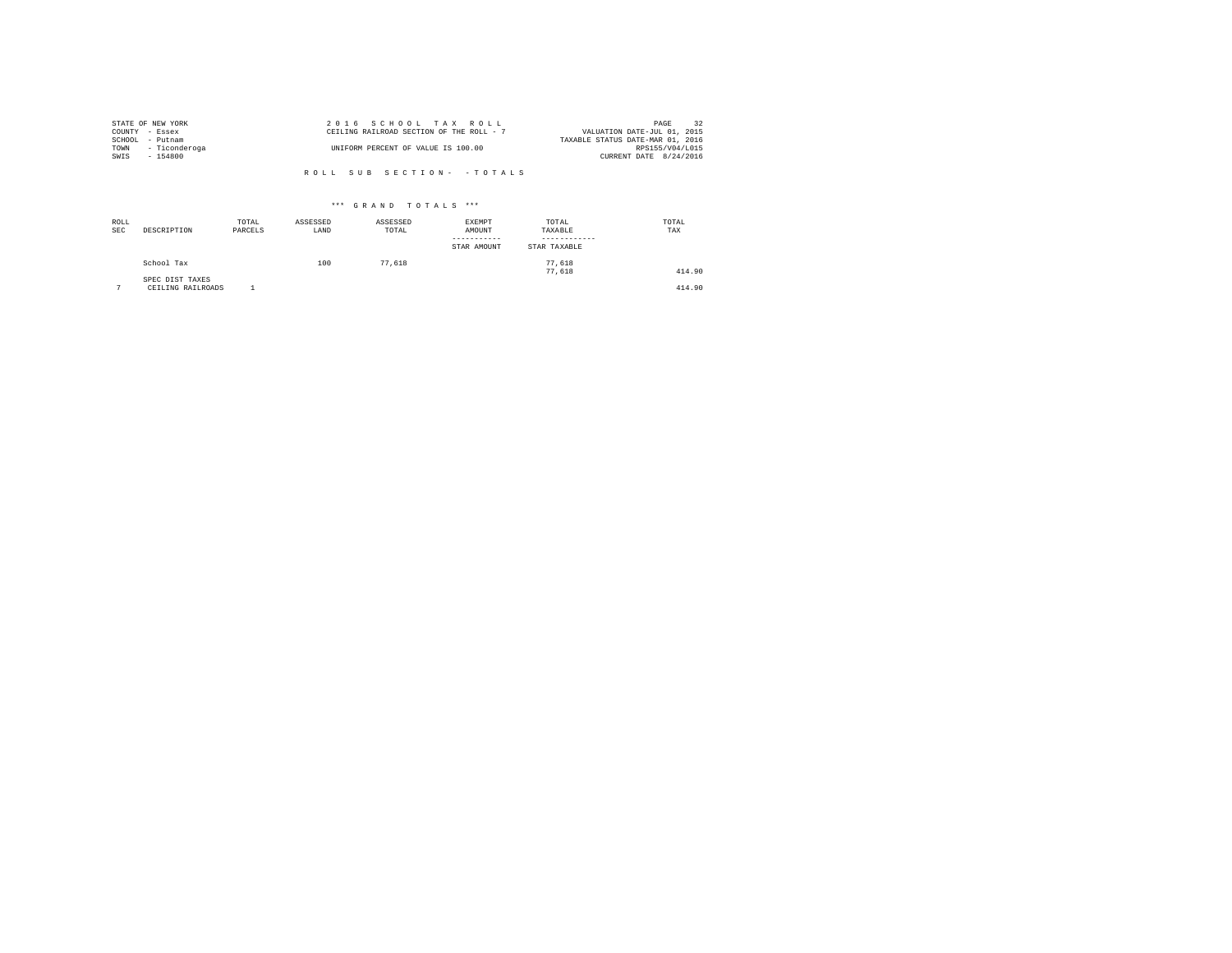| STATE OF NEW YORK |                    | 2016 SCHOOL TAX ROLL                     |  |  |                                  | PAGE                        | 33 |
|-------------------|--------------------|------------------------------------------|--|--|----------------------------------|-----------------------------|----|
| COUNTY - Essex    |                    | CEILING RAILROAD SECTION OF THE ROLL - 7 |  |  |                                  | VALUATION DATE-JUL 01, 2015 |    |
| SCHOOL - Putnam   |                    |                                          |  |  | TAXABLE STATUS DATE-MAR 01, 2016 |                             |    |
|                   | TOWN - Ticonderoga | UNIFORM PERCENT OF VALUE IS 100.00       |  |  |                                  | RPS155/V04/L015             |    |
| SWIS              | - 154800           |                                          |  |  |                                  | CURRENT DATE 8/24/2016      |    |
|                   |                    |                                          |  |  |                                  |                             |    |
|                   |                    | ROLL SECTION TOTALS                      |  |  |                                  |                             |    |

### \*\*\* S P E C I A L D I S T R I C T S U M M A R Y \*\*\*

|      | mome<br>n<br>.<br>the contract of the contract of the contract of | the contract of the contract of the contract of the contract of the contract of | АΙ | <b>************</b><br>ہ دے تا |   | the contract of the contract of the contract of |  |
|------|-------------------------------------------------------------------|---------------------------------------------------------------------------------|----|--------------------------------|---|-------------------------------------------------|--|
| CODE | PARCFT                                                            | $-$<br>ZD.<br>.                                                                 |    | ۱Т                             | n | 1 M.A                                           |  |

NO SPECIAL DISTRICTS AT THIS LEVEL

## \*\*\* S C H O O L D I S T R I C T S U M M A R Y \*\*\*

| CODE   | DISTRICT NAME      | TOTAL<br>PARCELS | ASSESSED<br>LAND | ASSESSED<br>TOTAL | EXEMPT<br>AMOUNT<br>STAR AMOUNT | TOTAL<br>TAXABLE<br>STAR TAXABLE | TOTAL TAX |
|--------|--------------------|------------------|------------------|-------------------|---------------------------------|----------------------------------|-----------|
|        | Putnam             | $\mathbf{1}$     | 100              | 77.618            |                                 | 77,618                           |           |
| 534601 |                    |                  |                  |                   |                                 | 77,618                           | 414.90    |
|        | SUB-TOTAL          | $\mathbf{1}$     | 100              | 77.618            |                                 | 77,618                           |           |
|        | SUB - TO TAL(CONT) |                  |                  |                   |                                 | 77.618                           | 414.90    |
|        | TOTAL              | $\mathbf{1}$     | 100              | 77,618            |                                 | 77,618                           |           |
|        | TO TAL (CONT)      |                  |                  |                   |                                 | 77.618                           | 414.90    |

#### \*\*\* S Y S T E M C O D E S S U M M A R Y \*\*\*

NO SYSTEM EXEMPTIONS AT THIS LEVEL

## \*\*\* E X E M P T I O N S U M M A R Y \*\*\*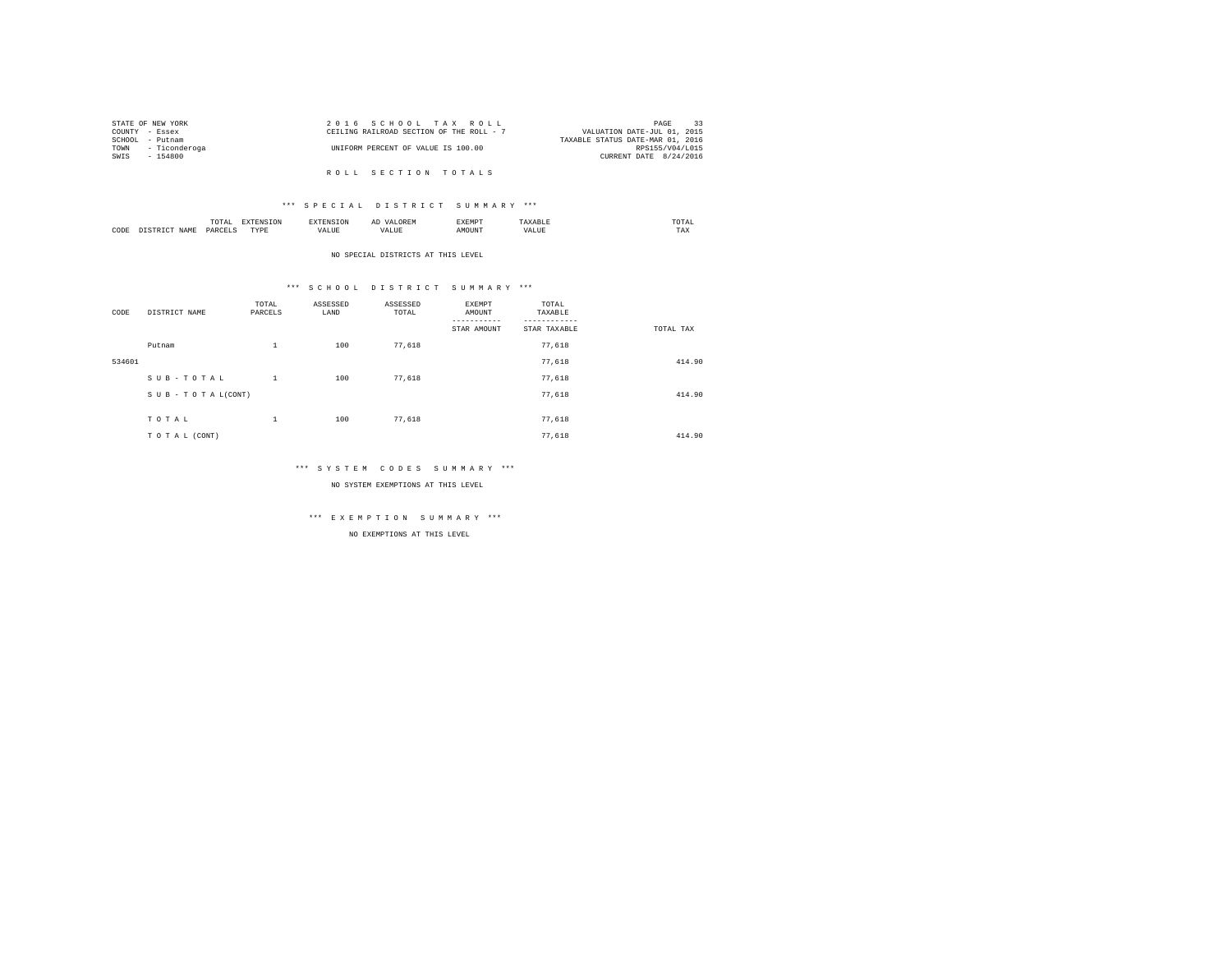|                | STATE OF NEW YORK | 2016 SCHOOL TAX ROLL                     | PAGE                        | 34 |
|----------------|-------------------|------------------------------------------|-----------------------------|----|
| COUNTY - Essex |                   | CEILING RAILROAD SECTION OF THE ROLL - 7 | VALUATION DATE-JUL 01, 2015 |    |
|                | SCHOOL - Putnam   | TAXABLE STATUS DATE-MAR 01, 2016         |                             |    |
| TOWN           | - Ticonderoga     | UNIFORM PERCENT OF VALUE IS 100.00       | RPS155/V04/L015             |    |
| SWIS           | - 154800          |                                          | CURRENT DATE 8/24/2016      |    |
|                |                   |                                          |                             |    |
|                |                   | ROLL SECTION TOTALS                      |                             |    |

| ROLL<br><b>SEC</b> | DESCRIPTION                          | TOTAL<br>PARCELS | ASSESSED<br>LAND | ASSESSED<br>TOTAL | <b>EXEMPT</b><br>AMOUNT<br>-----------<br>STAR AMOUNT | TOTAL<br>TAXABLE<br>STAR TAXABLE | TOTAL<br>TAX |
|--------------------|--------------------------------------|------------------|------------------|-------------------|-------------------------------------------------------|----------------------------------|--------------|
|                    | School Tax                           |                  | 100              | 77.618            |                                                       | 77.618<br>77.618                 | 414.90       |
| $\sim$             | SPEC DIST TAXES<br>CEILING RAILROADS |                  |                  |                   |                                                       |                                  | 414.90       |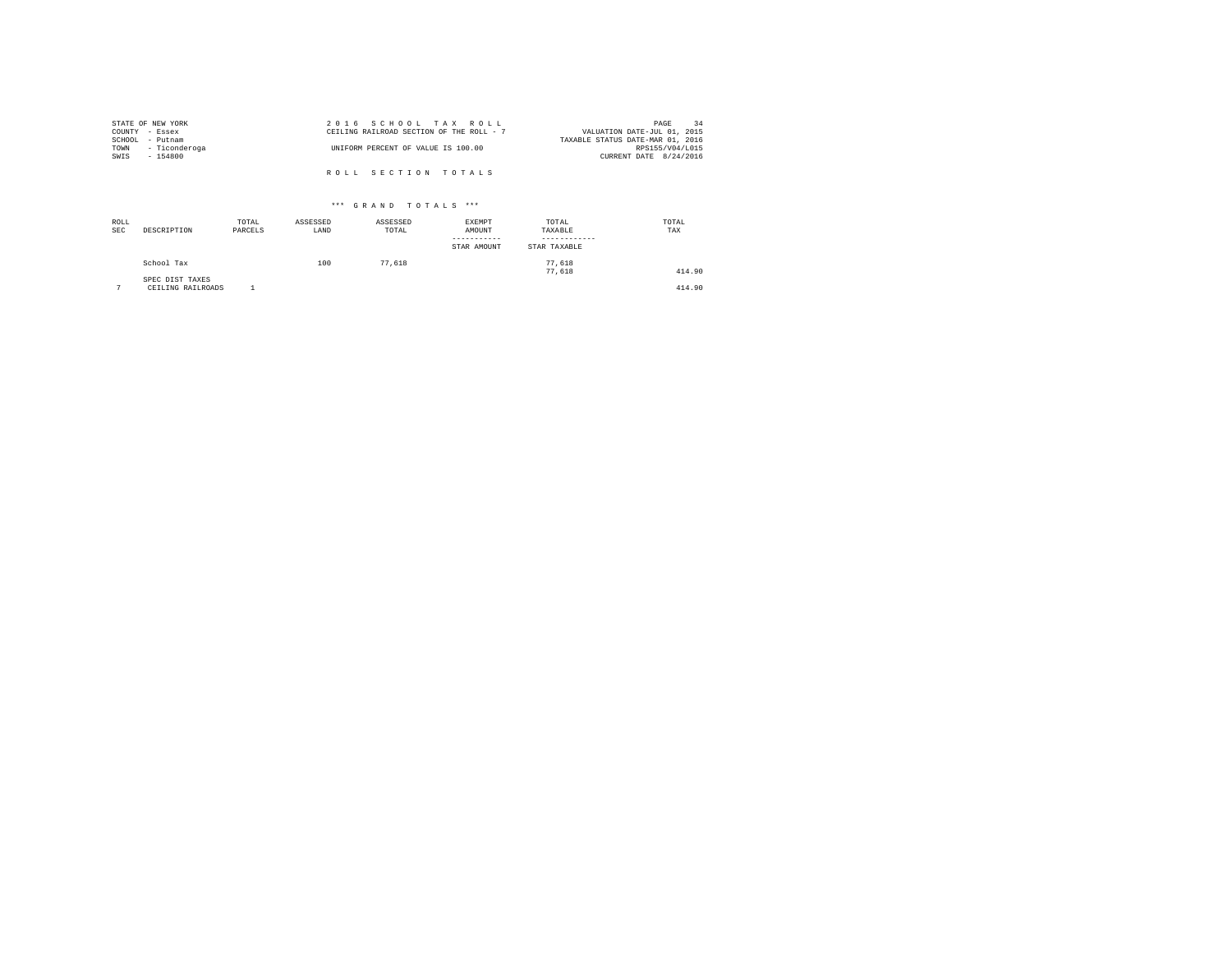| STATE OF NEW YORK                          | 2016                      |                      | SCHOOL TAX ROLL                       |                 | 35<br>PAGE                       |
|--------------------------------------------|---------------------------|----------------------|---------------------------------------|-----------------|----------------------------------|
| COUNTY<br>- Essex                          |                           |                      | WHOLLY EXEMPT SECTION OF THE ROLL - 8 |                 | VALUATION DATE-JUL 01, 2015      |
| SCHOOL<br>- Putnam                         |                           | OWNERS NAME SEOUENCE |                                       |                 | TAXABLE STATUS DATE-MAR 01, 2016 |
| - Ticonderoga<br>TOWN<br>$-154800$<br>SWIS |                           |                      | UNIFORM PERCENT OF VALUE IS 100.00    |                 |                                  |
| TAX MAP PARCEL NUMBER                      | PROPERTY LOCATION & CLASS | ASSESSMENT           |                                       |                 |                                  |
| CURRENT OWNERS NAME                        | SCHOOL DISTRICT           | LAND                 | TAX DESCRIPTION                       | TAXABLE VALUE   |                                  |
| CURRENT OWNERS ADDRESS                     | PARCEL SIZE/GRID COORD    | TOTAL                | SPECIAL DISTRICTS                     |                 | TAX AMOUNT                       |
|                                            |                           |                      |                                       |                 |                                  |
|                                            | River Rd                  |                      |                                       | ACCT 715Z016001 |                                  |
| $140.1 - 1 - 7.200$                        | 821 Flood contrl          |                      | TOWN OWN I 13500                      |                 | 45,000                           |
| Town of Ticonderoga                        | 534601<br>Putnam          | 45,000               | School Tax                            | 0.00            | 0.00                             |
| 132 Montcalm St                            | 18 19 20 Stoughton        | 45,000               |                                       |                 |                                  |
| Ticonderoga, NY 12883                      | ACRES<br>7.70             |                      |                                       |                 |                                  |
|                                            | EAST-0743031 NRTH-1402825 |                      |                                       |                 |                                  |
|                                            | DEED BOOK 1803 PG-170     |                      |                                       |                 |                                  |
|                                            | FULL MARKET VALUE         | 45,000               |                                       |                 |                                  |
|                                            |                           |                      |                                       | TOTAL TAX ---   | $0.00**$                         |
|                                            |                           |                      |                                       |                 |                                  |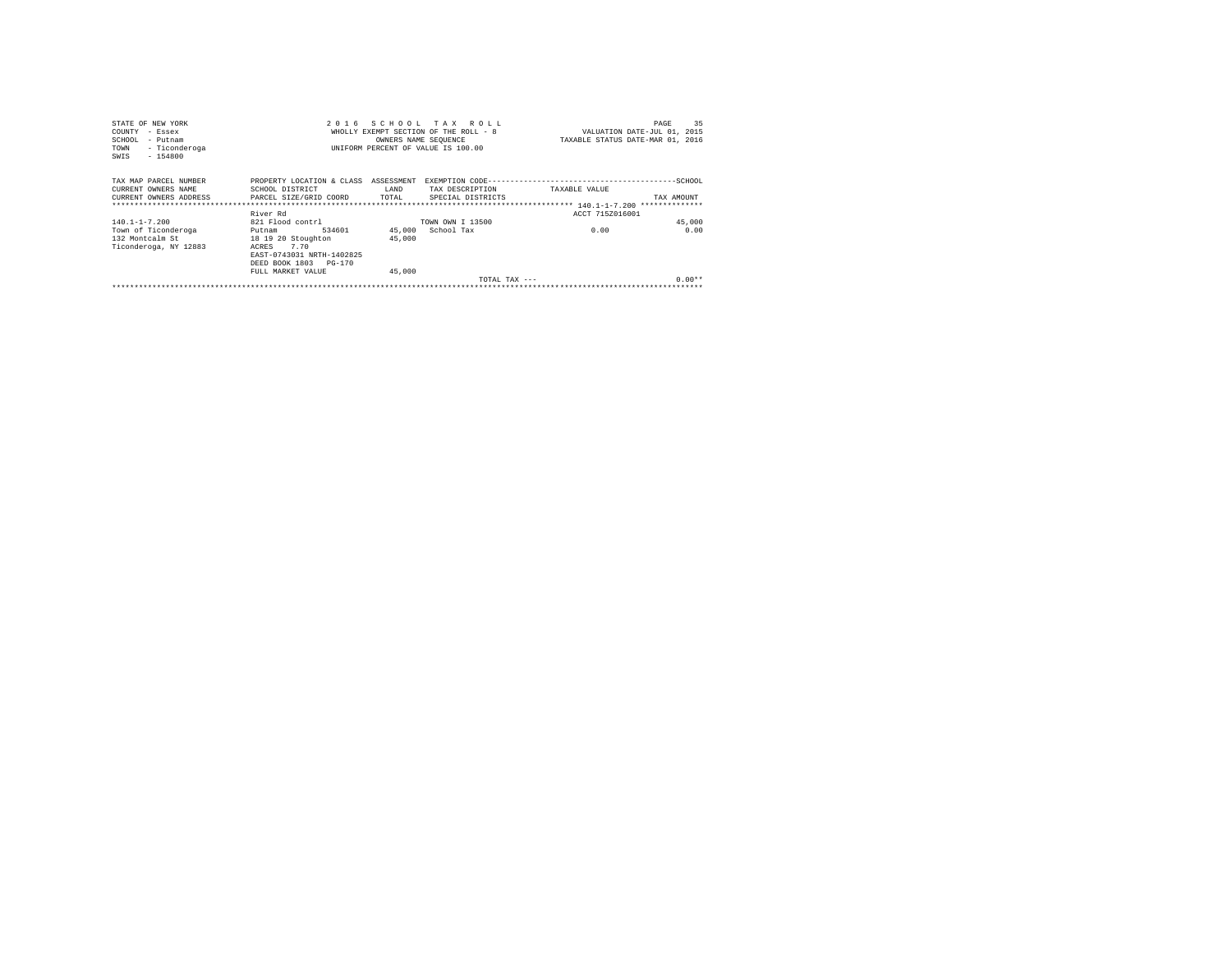|                 | STATE OF NEW YORK  | 2016 SCHOOL TAX ROLL                                                 | PAGE            | 36 |
|-----------------|--------------------|----------------------------------------------------------------------|-----------------|----|
| COUNTY - Essex  |                    | VALUATION DATE-JUL 01, 2015<br>WHOLLY EXEMPT SECTION OF THE ROLL - 8 |                 |    |
| SCHOOL - Putnam |                    | TAXABLE STATUS DATE-MAR 01, 2016                                     |                 |    |
|                 | TOWN - Ticonderoga | UNIFORM PERCENT OF VALUE IS 100.00                                   | RPS155/V04/L015 |    |
| SWIS            | $-154800$          | CURRENT DATE 8/24/2016                                               |                 |    |
|                 |                    |                                                                      |                 |    |

#### \*\*\* S P E C I A L D I S T R I C T S U M M A R Y \*\*\*

|      |   | moms<br>TAI<br>the contract of the contract of the contract of | the contract of the contract of the contract of the contract of the contract of | SION  | д١ | <b>************</b><br>ہ دے تا | .      | the contract of the contract of the contract of |
|------|---|----------------------------------------------------------------|---------------------------------------------------------------------------------|-------|----|--------------------------------|--------|-------------------------------------------------|
| CODE | . | PARCEL                                                         | <b>TVDL</b><br>.                                                                | 'ALUL | .  | MOTIN'                         | $\sim$ | 1 M.A                                           |

#### NO SPECIAL DISTRICTS AT THIS LEVEL

#### \*\*\* S C H O O L D I S T R I C T S U M M A R Y \*\*\*

| CODE   | DISTRICT NAME      | TOTAL<br>PARCELS | ASSESSED<br>LAND | ASSESSED<br>TOTAL | EXEMPT<br>AMOUNT        | TOTAL<br>TAXABLE         |           |
|--------|--------------------|------------------|------------------|-------------------|-------------------------|--------------------------|-----------|
|        |                    |                  |                  |                   | --------<br>STAR AMOUNT | --------<br>STAR TAXABLE | TOTAL TAX |
|        | Putnam             | $\mathbf{1}$     | 45,000           | 45,000            | 45,000                  |                          |           |
| 534601 |                    |                  |                  |                   |                         |                          |           |
|        | SUB-TOTAL          | $\mathbf{1}$     | 45,000           | 45,000            | 45,000                  |                          |           |
|        | SUB - TO TAL(CONT) |                  |                  |                   |                         |                          |           |
|        | TOTAL              | $\mathbf{1}$     | 45,000           | 45,000            | 45,000                  |                          |           |
|        | TO TAL (CONT)      |                  |                  |                   |                         |                          |           |
|        |                    |                  |                  |                   |                         |                          |           |

#### \*\*\* S Y S T E M C O D E S S U M M A R Y \*\*\*

#### NO SYSTEM EXEMPTIONS AT THIS LEVEL

| CODE  | DESCRIPTION         | TOTAL<br>PARCELS | SCHOOL           |
|-------|---------------------|------------------|------------------|
| 13500 | TOWN OWN I<br>TOTAL |                  | 45,000<br>45,000 |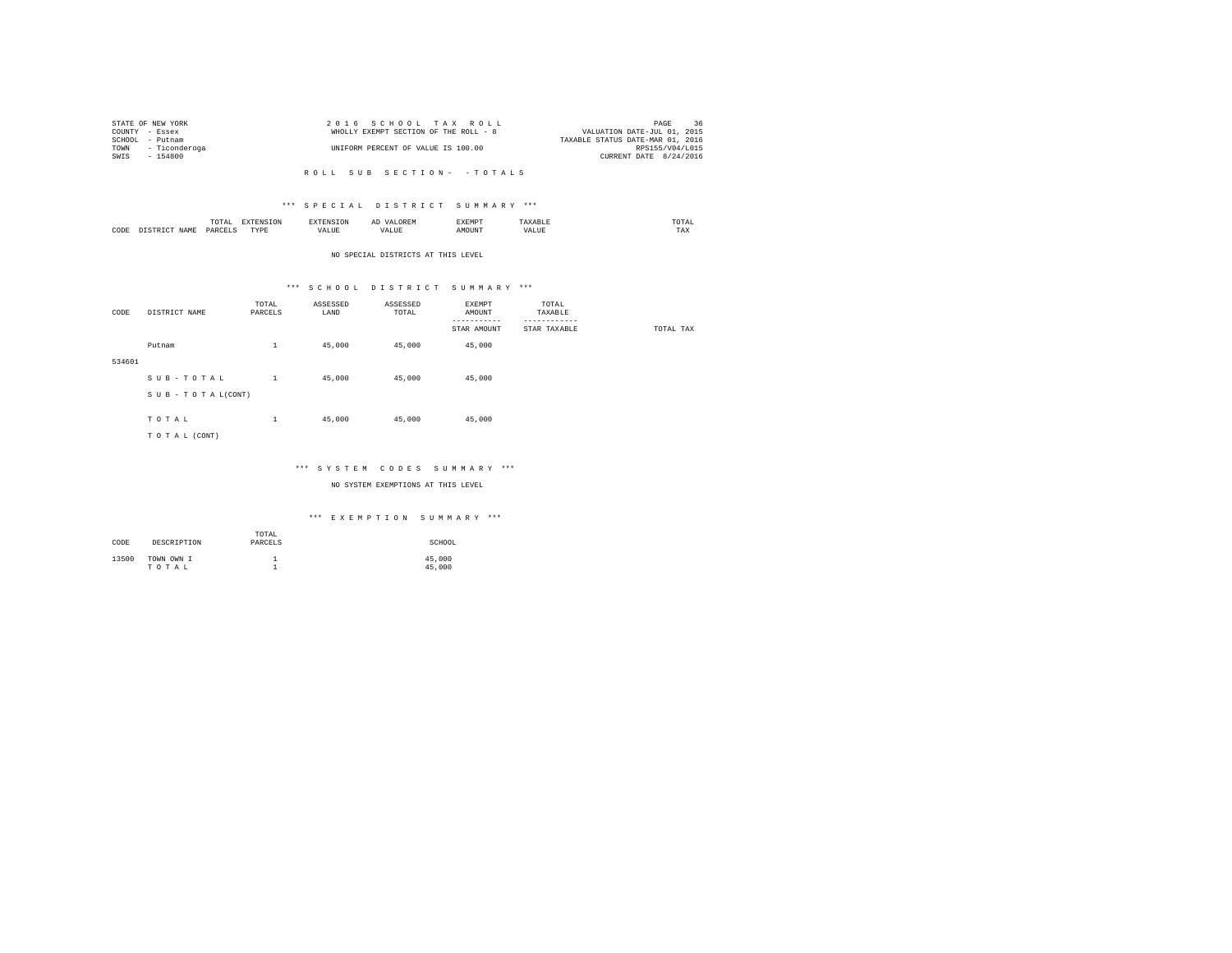|                | STATE OF NEW YORK  | 2016 SCHOOL TAX ROLL                  | 37<br>PAGE                       |
|----------------|--------------------|---------------------------------------|----------------------------------|
| COUNTY - Essex |                    | WHOLLY EXEMPT SECTION OF THE ROLL - 8 | VALUATION DATE-JUL 01, 2015      |
| SCHOOL         | - Putnam           |                                       | TAXABLE STATUS DATE-MAR 01, 2016 |
|                | TOWN - Ticonderoga | UNIFORM PERCENT OF VALUE IS 100.00    | RPS155/V04/L015                  |
| SWIS           | - 154800           |                                       | CURRENT DATE 8/24/2016           |

| ROLL<br><b>SEC</b> | DESCRIPTION                                    | TOTAL<br>PARCELS | ASSESSED<br>LAND | ASSESSED<br>TOTAL | <b>EXEMPT</b><br>AMOUNT<br>-----------<br>STAR AMOUNT | TOTAL<br>TAXABLE<br>STAR TAXABLE | TOTAL<br>TAX |
|--------------------|------------------------------------------------|------------------|------------------|-------------------|-------------------------------------------------------|----------------------------------|--------------|
| 8                  | RS 8 TOTAL<br>SPEC DIST TAXES<br>WHOLLY EXEMPT |                  | 45,000           | 45,000            | 45,000                                                |                                  |              |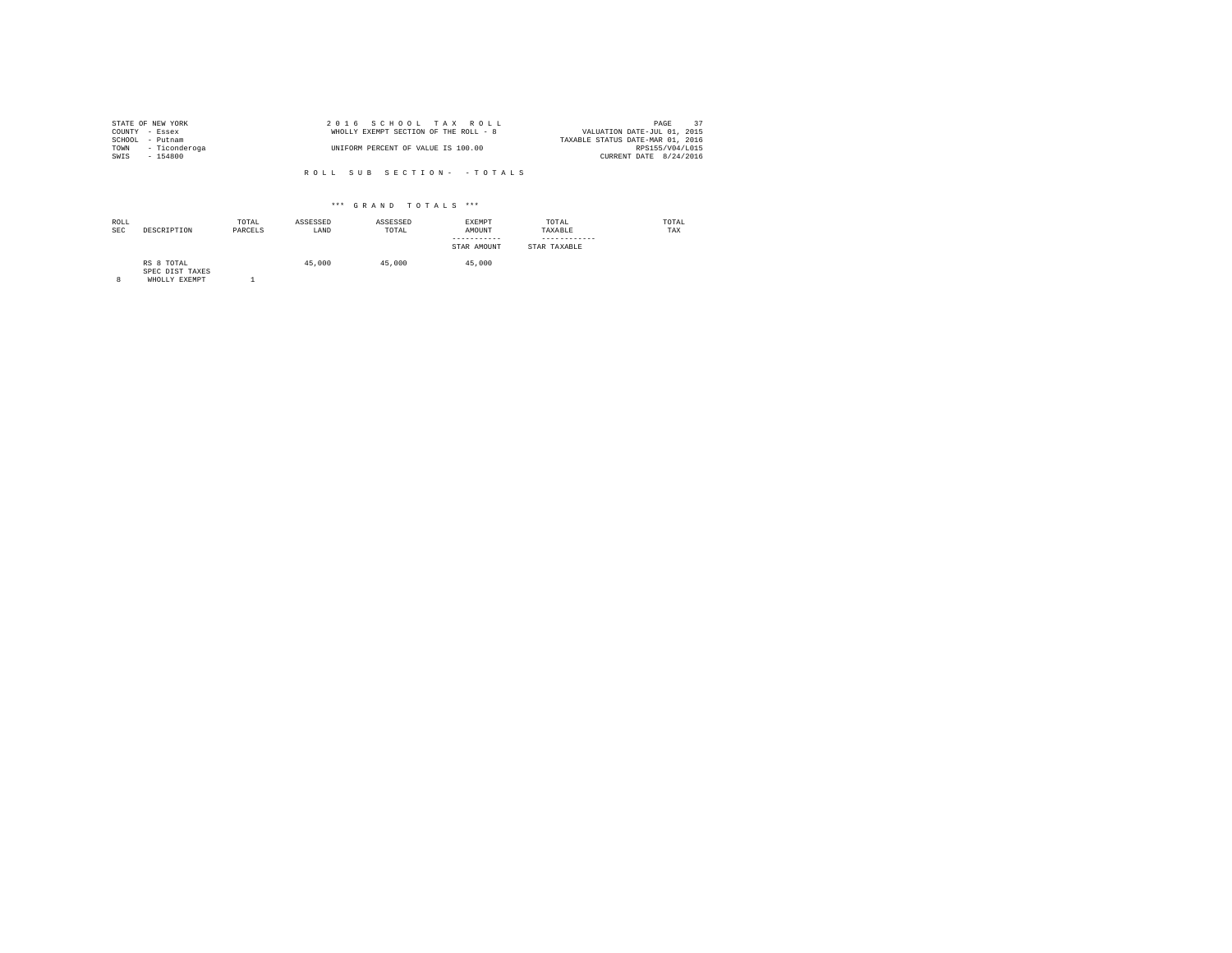|                | STATE OF NEW YORK  | 2016 SCHOOL TAX ROLL                  | 38<br>PAGE                       |
|----------------|--------------------|---------------------------------------|----------------------------------|
| COUNTY - Essex |                    | WHOLLY EXEMPT SECTION OF THE ROLL - 8 | VALUATION DATE-JUL 01, 2015      |
|                | SCHOOL - Putnam    |                                       | TAXABLE STATUS DATE-MAR 01, 2016 |
|                | TOWN - Ticonderoga | UNIFORM PERCENT OF VALUE IS 100.00    | RPS155/V04/L015                  |
| SWTS           | - 154800           |                                       | CURRENT DATE 8/24/2016           |
|                |                    |                                       |                                  |

R O L L S E C T I O N T O T A L S

#### \*\*\* S P E C I A L D I S T R I C T S U M M A R Y \*\*\*

|      | $m \wedge m$<br>.<br>the contract of the contract of the contract of | the contract of the contract of the contract of the contract of the contract of | $\cdots$<br>and the contract of the contract of the contract of the contract of the contract of the contract of the contract of the contract of the contract of the contract of the contract of the contract of the contract of the contra | . | , , , ,<br>the contract of the contract of the contract of |
|------|----------------------------------------------------------------------|---------------------------------------------------------------------------------|--------------------------------------------------------------------------------------------------------------------------------------------------------------------------------------------------------------------------------------------|---|------------------------------------------------------------|
| CODE | YAR                                                                  | <b>TVD</b><br>.                                                                 | uUi                                                                                                                                                                                                                                        |   | 77.3.37<br>⊥n∧                                             |

#### NO SPECIAL DISTRICTS AT THIS LEVEL

## \*\*\* S C H O O L D I S T R I C T S U M M A R Y \*\*\*

| CODE   | DISTRICT NAME      | TOTAL<br>PARCELS | ASSESSED<br>LAND | ASSESSED<br>TOTAL | EXEMPT<br>AMOUNT        | TOTAL<br>TAXABLE         |           |
|--------|--------------------|------------------|------------------|-------------------|-------------------------|--------------------------|-----------|
|        |                    |                  |                  |                   | --------<br>STAR AMOUNT | --------<br>STAR TAXABLE | TOTAL TAX |
|        | Putnam             | $\mathbf{1}$     | 45,000           | 45,000            | 45,000                  |                          |           |
| 534601 |                    |                  |                  |                   |                         |                          |           |
|        | SUB-TOTAL          | $\mathbf{1}$     | 45,000           | 45,000            | 45,000                  |                          |           |
|        | SUB - TO TAL(CONT) |                  |                  |                   |                         |                          |           |
|        | TOTAL              | $\mathbf{1}$     | 45,000           | 45,000            | 45,000                  |                          |           |
|        | TO TAL (CONT)      |                  |                  |                   |                         |                          |           |
|        |                    |                  |                  |                   |                         |                          |           |

#### \*\*\* S Y S T E M C O D E S S U M M A R Y \*\*\*

NO SYSTEM EXEMPTIONS AT THIS LEVEL

| CODE  | DESCRIPTION         | TOTAL<br>PARCELS | SCHOOL           |
|-------|---------------------|------------------|------------------|
| 13500 | TOWN OWN I<br>TOTAL |                  | 45,000<br>45,000 |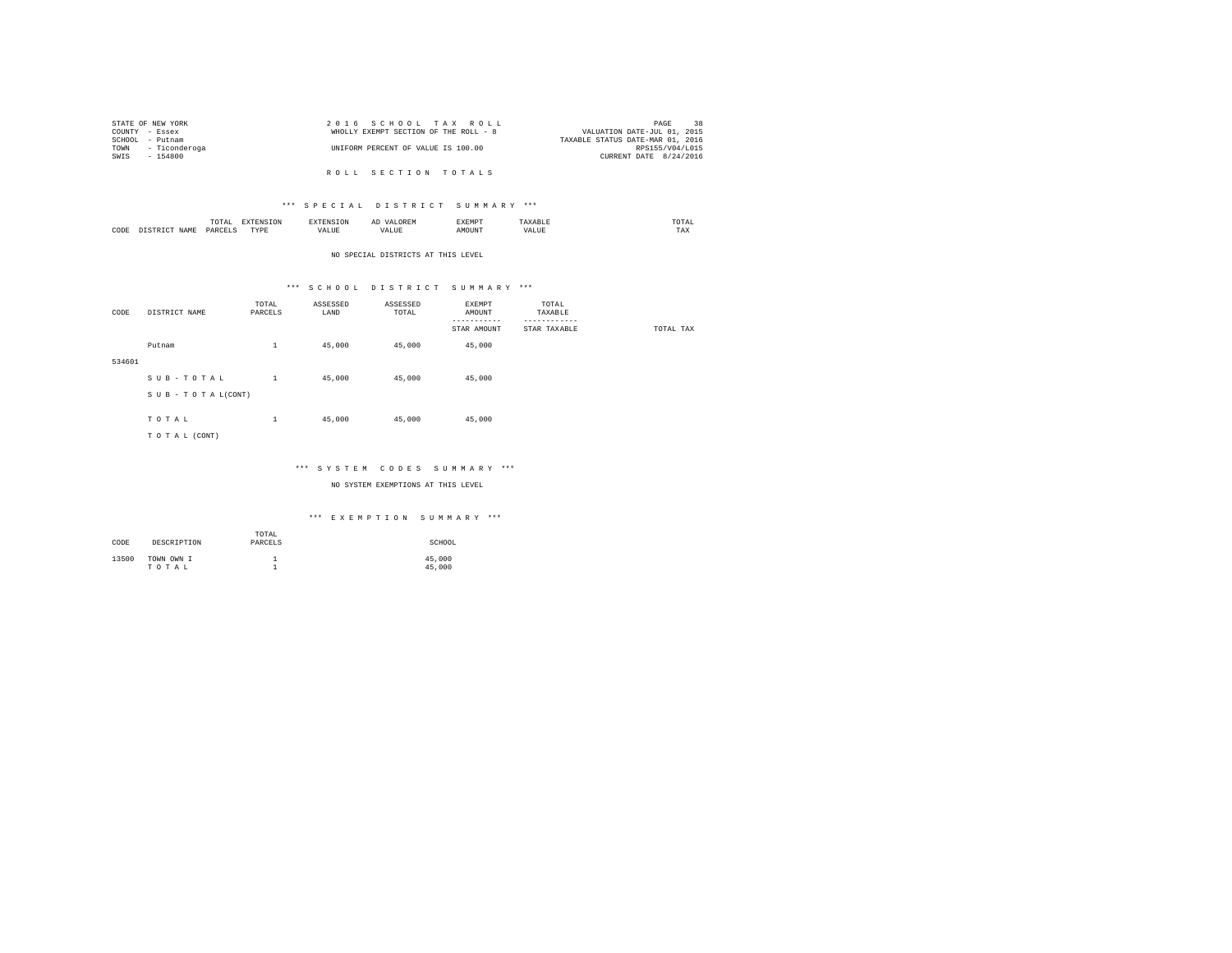| STATE OF NEW YORK  | 2016 SCHOOL TAX ROLL                  | 39<br>PAGE                       |
|--------------------|---------------------------------------|----------------------------------|
| COUNTY - Essex     | WHOLLY EXEMPT SECTION OF THE ROLL - 8 | VALUATION DATE-JUL 01, 2015      |
| SCHOOL - Putnam    |                                       | TAXABLE STATUS DATE-MAR 01, 2016 |
| TOWN - Ticonderoga | UNIFORM PERCENT OF VALUE IS 100.00    | RPS155/V04/L015                  |
| SWIS<br>$-154800$  |                                       | CURRENT DATE 8/24/2016           |
|                    |                                       |                                  |
|                    | ROLL SECTION TOTALS                   |                                  |

## \*\*\* G R A N D T O T A L S \*\*\*

| ROLL<br><b>SEC</b> | DESCRIPTION                   | TOTAL<br>PARCELS | ASSESSED<br>LAND | ASSESSED<br>TOTAL | <b>EXEMPT</b><br>AMOUNT<br>-----------<br>STAR AMOUNT | TOTAL<br>TAXABLE<br>------------<br>STAR TAXABLE | TOTAL<br>TAX |
|--------------------|-------------------------------|------------------|------------------|-------------------|-------------------------------------------------------|--------------------------------------------------|--------------|
|                    | RS 8 TOTAL<br>SPEC DIST TAXES |                  | 45,000           | 45,000            | 45,000                                                |                                                  |              |

SPEC DIST TAXES 8 WHOLLY EXEMPT 1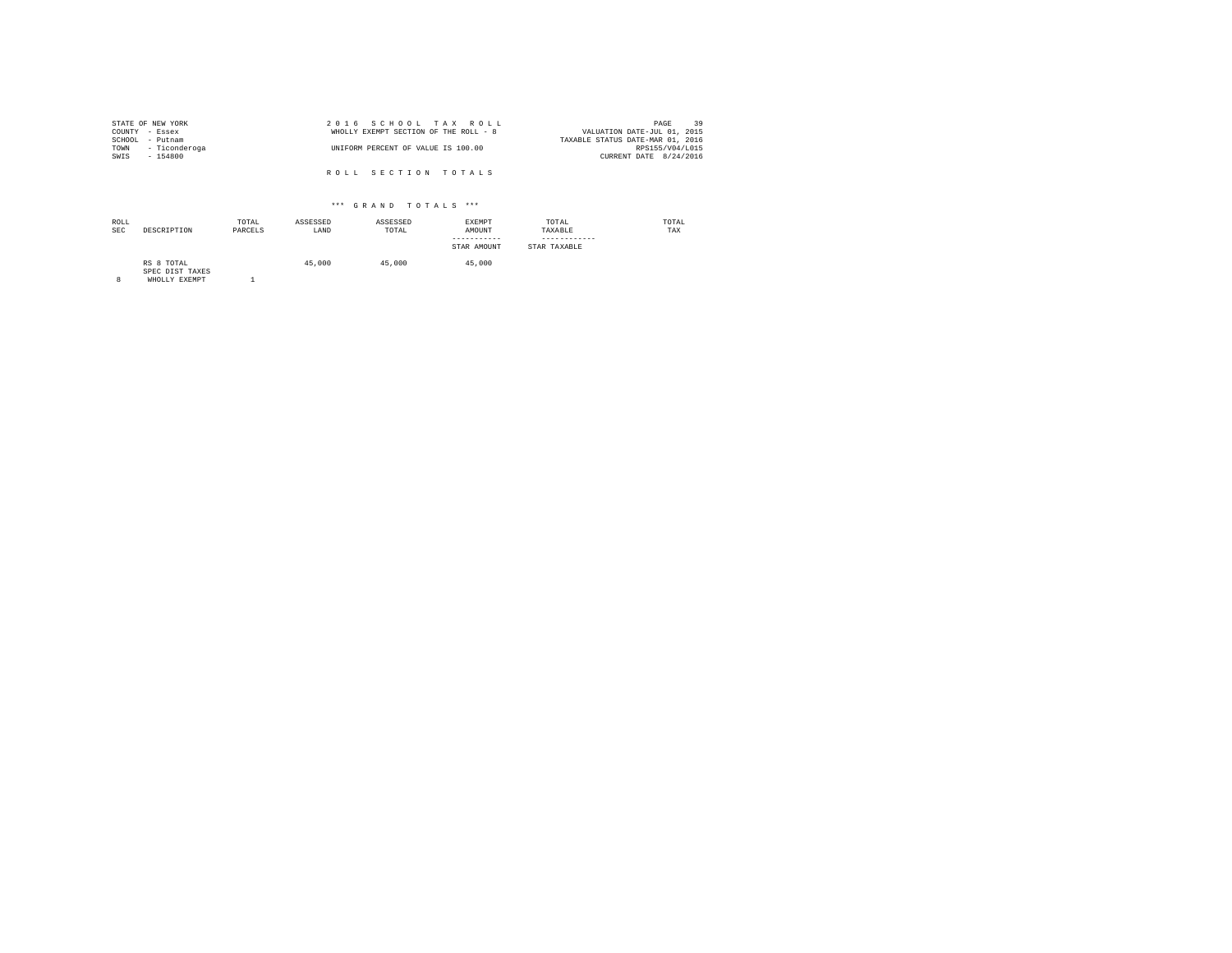| STATE OF NEW YORK     | 2016 SCHOOL TAX ROLL | PAGE<br>40                       |
|-----------------------|----------------------|----------------------------------|
| COUNTY - Essex        |                      | VALUATION DATE-JUL 01, 2015      |
| SCHOOL<br>- Putnam    | SWIS TOTALS          | TAXABLE STATUS DATE-MAR 01, 2016 |
| - Ticonderoga<br>TOWN |                      | RPS155/V04/L015                  |
| SWIS<br>$-154800$     |                      | CURRENT DATE 8/24/2016           |

#### \*\*\* S P E C I A L D I S T R I C T S U M M A R Y \*\*\*

|           |                     | moms.<br>I U L'AI<br>the contract of the contract of the contract of | <b>PERSONAL</b> |      | --   | EXEMP? |      | TAX | <b>OTAL</b><br>the contract of the contract of the contract of |
|-----------|---------------------|----------------------------------------------------------------------|-----------------|------|------|--------|------|-----|----------------------------------------------------------------|
| CODE<br>. | <b>AMT</b><br>11.12 | DΔRΓ                                                                 | TVDE<br>.       | ALUE | ALUE |        | ALUE |     | TAX                                                            |

NO SPECIAL DISTRICTS AT THIS LEVEL

#### \*\*\* S C H O O L D I S T R I C T S U M M A R Y \*\*\*

| CODE   | DISTRICT NAME   | TOTAL<br>PARCELS | ASSESSED<br>LAND | ASSESSED<br>TOTAL | <b>EXEMPT</b><br>AMOUNT<br>STAR AMOUNT | TOTAL<br>TAXABLE<br>---------<br>STAR TAXABLE | TAX RATE | TOTAL TAX |
|--------|-----------------|------------------|------------------|-------------------|----------------------------------------|-----------------------------------------------|----------|-----------|
|        | Putnam          | 65               | 1998,100         | 5712,870          | 145.975                                | 5.566.895                                     |          |           |
| 534601 |                 |                  |                  |                   | 708.925                                | 4,857,970                                     | 5.345425 | 25,967.91 |
|        | SUB-TOTAL       | 65               | 1998,100         | 5712,870          | 145.975                                | 5.566.895                                     |          |           |
|        | SUB-TOTAL(CONT) |                  |                  |                   | 708.925                                | 4.857.970                                     |          | 25,967.91 |
|        | TOTAL           | 65               | 1998,100         | 5712,870          | 145.975                                | 5.566.895                                     |          |           |
|        | TO TAL (CONT)   |                  |                  |                   | 708.925                                | 4.857.970                                     |          | 25,967.91 |

#### \*\*\* S Y S T E M C O D E S S U M M A R Y \*\*\*

NO SYSTEM EXEMPTIONS AT THIS LEVEL

|       |                   | TOTAL   |         |
|-------|-------------------|---------|---------|
| CODE  | DESCRIPTION       | PARCELS | SCHOOL  |
|       |                   |         |         |
| 13500 | TOWN OWN I        |         | 45,000  |
| 41730 | AG. DIST          | ≖       |         |
| 41800 | AGED ALL          | 2       | 73,300  |
| 41804 | AGED S            | ≖       | 27.675  |
| 41834 | STAR<br><b>SR</b> | ۹       | 498.925 |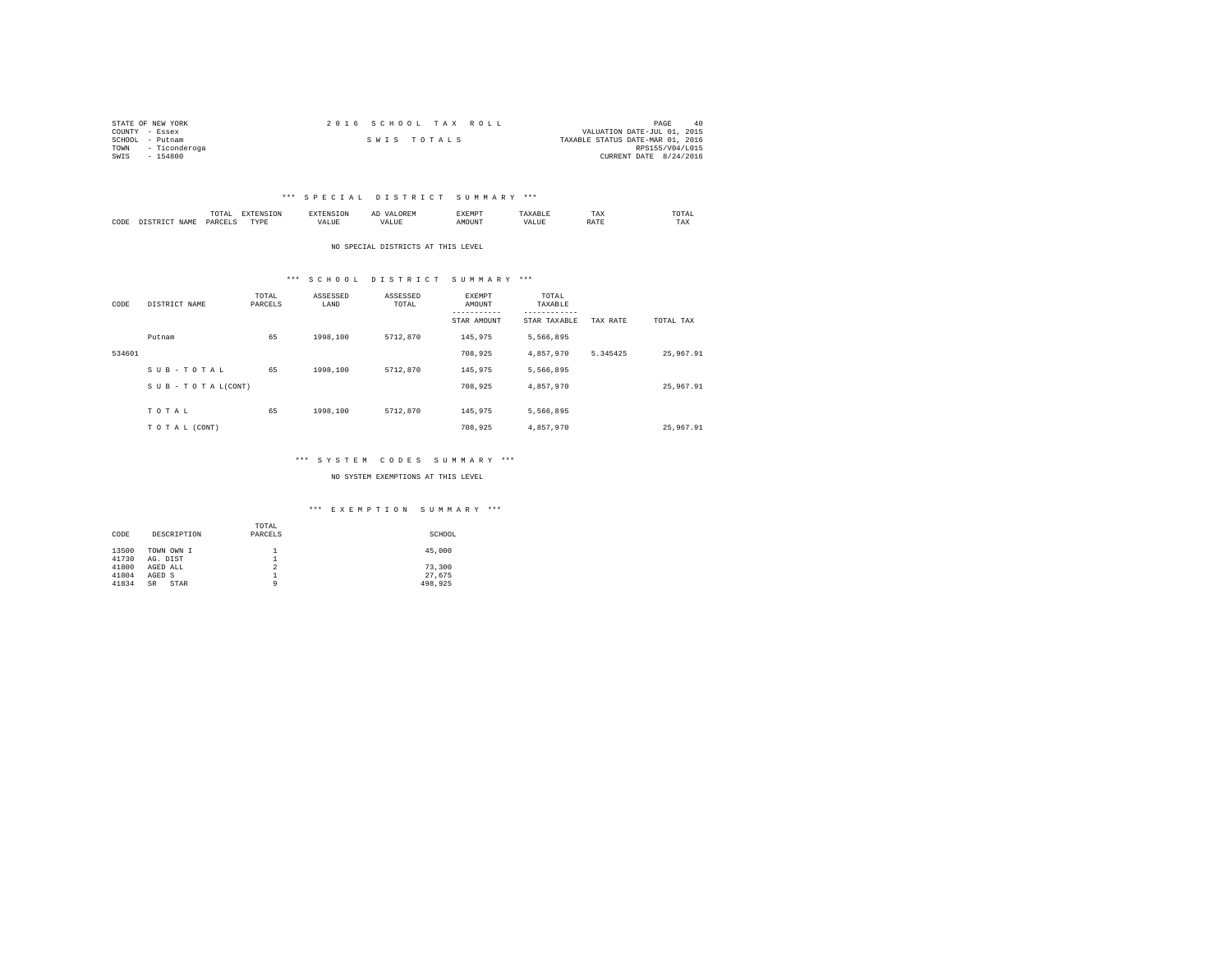| STATE OF NEW YORK     | 2016 SCHOOL TAX ROLL | PAGE<br>-41                      |
|-----------------------|----------------------|----------------------------------|
| COUNTY - Essex        |                      | VALUATION DATE-JUL 01, 2015      |
| SCHOOL<br>- Putnam    | SWIS TOTALS          | TAXABLE STATUS DATE-MAR 01, 2016 |
| - Ticonderoga<br>TOWN |                      | RPS155/V04/L015                  |
| SWIS<br>$-154800$     |                      | CURRENT DATE 8/24/2016           |

## \*\*\* E X E M P T I O N S U M M A R Y \*\*\*

| CODE  | DESCRIPTION        | TOTAL<br>PARCELS | SCHOOL             |
|-------|--------------------|------------------|--------------------|
| 41854 | RES. STAR<br>TOTAL | 21               | 210,000<br>854,900 |

| ROLL<br><b>SEC</b> | DESCRIPTION                          | TOTAL<br>PARCELS | ASSESSED<br>LAND | ASSESSED<br>TOTAL | <b>EXEMPT</b><br>AMOUNT<br>----------- | TOTAL<br>TAXABLE<br>------------ | TAX      |            |
|--------------------|--------------------------------------|------------------|------------------|-------------------|----------------------------------------|----------------------------------|----------|------------|
|                    |                                      |                  |                  |                   | STAR AMOUNT                            | STAR TAXABLE                     | RATE     |            |
|                    | School Tax                           |                  | 1865,400         | 5169,800          | 100,975<br>708,925                     | 5,068,825<br>4,359,900           | 5.345425 | 23, 305.51 |
| <sup>1</sup>       | SPEC DIST TAXES<br>TAXABLE           | 58               |                  |                   |                                        |                                  |          | 23, 305.51 |
|                    | School Tax                           |                  |                  | 308,931           |                                        | 308,931<br>308,931               | 5.345425 | 1,651.37   |
| 5                  | SPEC DIST TAXES<br>SPECIAL FRANCHISE | <sup>1</sup>     |                  |                   |                                        |                                  |          | 1,651.37   |
|                    | School Tax                           |                  | 87.600           | 111,521           |                                        | 111.521<br>111,521               | 5.345425 | 596.13     |
| 6                  | SPEC DIST TAXES<br>UTILITIES & N.C.  | $\overline{4}$   |                  |                   |                                        |                                  |          | 596.13     |
|                    | School Tax                           |                  | 100              | 77.618            |                                        | 77.618<br>77.618                 | 5.345425 | 414.90     |
| 7                  | SPEC DIST TAXES<br>CEILING RAILROADS | <sup>1</sup>     |                  |                   |                                        |                                  |          | 414.90     |
|                    |                                      |                  |                  |                   | 45,000                                 |                                  |          |            |
| 8                  | SPEC DIST TAXES<br>WHOLLY EXEMPT     | $\mathbf{1}$     |                  |                   |                                        |                                  |          |            |
|                    | School Tax                           |                  | 1998,100         | 5712.870          | 145,975<br>708,925                     | 5,566,895<br>4.857.970           | 5.345425 | 25,967.91  |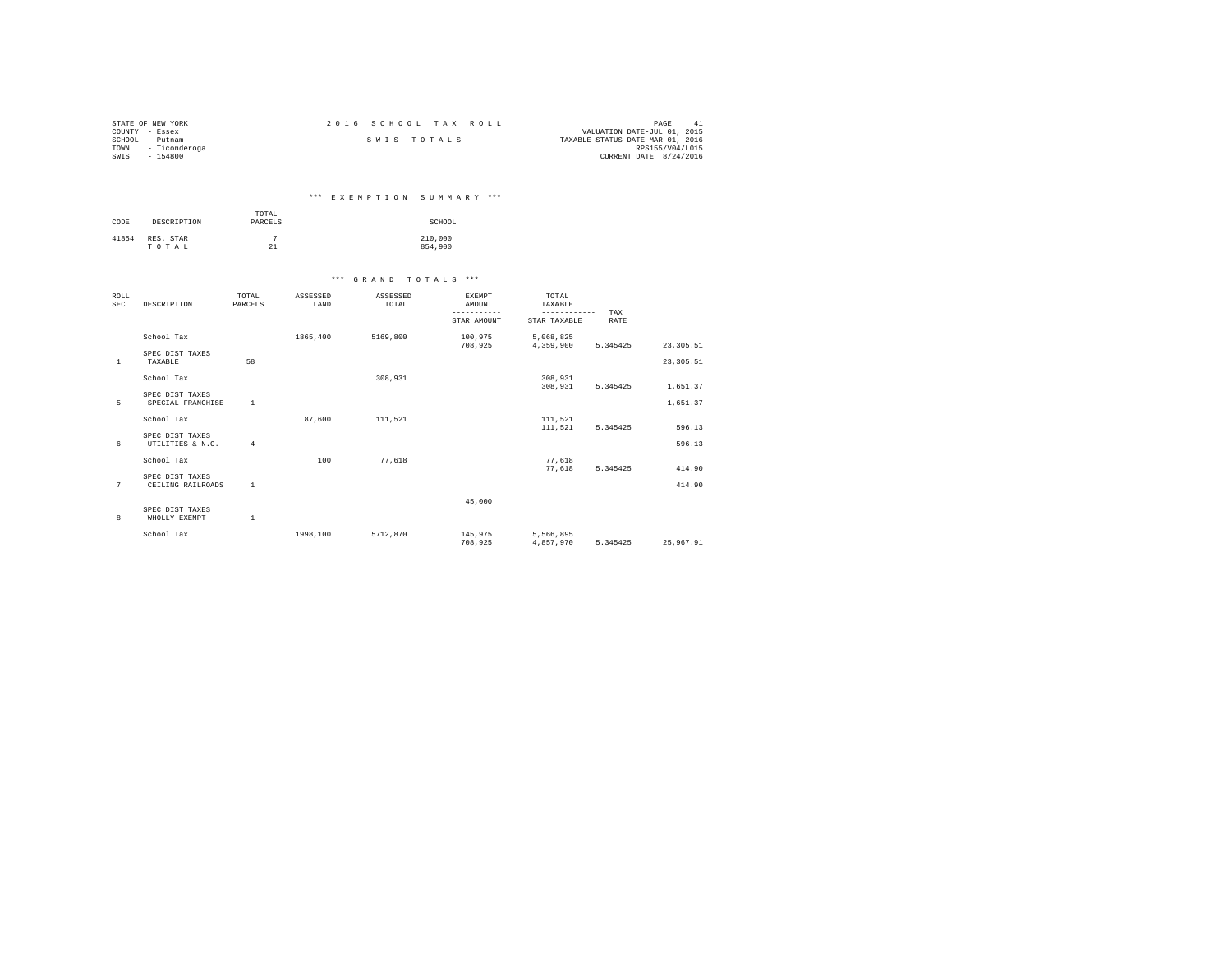| STATE OF NEW YORK     | 2016 SCHOOL TAX ROLL | PAGE<br>-42                      |
|-----------------------|----------------------|----------------------------------|
| COUNTY - Essex        |                      | VALUATION DATE-JUL 01, 2015      |
| SCHOOL<br>- Putnam    | SWIS TOTALS          | TAXABLE STATUS DATE-MAR 01, 2016 |
| - Ticonderoga<br>TOWN |                      | RPS155/V04/L015                  |
| SWIS<br>$-154800$     |                      | CURRENT DATE 8/24/2016           |

|                    | *** GRAND TOTALS<br>$***$ |                  |                  |                   |                                             |                                                  |             |           |
|--------------------|---------------------------|------------------|------------------|-------------------|---------------------------------------------|--------------------------------------------------|-------------|-----------|
| ROLL<br><b>SEC</b> | DESCRIPTION               | TOTAL<br>PARCELS | ASSESSED<br>LAND | ASSESSED<br>TOTAL | EXEMPT<br>AMOUNT<br>--------<br>STAR AMOUNT | TOTAL<br>TAXABLE<br>------------<br>STAR TAXABLE | TAX<br>RATE |           |
|                    | SPEC DIST TAXES           |                  |                  |                   |                                             |                                                  |             |           |
| $\star$            | TOTAL<br><b>SUB</b>       | 65               |                  |                   |                                             |                                                  |             | 25,967.91 |
|                    | School Tax                |                  | 1998,100         | 5712,870          | 145,975<br>708,925                          | 5,566,895<br>4,857,970                           | 5.345425    | 25,967.91 |
|                    | SPEC DIST TAXES           |                  |                  |                   |                                             |                                                  |             |           |
| $***$              | GRAND TOTAL               | 65               |                  |                   |                                             |                                                  |             | 25,967.91 |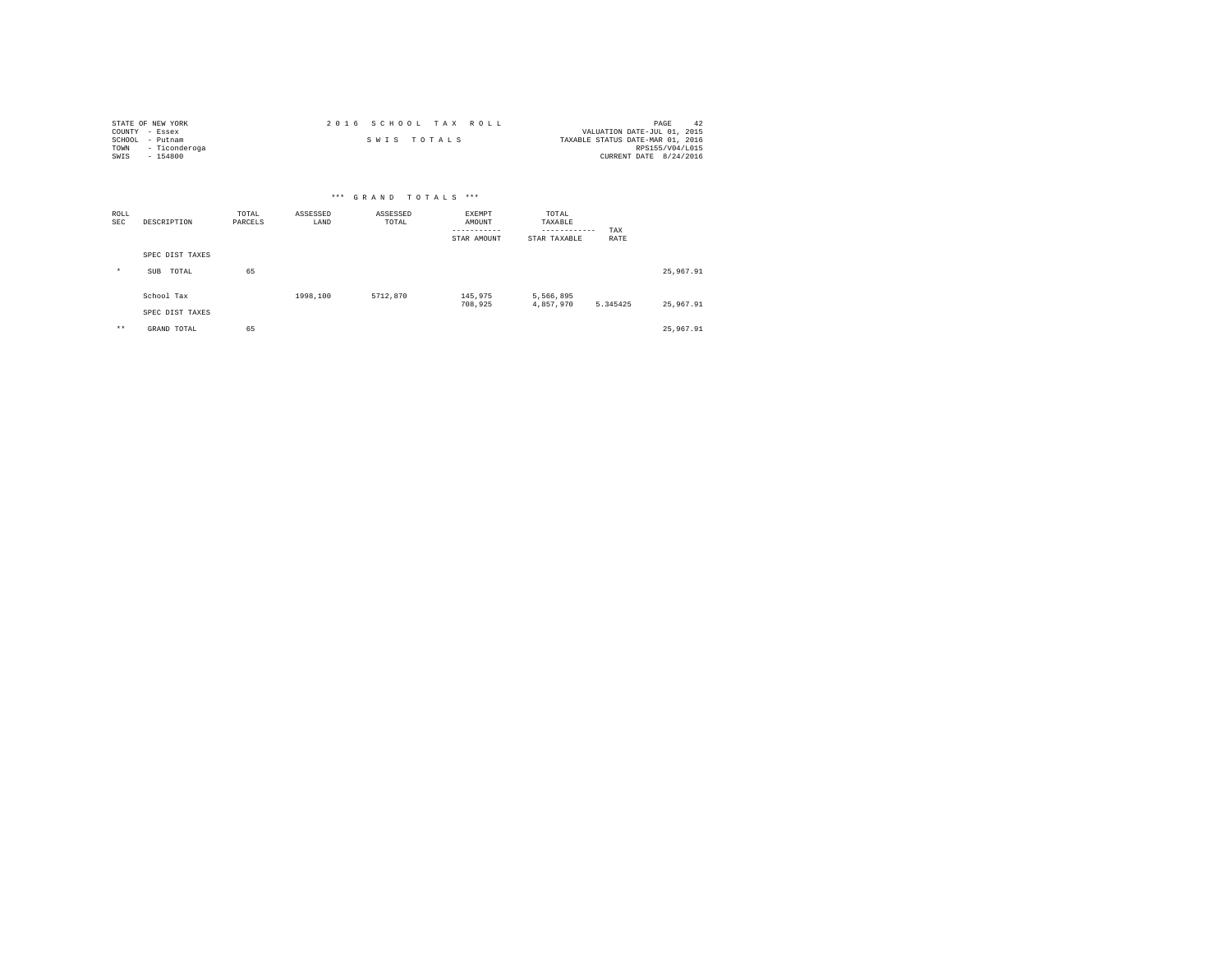| STATE OF NEW YORK | 2016 SCHOOL TAX ROLL<br>PAGE                        | 43 |
|-------------------|-----------------------------------------------------|----|
| COUNTY - Essex    | SCHOOL TOTALS 534601<br>VALUATION DATE-JUL 01, 2015 |    |
| SCHOOL - Putnam   | TAXABLE STATUS DATE-MAR 01, 2016                    |    |
|                   | RPS155/V04/L015                                     |    |
|                   | CURRENT DATE 8/24/2016                              |    |

#### \*\*\* S P E C I A L D I S T R I C T S U M M A R Y \*\*\*

|           |       | -<br><br>the contract of the contract of the contract of |      |           | <br>n<br>$1.001$ and $1.001$ | --------<br>2 M D<br>⊶∆DPir |      | TA.<br>the contract of the contract of the contract of |
|-----------|-------|----------------------------------------------------------|------|-----------|------------------------------|-----------------------------|------|--------------------------------------------------------|
| CODE<br>. | .7.14 | DARCE"<br>.                                              | TYPE | .<br>ALUE |                              | אנופי                       | ALU. | $- - - -$<br>1 A.A                                     |

NO SPECIAL DISTRICTS AT THIS LEVEL

#### \*\*\* S C H O O L D I S T R I C T S U M M A R Y \*\*\*

| CODE   | DISTRICT NAME      | TOTAL<br>PARCELS | ASSESSED<br>LAND | ASSESSED<br>TOTAL | <b>EXEMPT</b><br>AMOUNT<br>-----------<br>STAR AMOUNT | TOTAL<br>TAXABLE<br>---------<br>STAR TAXABLE | TAX RATE | TOTAL TAX |
|--------|--------------------|------------------|------------------|-------------------|-------------------------------------------------------|-----------------------------------------------|----------|-----------|
|        | Putnam             | 65               | 1998,100         | 5712,870          | 145.975                                               | 5,566,895                                     |          |           |
| 534601 |                    |                  |                  |                   | 708,925                                               | 4,857,970                                     |          | 25,967.91 |
|        | SUB-TOTAL          | 65               | 1998,100         | 5712,870          | 145.975                                               | 5.566.895                                     |          |           |
|        | SUB - TO TAL(CONT) |                  |                  |                   | 708,925                                               | 4.857.970                                     |          | 25,967.91 |
|        | TOTAL              | 65               | 1998,100         | 5712,870          | 145.975                                               | 5.566.895                                     |          |           |
|        | TO TAL (CONT)      |                  |                  |                   | 708,925                                               | 4.857.970                                     |          | 25,967.91 |

#### \*\*\* S Y S T E M C O D E S S U M M A R Y \*\*\*

NO SYSTEM EXEMPTIONS AT THIS LEVEL

|       |             | TOTAL          |         |
|-------|-------------|----------------|---------|
| CODE  | DESCRIPTION | PARCELS        | SCHOOL  |
|       |             |                |         |
| 13500 | TOWN OWN I  |                | 45,000  |
| 41730 | AG. DIST    | ≖              |         |
| 41800 | AGED ALL    | $\overline{2}$ | 73,300  |
| 41804 | AGED S      | <b>.</b>       | 27.675  |
| 41834 | STAR<br>SR  | ٥              | 498.925 |